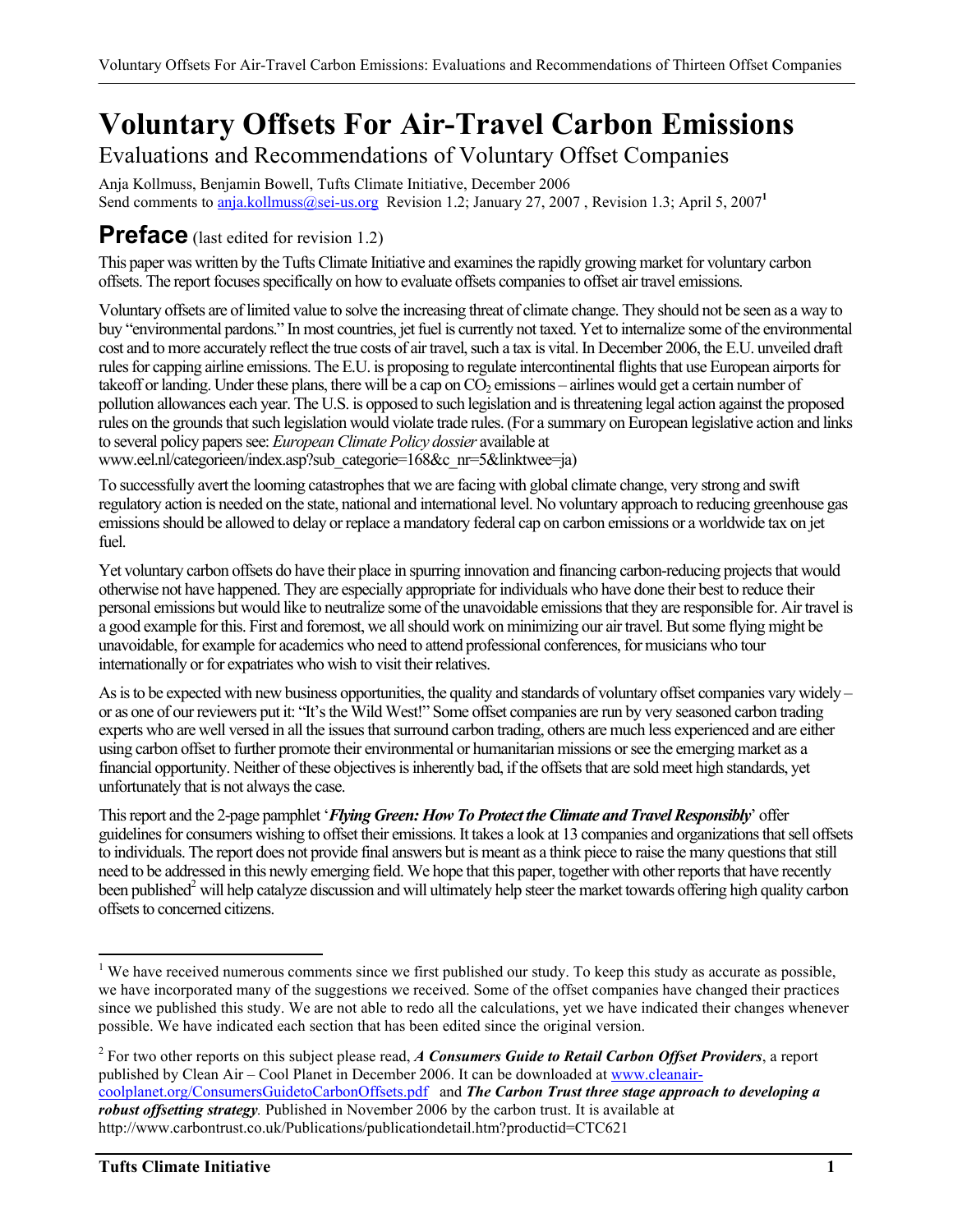## **Table of Contents**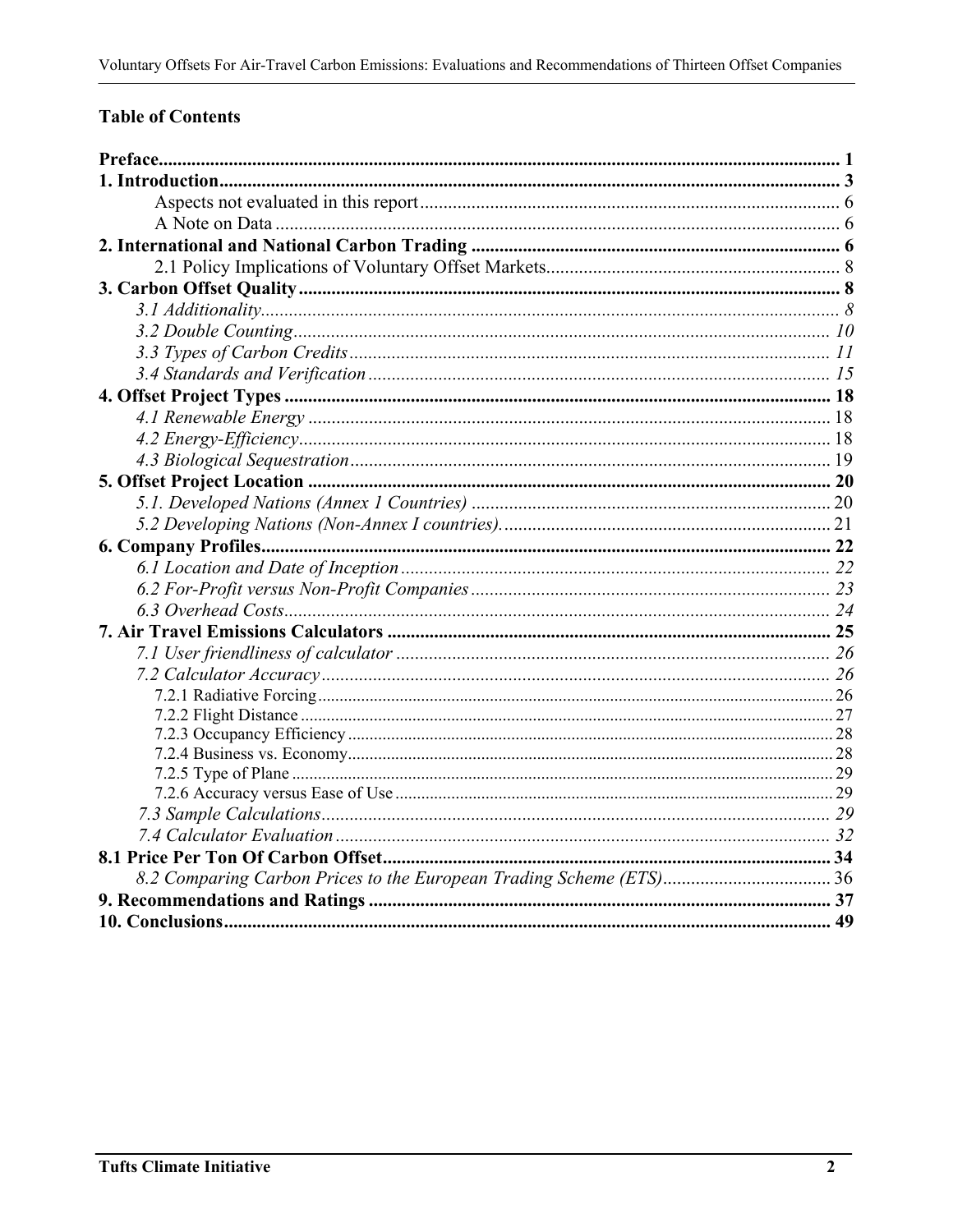## **1. Introduction**

Aviation is a large and continuously growing contributor of greenhouse gas emissions. In 1992, carbon dioxide emissions from aircraft comprised 2% of total anthropogenic CO<sub>2</sub> emissions (13% of CO<sub>2</sub> emissions from all transportation sources). The Intergovernmental Panel on Climate Change (IPCC) projects that the aviation sector will continue to grow and by 2050 its emissions may have reached 10 times the 1992 level (IPCC, 1999).



Consumers who are concerned about the extent of their environmental impact but who cannot avoid flying completely, may wish to neutralize their travel emissions by purchasing carbon offsets. These voluntary offsets are generally inspired by a sense of responsibility about the personal impact on climate change. They also help educate consumers about the extent of their environmental impact. Recently, some large travel agencies have started giving their clients the option of purchasing offsets for their travel (e.g. Expedia and Travelocity, (MSNBC, 2006)). Also, non-governmental organizations (NGOs) and corporations have started to offset their employees' emissions from traveling. We can expect this trend to grow.

Voluntary offset companies offer organizations and individuals the opportunity to reduce their impact on global warming by purchasing carbon offsets. Individuals calculate the amount of carbon they are personally responsible for and then purchase an offset for that amount. The funds the offset company receives are then used to implement and manage projects that avoid, reduce or absorb greenhouse gases through renewable energy, energy efficiency, or forest and other bio-sequestration projects. Climate change is a non-localized global problem, which means that carbon reductions will have the same impact no matter where they are implemented (Hanson, 2004).

The number of companies that sell carbon offsets to individuals is continuously growing. Currently, there are over three dozen companies and organizations active in the voluntary offset markets. Different offset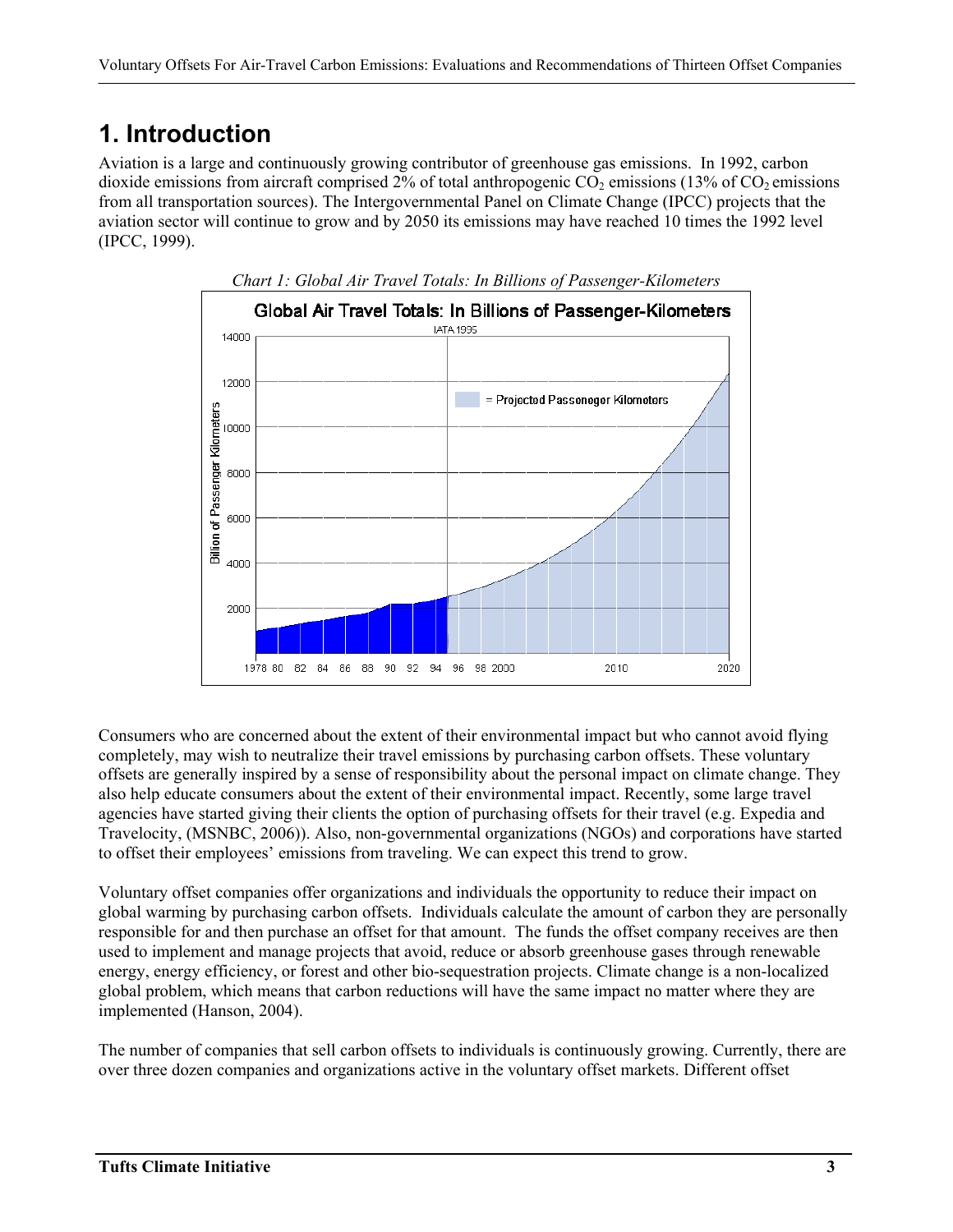companies operate with different consumers in mind. Of the thirteen companies<sup>3</sup> we considered in this paper, eleven offer programs to address the effects of air travel specifically, which is the subject of this paper. For example, their websites ask the user to enter the distance she is going to travel by air and then calculate the amount of carbon she will need to purchase in order to offset the emissions associated with the travel. Two more websites discussed below are primarily designed to offset the carbon gases emitted by cars, but they can also be used to offset air travel CO2 emissions. These companies are **Cleanairpass** and **TerraPass**.

This paper gives a short overview of international climate change policies and the current carbon market. It examines the quality of the currently offered carbon offsets and the criteria that help ensure high quality carbon offsets are sold to the consumer. The following 13 offset companies were evaluated:

### **atmosfair (http://www.atmosfair.de/)**

Atmosfair is a German offset non-profit company focusing on offsetting air travel. Atmosfair was initiated in 2003 as a joint project of *forum anders reisen* (http://www.atmosfair.de/index.php?id=11&L=0), a consortium of travel agencies, the NGO *Germanwatch* (www.germanwatch.org) and the for-profit carbon trading company 500 PPM GmbH (http://www.500ppm.com/de/)<sup>4</sup>.

### **Better World Club (http://www.betterworldclub.com/)**

Better World Club (BWC) does not specialize in offsets but provides nationwide roadside assistance, insurance and travel services. For each flight booked, BWC donates \$11 to the *Tides Foundation* which administers the funds. BWC is a for-profit company founded in 1996.

### **CarbonCounter.org (http://www.carboncounter.org/)**

CarbonCounter.org is a collaborative non-profit project started in 2002 by The *Climate Trust* (http://www.climatetrust.org) and *The Mercy Corporation* to offer offsets to individuals. The *Climate Trust* provides offsets to power plants, regulators, businesses and individuals and *Mercy Corps* (http://www.mercycorps.org) is an international relief and development agency.

#### **Carbonfund.org (http://www.carbonfund.org)**

Carbonfund.org is a US nonprofit organization that sells carbon offsets to individuals, businesses and organizations. **Carbonfund.org** was founded in 2003.

### **The CarbonNeutral Company (http://www.carbonneutral.com/)**

This UK for-profit company, originally known as Future Forests, was founded in 1997 focusing on providing carbon credits generated from forestry projects. The company has expanded its services and now offers offsets from a variety of projects (not exclusively forestry). It also offers marketing and consulting services.

### **Cleanairpass (https://www.cleanairpass.com/)**

Cleanairpass is a non-profit Canadian offset company that focuses on providing offsets to individuals who want to offset their vehicle miles traveled. Cleanairpass was founded in 2005.

### **Climate Care (http://www.climatecare.org/)**

Climate Care is a for-profit company that offers offsets to individuals and businesses. This UK company was founded in 1997.

<u>.</u>

<sup>&</sup>lt;sup>3</sup> These companies where chosen by doing a web search on Google. They were chosen for the variety of approaches that they represent. Furthermore, they were the companies that showed up most frequently and were therefore assumed to be among the most popular. Because of time and funding constraints we were not able to include more companies but we are planning to evaluate another set of companies and add our findings to our offset webpage: www.tufts.edu/tci/offsets 4 *500 PPM GmbH* currently collaborates with **myclimate**.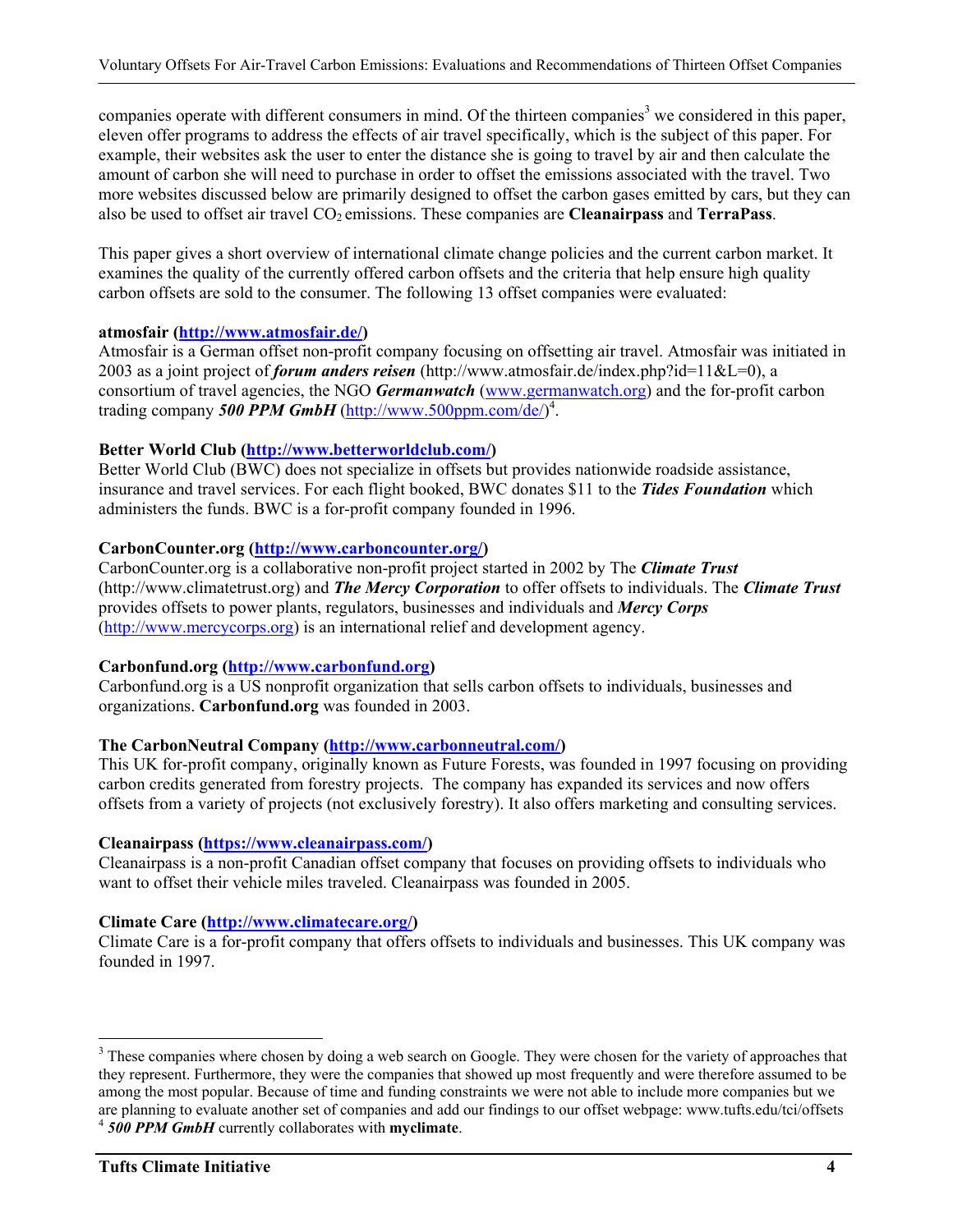#### **climate friendly (http://www.climatefriendly.com)**

Climate friendly is a for-profit company that offers offsets to individuals and businesses. This Australian organization was founded in 2004.

#### **myclimate**

(Swiss site: **http://www.myclimate.org/?lang=en)** (US site: **http://www.my-climate.com/**)

Myclimate - The Climate Protection Partnership was started in 2002 as an international non-profit venture at the *Eidgenoessischen Technischen Hochschule* (ETH) in Switzerland. It sells offsets to businesses, organizations and individuals. To sell carbon offsets in the US **myclimate** has partnered with *Sustainable Travel International* (www.sustainabletravelinternational.org) a non-profit organization that specializes in ecotourism and sustainable travel programs. If not noted otherwise, we are referring to the Swiss site in this report.

#### **NativeEnergy (http://www.nativeenergy.com/)**

NativeEnergy is a privately held Native American energy for-profit company founded in 2000. NativeEnergy helps build Native American, farmer-owned, and charitable-purpose renewable energy projects.

#### **Offsetters (http://www.offsetters.com/)**

Offsetters is a Canadian non-profit company started in 2005 that sells offsets to individuals and businesses. It has also partnered with WestJet. When WestJet flights are booked through the Offsetter webpage funds go directly to Offsetter to invest in offset projects.

#### **Solar Electric Light Fund (http://www.SELF.org/)**

The Solar Electric Light Fund, Inc. (**SELF**) is a US non-profit organization founded in 1990 to promote, develop, and facilitate solar rural electrification and energy self-sufficiency in developing countries. It is not an offset company but offers a program where people can donate \$10 per ton of  $CO<sub>2</sub>$  they emit.

#### **TerraPass (http://www.terrapass.com/)**

TerraPass is a for-profit US company that offers offsets to individuals and businesses. TerraPass was initially created in 2005 as a project for the course "Problem Solving, Design, and System Improvement" taught at the Wharton School of Business at the University of Pennsylvania.

When we evaluated the 13 offset companies we looked at the following criteria:

*Company Profile*. This includes whether or not the company is non-profit and when and where it was founded. Many of these companies were founded in Europe, but American and Australian companies now also offer offset services. All companies are located in wealthy, industrialized countries.

*Overhead.* All companies use a percentage of their sales to cover their operating costs. It is clearly better when more money goes directly to emissions-reducing projects. Yet, in this newly emerging field, relatively high operating costs can be expected. They might even indicate that the company is more careful about evaluating their purchases. In our study we determined that non-profit companies usually dedicate more of their income directly to projects. Other companies give as little as 15% of their income to carbon-reducing projects. It is important to keep in mind that the overhead costs are all self-reported and it is unclear what is included or excluded by each company.

*Quality of offsets.* The most important criteria for evaluating an offset company is the quality of the offset projects it invests in. There are three main categories of off-set projects: emission-free energy generation, reduction of demand for energy, and sequestration. The first two categories avoid emissions, while sequestration projects aim to absorb emissions that have already occurred. Sequestration projects are the most controversial for a variety of reasons discussed below. Results of the projects must be considered in light of their *additionality*, that is, by comparing the reductions they made against the counter-factual situation of what would have occurred otherwise.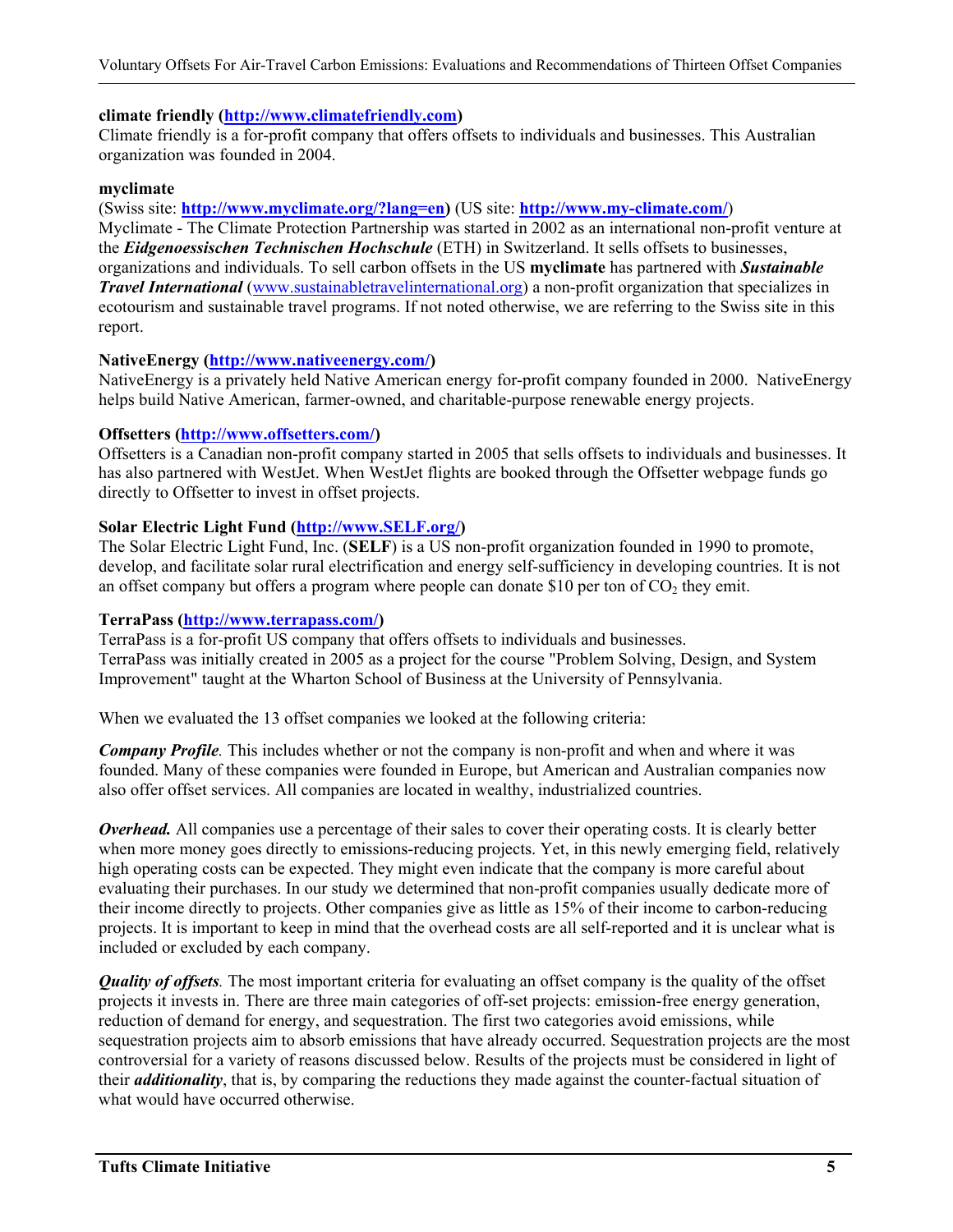*Standards and Verification*. Third party standards and verification are crucial to ensure the quality of the offset projects. Voluntary offset companies can currently choose from a variety of standards to judge the performance of their emissions reduction projects. The voluntary market could greatly improve its credibility by introducing a common standard for carbon offset quality. Several such standards are currently being developed. We discuss the most important ones.

*Air Travel Emissions Calculator.* Most companies have an air travel emissions calculator on their website, yet the parameters used for these calculators vary considerably. Some companies use sophisticated and accurate calculations to determine how much  $CO<sub>2</sub>$  a traveler has to offset, others are much less accurate.

*Price per ton of carbon offset.* We found large differences in price to the consumer per ton of carbon offset. There seems to be no clear correlation between price and other parameters (e.g. for-profit or non-profit or type of offset), except that companies that purchase offsets through the *Clean Development Mechanism (CDM)* tend to charge higher prices, which reflect the higher transaction costs associated with CDM projects.

*Transparency***.** Some websites provide very detailed information about projects and the companies' policies, standards and verifications. Other sites have much more limited, or more generic information. Consumer education and transparency is vital in this newly emerging field.

## *Aspects not evaluated in this report*

In this report we did not evaluate the usability or the security on the offset companies' website – e.g. what credit cards are accepted, what security certificates the sites use, and how easy is it to navigate through the sites. These are all important factors that would be worth evaluating, yet go beyond the scope of this paper. We encourage the reader to carefully check these factors before choosing an offset company.

## *A Note on Data*

All of the information used in this study was self-reported by the companies in question on their websites or in the literature they distribute. With some of the companies we communicated by e-mail to clarify certain aspects. Yet often the information available to us was limited or ambiguous. It is also reasonable to believe that each company reaches its statistics in a slightly different manner so that the reported numbers might not be strictly comparable. Non-profit organizations are required to disclose certain types of financial information; while for-profit organizations are sometimes more hesitant to make their data public, so some information may be missing.

The U.S. standard for calculating emissions is in short tons<sup>5</sup>. All emissions in this paper are reported in those units. All currency has been converted into U.S. dollars as of July 3, 2006.

## **2. International and National Carbon Trading**

The rise of voluntary emissions trading companies is taking shape against the backdrop of national and international legislative activity. Voluntary offset companies work within and outside of these legal frameworks. It is important to have a broad understanding of the legislation and policies that underlie the emerging carbon markets in order to better understand the impact voluntary offset companies will have on the carbon economy and climate change policies.

The *Kyoto Protocol to the United Nations Framework Convention on Climate Change* is an amendment to the international treaty on climate change. It is a 'cap and trade' system that imposes national caps on the emissions of *Annex I*<sup>6</sup> countries. On average, this cap requires countries which have ratified the protocol to

 $\frac{5}{6}$  A short ton is 2000 pounds. A metric tonne is 1000 kg or 2205 pounds.

<sup>6</sup> Governments are separated into two general categories: **Annex 1** countries are developed countries that have ratified the Kyoto protocol, and have legally binding greenhouse gas emission reduction obligations; **Non-Annex 1** countries are developing countries that currently have no greenhouse gas emission reduction obligations.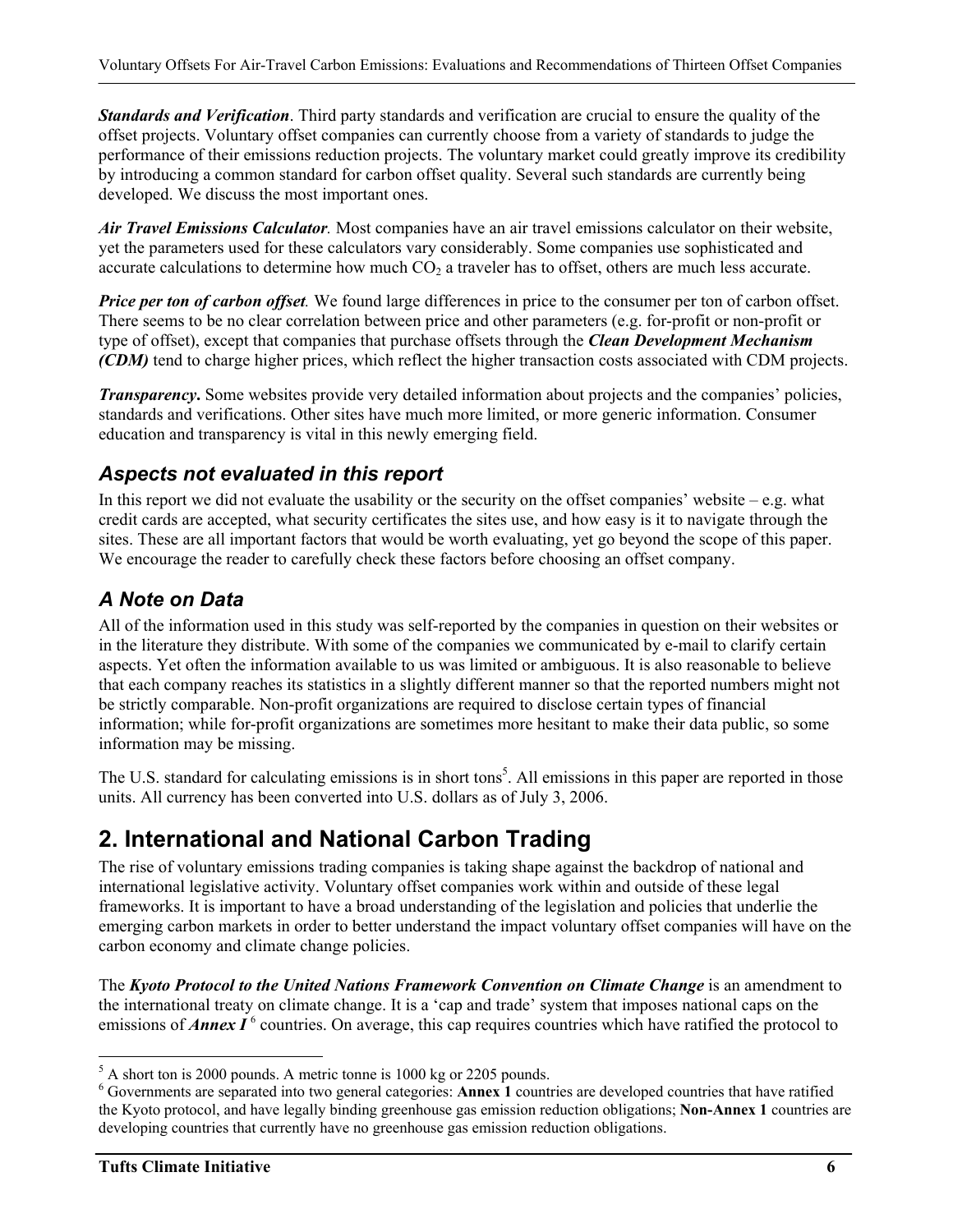reduce their emissions 5.2% below their 1990 baseline over the period from 2008 to 2012. Although these caps are national-level commitments, in practice most countries will delegate their emissions targets to individual industrial entities, such as utilities and manufacturing companies.

Kyoto enables a group of several Annex I countries to join together and form a so-called 'bubble' that is given an overall emissions cap and is treated as a single entity for compliance purposes. The EU, with its 25 member states, formed such a 'bubble' and created the *EU Emissions Trading Scheme (ETS)* which came into force in 2005. Under this cap-and-trade scheme, emissions are limited and can then be traded. The European Trading Scheme (ETS) is the largest mandatory cap-and-trade scheme to date<sup>7</sup>. There are two ways carbon emissions are currently traded:

**Allowance-based transactions:** The buyer purchases emissions allowances created and allocated (or auctioned) by regulators under cap-and-trade regimes, such as Assigned Amount Units (AAUs) under the Kyoto Protocol, or EU Allowances (EUAs) under the ETS. To make cap-and-trade successful, it is vital that the cap is set stringently enough to facilitate large emissions cuts<sup>8</sup>.

**Project based transactions:** Carbon emissions reductions are traded through newly created credits from projects that offset emissions through renewable energy production, energy efficiency or carbon sequestration. For project-based offsets it is especially important that they fulfill additionality requirements (see section 3.1). Project-based transactions can be conducted within the Kyoto framework or outside of it to meet voluntary emissions reduction targets. The following two project based mechanisms are part of the Kyoto Protocol:

*Clean Development Mechanism (CDM)* allows developed countries to gain emissions credits for financing projects based in developing countries (non-Annex 1 countries). CDM projects produce *Certified Emission Reductions (CERs).*

*Joint Implementation (JI)* projects work similarly but between two developed countries (Annex 1 countries). JI projects produce *Emission Reduction Units (ERUs).* 

Outside of Kyoto compliant mechanisms, other actions taken to reduce greenhouse gas emissions are being verified and traded. Voluntary markets for emissions reductions that are not compliant with the Kyoto protocol are developing rapidly. Emission offsets in this latter category are verified by independent agents, but are not certified by a regulatory authority for use as a compliance instrument, and are commonly referred to as *Verified Emission Reductions (VERs).* VERs are not a standardized commodity (see 3.3.)

Several non-Kyoto carbon reduction regulatory schemes and carbon markets are already in existence, and these are likely to grow in importance and numbers in the coming years. These include the New *South Wales Greenhouse Gas Abatement Scheme,* a mandatory trading system that requires utilities to reduce their emissions, the cap-and-trade *Regional Greenhouse Gas Initiative (RGGI)* of several Eastern US states, the voluntary trading system of the *Chicago Climate Exchange*, and *California's Global Warming Solutions Act of 2006* which caps California's greenhouse gas emissions at 1990 levels by 2020, and the commitment of 131 US mayors to adopt Kyoto targets for their cities.

All these initiatives form a series of linked markets, rather than one single carbon market. Most of them embrace market-based mechanisms to achieve emissions reductions. These varying schemes allow for each system to account for the regional differences in political structure, and economic makeup. It might be possible that carbon credits in one market may at some point be tradable in other schemes. This would streamline the market and could increase efficiency.

 $<sup>7</sup>$  Several countries have developed or are planning to develop their own internal carbon trading schemes: The UK</sup> established a voluntary scheme, which runs from 2002 through 2006. Canada and Japan will establish their own internal markets in 2008.

 $8$  Additionality (see section 3.1, p. 8) is less of an issue in cap and trade programs.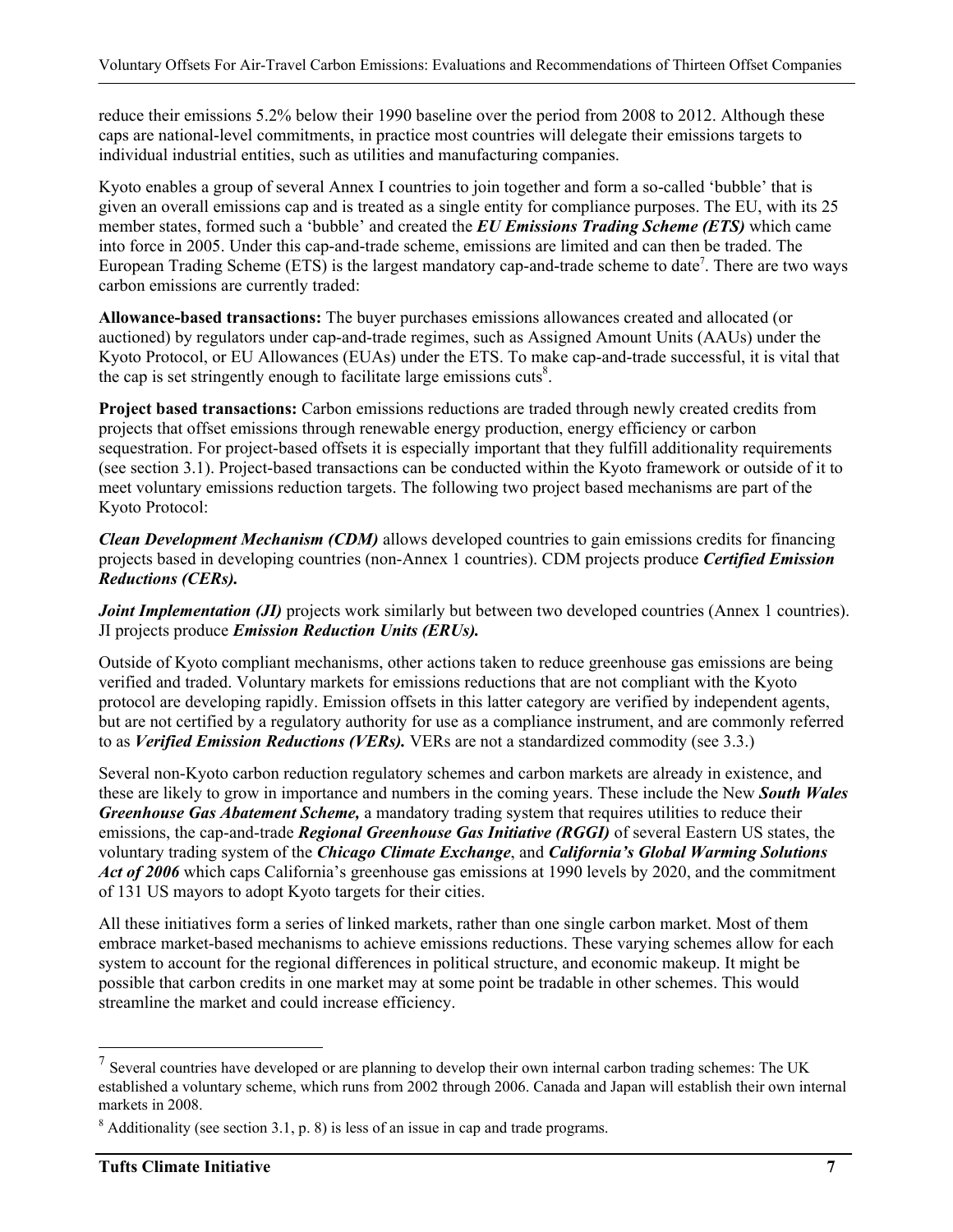## *2.1 Policy Implications of Voluntary Offset Markets*

Voluntary offsets projects could conceivably hamper future regulatory action. For example, if offsets are profitable for an energy producer, this producer will likely oppose regulatory action such as *Renewable Energy Portfolio Standards (REPS)* that would mandate all utility companies to have minimum of renewable produced energy in their mix because the provider could then no longer sell the *Renewable Energy Credits (RECs)* or the carbon benefits (see section 3.3.) It is likely that not only the utility but also the offset companies would oppose such standards because they would undermine their markets. Yet, the overall carbon benefits would be higher with REPS. Viewed at this macro scale, the offset market could potentially undermine stronger, more potent policy action.

Although the voluntary offset market is still young, such policy implications are worth considering, as examples in other industries well illustrate. For example, many of the recycling companies in Massachusetts are opposed to the expansion of the bottle bill, which would put a deposit on all soft drink bottles and cans. Under the expanded bottle bill, the recyclers would lose the revenue stream from recycling the bottles and cans that are currently not included in the existing bottle bill. Although the existing bottle bill has been very successful<sup>9</sup>, all of the efforts that have been made to expand the bottle bill have been unsuccessful so far.

Policy implications of mandatory and voluntary carbon markets will have to be seriously examined. Marketbased approaches to solving environmental problems have proven to be very successful in certain instances, yet they are no panacea to such large scale problems as climate change and can only be successful if regulated and implemented jointly with far reaching and smart policies such as federal carbon caps, carbon taxes, strict and well enforced building codes, and stringent efficiency standards for vehicles and appliances.

## **3. Carbon Offset Quality**

Arguably the most important aspect of an offset company is the quality of its project portfolio. High quality carbon offsets must clearly demonstrate additionality, avoid double counting, have a realistically calculated baseline and emissions reduction projection, account for leakage and be permanent. In the following sections we explore each of these issues.

## **3.1 Additionality** (this section was rewritten for revision 1.2)

The topic of 'additionality' is hotly debated. In theory, it answers a very simple question: Would the project have happened, holding everything else constant, if the carbon offsets from it could not be sold? Or more simply: Would the project have happened anyway? If the answer to that is yes, the project is not additional. Some argue that instead of debating additionality, it is more important that emissions trading mechanisms are put in place without being bogged down by too may details, such as additionality, and that these trading frameworks and mechanisms will change and adjust as they mature.

Although we agree that policies to avert climate change should be implemented swiftly, we disagree that additionality can be treated lightly. If I buy carbon offsets, I make the implicit claim that I forgo reducing my own emissions (i.e. I still fly) but in exchange I pay someone to reduce their emission in my stead. If I buy carbon offsets to "neutralize" the emissions I caused during air travel from someone who would have reduced their emissions anyway, regardless of my payment, I, in effect, have not only wasted my money, but I also have not neutralized my emissions. **It is not necessary that the project is happening solely because of the carbon credits it produces but the anticipated benefits of the carbon offsets have to be a decisive factor for pursuing the project.** 

 $\frac{9}{68\%}$  of the beverage containers covered by the law are recycled – only 39% of non-redeemable containers are recycled. Unclaimed deposits currently provide \$34 million annually in state funding. Under the expansion, approximately \$15 million in additional unclaimed deposit revenue could be generated. (http://www.massbottlebill.org/ubb/facts.htm, last accessed, 11/30/06)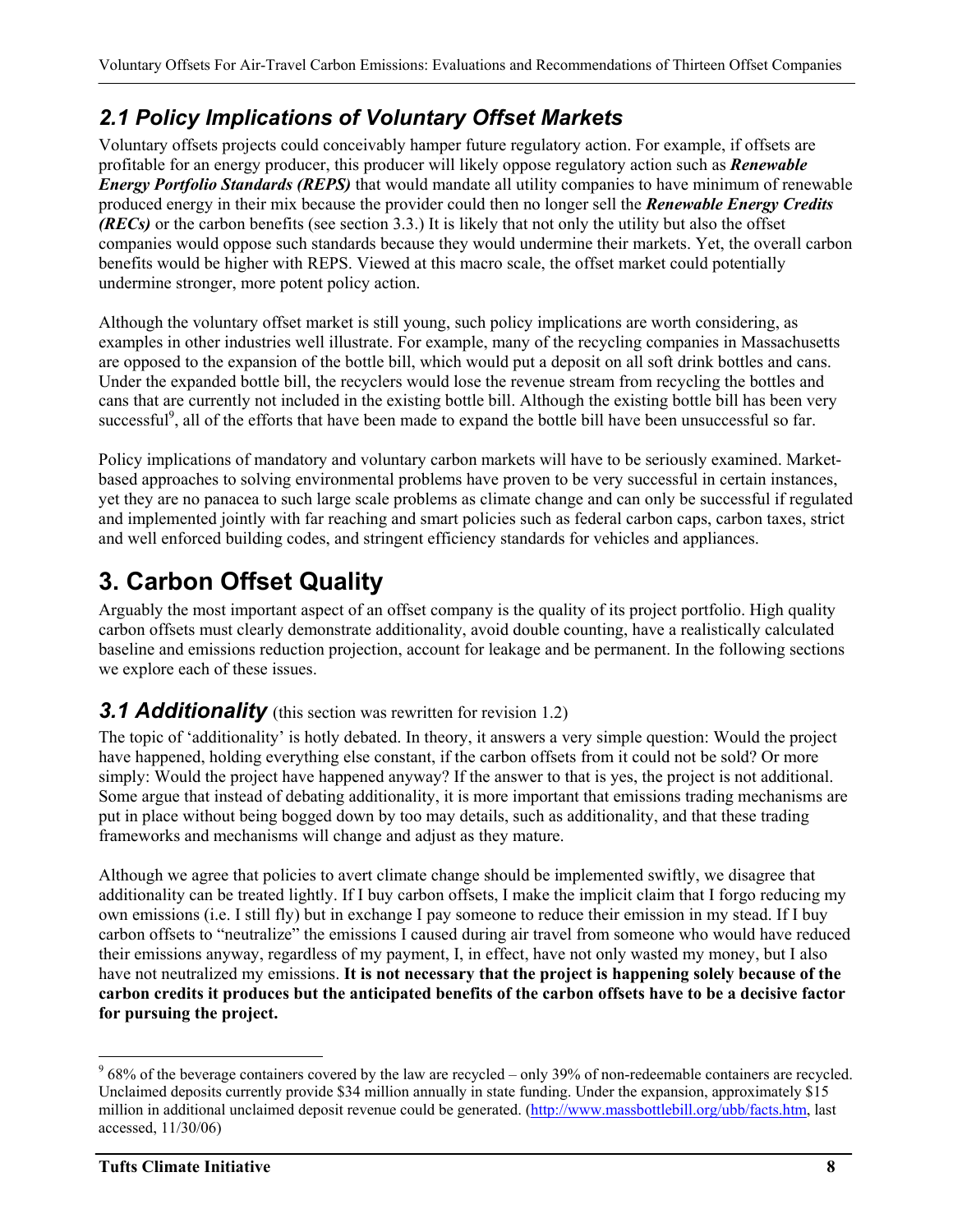What makes additionality so difficult an issue is not its theoretical definition, but its application in practice. In fact, there is no way to determine with absolute certainty if a project is additional or not. Instead, many different additionality tests and eligibility criteria have been developed to maximize the accuracy of additionality testing<sup>10</sup>.

The following is a short selection of additionality tests that are commonly used:

### **Legal and Regulatory Additionality Test**

If the project is implemented to fulfill official policies, regulations, or industry standards it cannot be considered additional. If the project goes beyond compliance, it might be additional but more tests are required to determine that. For example, an energy efficiency project might be implemented because of its cost savings and would in this case not be additional.

### **Financial Test**

This test assumes that an offset project is additional if it would have a lower than acceptable rate of return without revenue from carbon offsets. In other words, the revenue from the carbon offsets is a decisive reason for implementing a project. In theory, the financial test measures additionality very well, but in reality there may be projects whose finances make them look non-additional Yet they may still be "additional" because of non-monetary barriers.

### **Barriers Test**

This test looks at implementation barriers, such as local resistance, lack of know-how, institutional barriers, etc. If the project succeeds in overcoming significant non-financial barriers that the business-asusual alternative would not have to face the project is considered additional.

### **Common Practice Test**

If the project employs technologies that are very commonly used, it might not be additional because it is likely that the carbon offset benefits do not play a decisive role in making the project viable.

It is important to point out that there is no single test for additionality. Which test is best suited to validate additionality depends on the type of project. An additionality test for one type of project (e.g., a simple regulatory test for methane flaring, where there is no reason to do the project if not required by law) might not be sufficient for other kinds of projects (e.g., energy efficiency, where there could be plenty of reasons for doing a project besides complying with regulations).

Also, additionality tests are always to some extent subjective, because the assumptions that underlie even the strictest additionality test are determined by the objectives that the additionality test is trying to fulfill. These objectives cannot be scientifically determined or tested, because they are not technical but political in nature and must therefore be discussed and standardized by policy makers<sup>11</sup>

To illustrate this, here a simplified example: to apply a regulatory test on an energy-efficiency project, a third party verifying company determines the parameters for additionality based on their analysis of the situation. In some cases, an improvement of 10% over the statutory requirements may be considered additional, but in other cases, where, for example, the policy is considered very minimal (e.g. a building code with minimal energy-efficiency requirements), the project would need to exceed the minimum standards by at least 50%.

 $10$  The guidelines set by the CDM Executive Board for assessing additionality can be found at: http://cdm.unfccc.int/methodologies/PAmethodologies/AdditionalityTools/Additionality\_tool.pdf

<sup>&</sup>lt;sup>11</sup> For a more in-depth analysis, please see M. Trexler, D. Broekhoff, L. Kosloff (2006). 'A Stastistically-driven Approach to Offset-based GHG Additionality Determinations: What Can We Learn?' *SUSTAINABLE DEVELOPMENT LAW & POLICY, Vol 6, issue II.*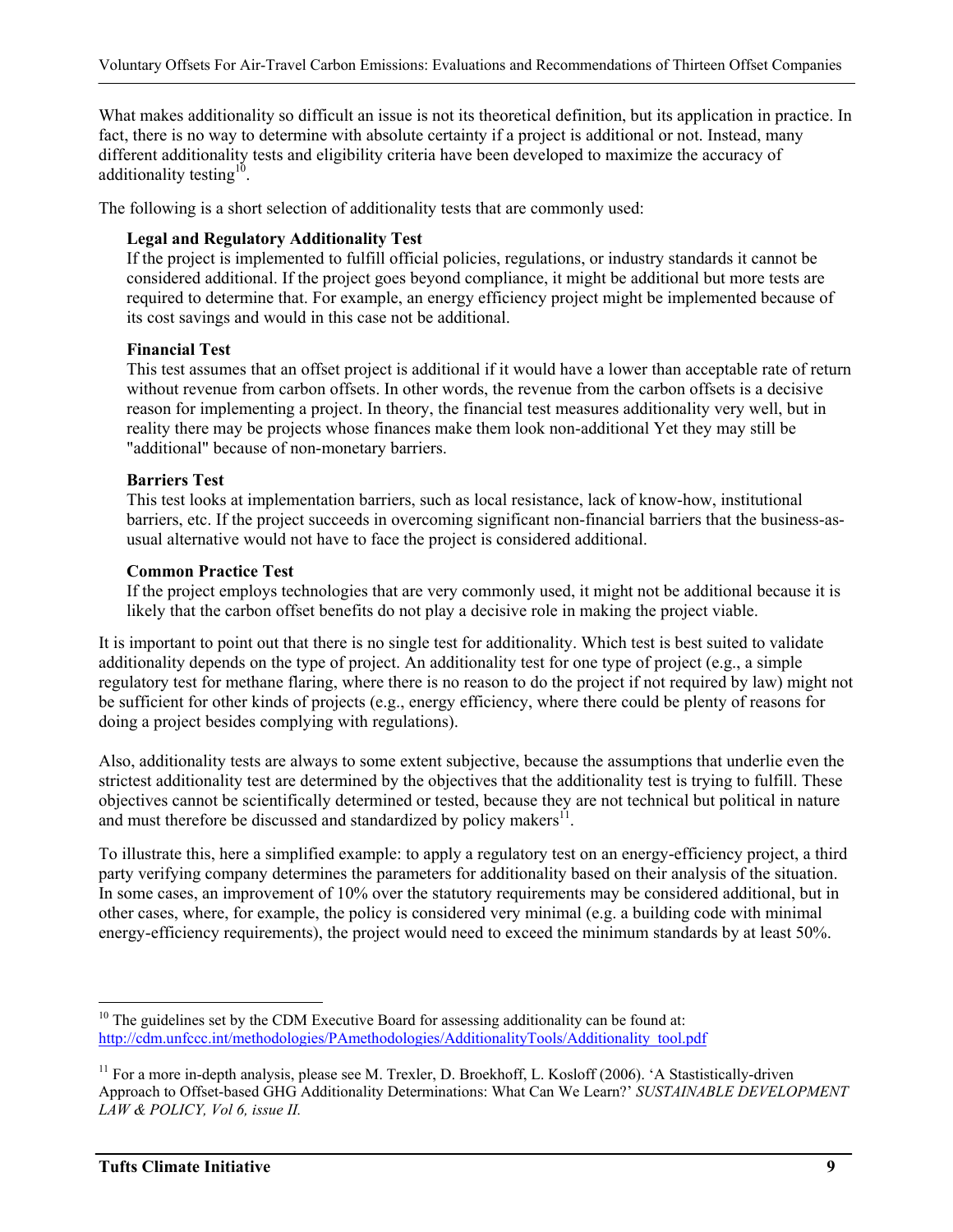The discussion about additionality shows one of the weaknesses of project-based emissions reductions policies. Cap-and-trade systems, or purely regulatory action such as efficiency standards and carbon taxes, avoid the issue of additionality altogether. This is one reason we strongly advocate robust regulatory action and see value in the voluntary emissions trade market only insofar as it can spur innovation and carbon reductions even in a hostile political environment.

It is never possible to establish with certainty what would have happened in the absence of a particular project, and clearly there is potential for abuse. For example, there are strong financial incentives for the seller (project financier and implementer) as well as the offset buyer to overestimate the "business-as-usual" baselines and thus artificially inflate emission credits for improved performance. There is clearly a need for strict monitoring and third-party verification of carbon projects. Although the risks of "cheating" are real and substantial, it is also important to recognize that additionality rules that are too stringent can hamper project implementation.

The debate over additionality is especially fierce surrounding the issue of converting *Renewable Energy Credits (RECs)* to carbon offset credits. More details on this discussion can be found in section 3.3.

While all of these concerns are hard to address, voluntary offset companies must deal with them to some degree when choosing projects. It is usually the certification and verification organizations that ensure additionality (see section 3.4).

## **3.2 Double Counting** (last edited for revision 1.3)

Unfortunately, it is all too easy to double count emissions reductions; that is, to have multiple stakeholders take credit for them. A hypothetical extreme example would be an electricity provider who builds a wind farm and then sells their power at a premium as 'green power' to local customers but also sells their carbon credits and their Renewable Energy Credits (RECs), and uses the wind farm to qualify for Renewable Portfolio Standards. In addition, if the wind farm was located in a state or country that has a legislated cap on carbon emissions or needs to reduce its emissions under the Kyoto protocol, the wind farm would also count toward that state's or country's emissions reductions goal. In this extreme example, the emissions reductions from the wind farm are counted 6 times!

Some of these double counting issues are easily addressed:

- Offset companies must retire their offsets once they sell them (i. e. they can only be sold once).
- Offset companies must ensure that carbon offsets from renewable energy projects are not also sold as Renewable Energy Credits.
- Utilities that sell RECs from Renewable Energy Projects are prohibited to use that project to qualify for Renewable Portfolio Standards.

Other double counting issues are more difficult to address: For example, if a US citizen were to buy offsets that are then are invested in a wind farm project in Canada, he will take credit for these emissions reductions. But Canada will also count the resulting reduction in carbon emissions from the new wind farm toward their emission reductions goals that they are required to meet as signatories of the Kyoto protocol.

 This means, not only are the emissions double counted but the wind farm has effectively replaced another set of emissions reduction measures that Canada would have had to take in order to meet its Kyoto requirements. Viewed this way, it can be argued that the wind farm does not have any net carbon benefits. On the other hand, a valid counter argument can be made that such a wind farm project would stimulate the renewable energy industry in Canada and might therefore encourage further renewable energy projects and a move towards a low carbon economy.<sup>12</sup>

 $12$  More about how well country have succeeded in implementing climate mitigation policies and strategies see Germanwatch's report: *Climate Change Performance Index 2007* http://www.germanwatch.org/klima/ccpi.htm, accessed on 11/21/06)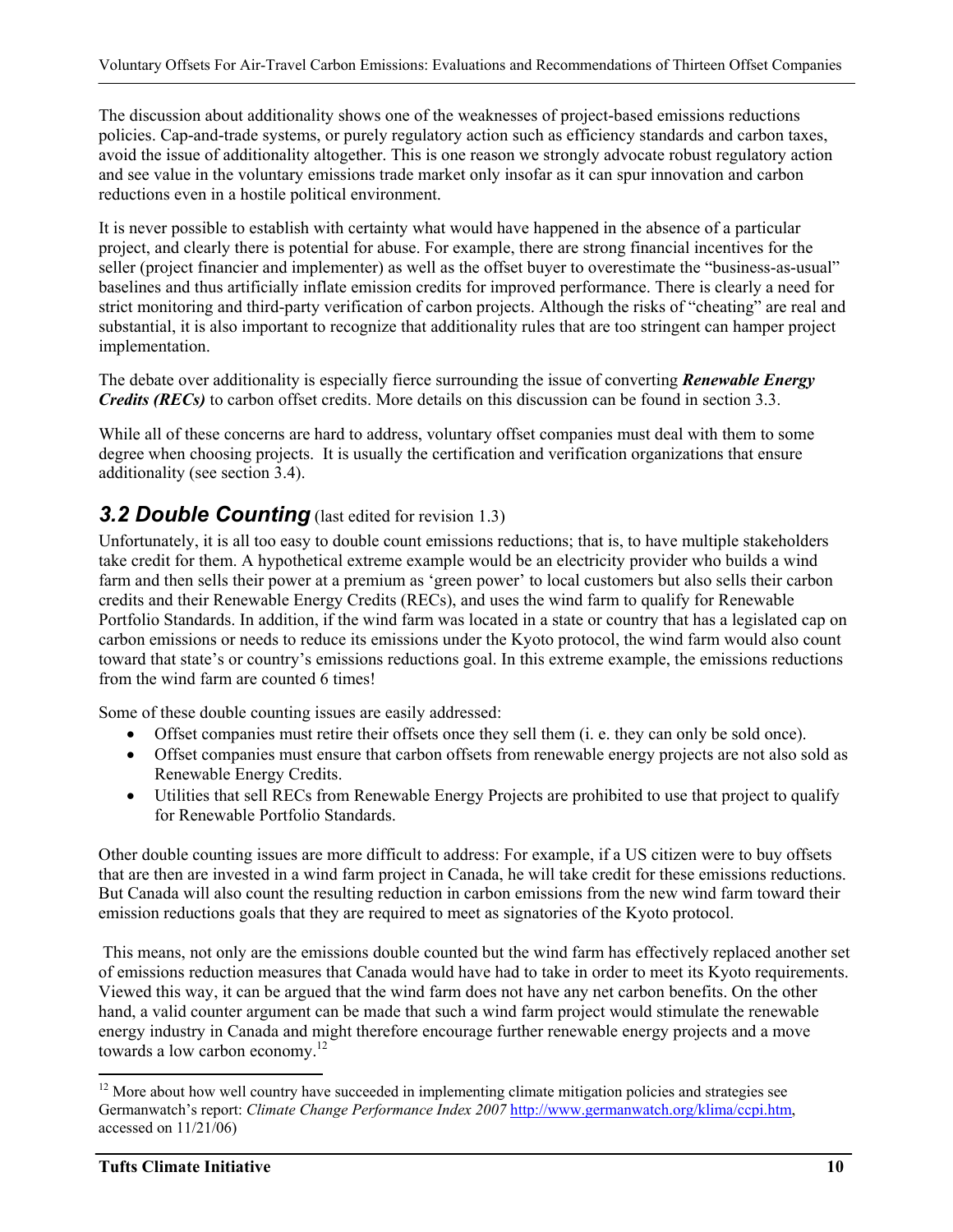It can also be argued that because of the uncertain future of the Kyoto agreement and because international environmental agreements are notorious for their unenforceability, it is unclear how seriously countries take their treaty obligations. In other words, in our hypothetical answer, Canada might not take any actions to reduce their carbon emissions and withdraw their commitment to Kyoto. In this case, the wind farm would be additional and paradoxically the double counting issues would be less serious. The same would hold true if the wind farm was build in the US, which has not ratified the Kyoto agreement.

These national double counting problems could be addressed if Annex 1 countries with emissions reduction obligations would retire AAU credits for all the VERs that are created through the voluntary market. We are unaware of any country that currently has such regulation in place.

Double counting issues also apply on a more local level: if a region, state, county or city has enacted a emissions reduction target – even if it is just a voluntary one – any emissions that are created in that area but then sold as VERs in the voluntary market must not also be counted in that jurisdiction's emissions inventory. Although double counting on a national level is currently not a problem in the US, but more localized double counting problems remain an issue.

For example, the Climate Trust buys offsets from the City of Portland for two of their building energy efficiency programs. Yet, in 1993, the city of Portland became the first U.S. city to adopt a strategy to reduce emissions of carbon dioxide (CO2). Their Local Action Plan on Global Warming calls for a reduction of carbon dioxide emissions to 10 percent below 1990 levels by 2010. According to their webpage:

"Local greenhouse gas emissions are now less than 1 percent above 1990 levels – a key benchmark of the international Kyoto Protocol – and emissions have declined in each of the past four years."

"On a per capita basis, Portland and Multnomah County emissions have fallen 12.5% since 1993, an achievement likely unequalled in any other major U.S. city." (http://www.portlandonline.com/osd/index.cfm?c=41896, last accessed 11/27/06)

The carbon offsets that the Climate Trust buys from the City of Portland are also counted in the cities' greenhouse gas inventory. The Climate Trust responded to our concern:

The Climate Trust does allow entities who are a part of a voluntary reduction program to claim credit for the reductions that result from a given offset project. We do not, however, allow entities to claim credit if they are a part of a regulatory regime. Our position is that early-moving companies should be able to claim some economic benefit for their actions. The City of Portland has worked hard and their offset projects are of high quality. (e-mail communication, 2/14/07, CarbonCounter.org)

**Additional legislation is needed to avoid double counting of voluntary offsets generated in Annex I countries (see section 5) and in areas that have sub-national emissions reductions obligations or goals (e.g. California or RGGI). An international registry for VERs (similar to that which exists for CERs created by CDM projects) is needed to minimize fraudulent double counting.** 

## *3.3 Types of Carbon Credits (last edited for revision 1.3)*

Voluntary offset companies can operate either within or outside of the Kyoto framework. The advantage of working within Kyoto is that emissions reductions (*CERs or ERUs*) are verified under a unified regulatory framework. All CERs have to be verified by a Designated Operational Entity (DOE<sup>13</sup>). DOEs are liable for

 $<sup>13</sup>$  A Designated Operational Entity (DOE) is a company accredited by the CDM Executive Boards that checks whether</sup> projects are fulfilling CDM criteria. Each CDM project must be validated and verified.

Validation is done once before initial project approval. Verification is done periodically after the project has been approved or registered.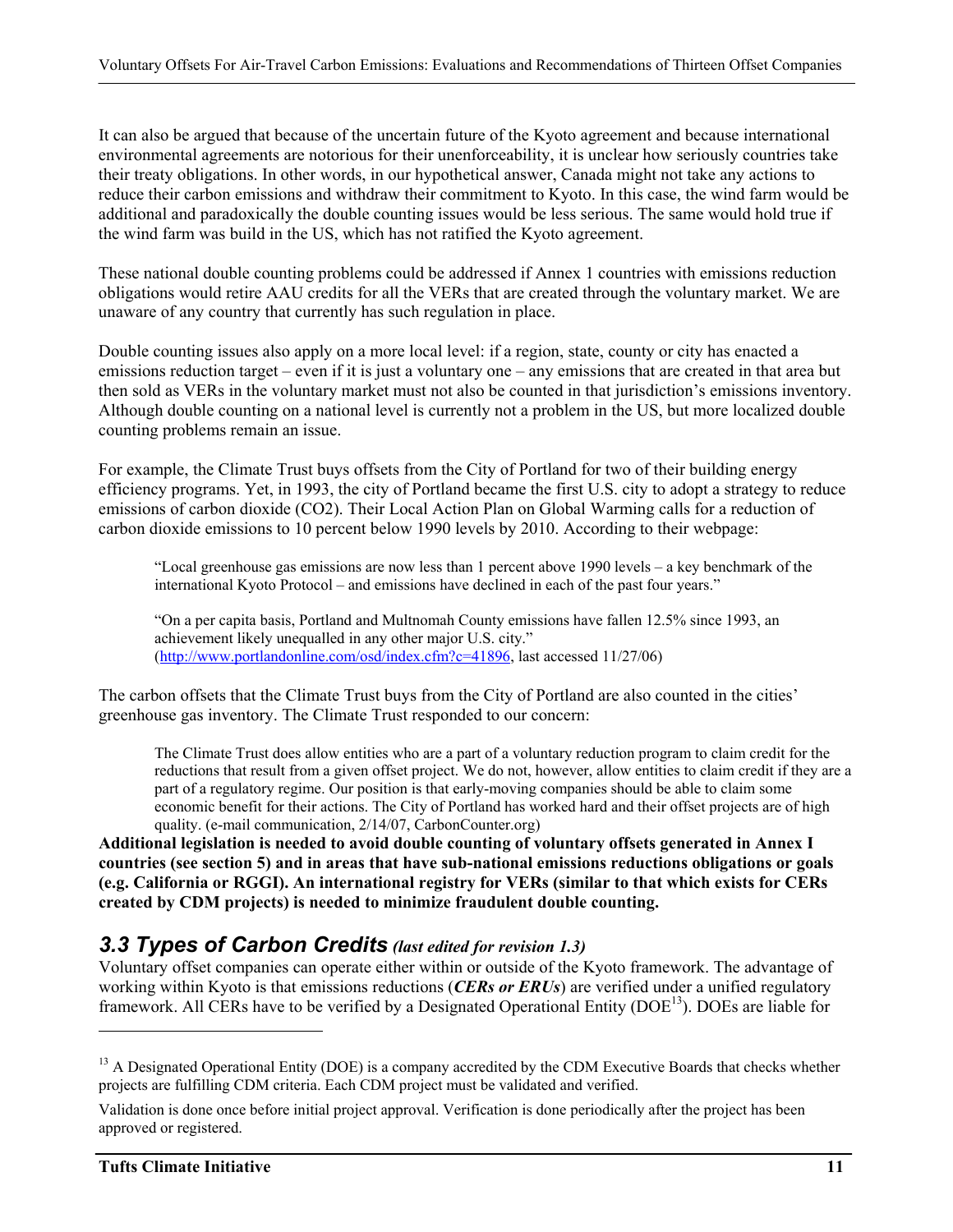any emissions credits wrongly certified. If they overstate the savings, they are responsible for delivering the missiong emissions credits. Experience shows that this type of rigor squeezes out about 40% from the initially claimed tons in a CDM project. (Dietrich Brockhagen, e-mail communication 3-29-07)

| <b>Mechanism</b>                             | Unit                                                        | <b>Type</b>          | <b>Regulatory</b><br>Framework        |
|----------------------------------------------|-------------------------------------------------------------|----------------------|---------------------------------------|
| <b>IET</b> - International Emissions Trading | AAUs - Assigned Amount Units<br>(Allowances <sup>14</sup> ) | Ouota                | Kyoto                                 |
| JI - Joint Implementation                    | ERUs - Emission Reduction Units                             | Credit <sup>15</sup> | Kyoto                                 |
| CDM - Clean Development Mechanism            | <b>CERs</b> - Certified Emissions Reductions                | Credit               | Kyoto                                 |
| <b>Voluntary Carbon Trading</b>              | <b>VERs</b> - Verified Emissions Reductions                 | Credit               | No unified<br>regulatory<br>framework |

### *Table 1: International Carbon Trading and Project Mechanisms*

Yet the administrative burden for CDM projects is larger than in a more informal market. Projects that do not fall under the Kyoto mechanisms are more difficult to verify, since there are no clear guidelines and third party certification is done at the discretion of the offset company. That means that the quality of *Verified Emissions Reductions (VERs)* can greatly vary (see section 2.) This makes it harder for the consumer to be sure her emissions are truly offset by the VERs she buys.

Sometimes projects in developing countries are not registered as CDM projects because they are too small. **Myclimate** estimates that a carbon offset project must reduce at least 5,000 metric tons of CO2 per year in order justify the CDM transaction costs<sup>16</sup>. Such projects can still adhere to high standards, for example they can be implemented using the *Gold Standard's* new standards for VER generating projects — projects that are outside of the Kyoto Protocol (see section 3.4).

#### **Validation**

1

Based on the project design document (PDD), the DOE will evaluate and validate the proposed CDM project, confirming :

- 1 Parties are voluntarily participating
- 2 Stakeholders have been invited to comment
- 3 Project participants have submitted documentation on environmental impacts to the DOE
- 4 The project will result in greenhouse gas reductions that are additional
- 5 A methodology has been adopted in accordance with CDM rules
- 6 Provisions for monitoring, verification and reporting are in accordance with CDM rules
- 7 The project complies with all other CDM rules

The DOE then issues a validation report, and requests registration of the project though the CDM Executive Board

#### **Verification**

CDM project are monitored or "verified" after the project has been approved or registered by the CDM Executive Board. After the project has been registered by the Executive Board, the DOE periodically checks (usually once a year) whether emission reduction have actually taken place. It will then request that the EB issue CER's accordingly, based on this verification report. It is only after verification that CER's are actually delivered.<br>(This footnote was modified from: http://www.cseindia.org/programme/geg/cdm faq.htm#doe. accessed 4-2-07)

 $\hat{I}^4$  Allowances are the unit of compliance that are traded in cap and trade programs.

 $<sup>15</sup>$  Credits (Offsets) are emission reductions that an emitter has achieved in excess of any required reductions. The excess</sup> amount is the credit and can be sold on the market.

<sup>16</sup> http://www.myclimate.org/index.php?lang=en&m=projects&um=standard&uum=ver, last accessed 11/30/06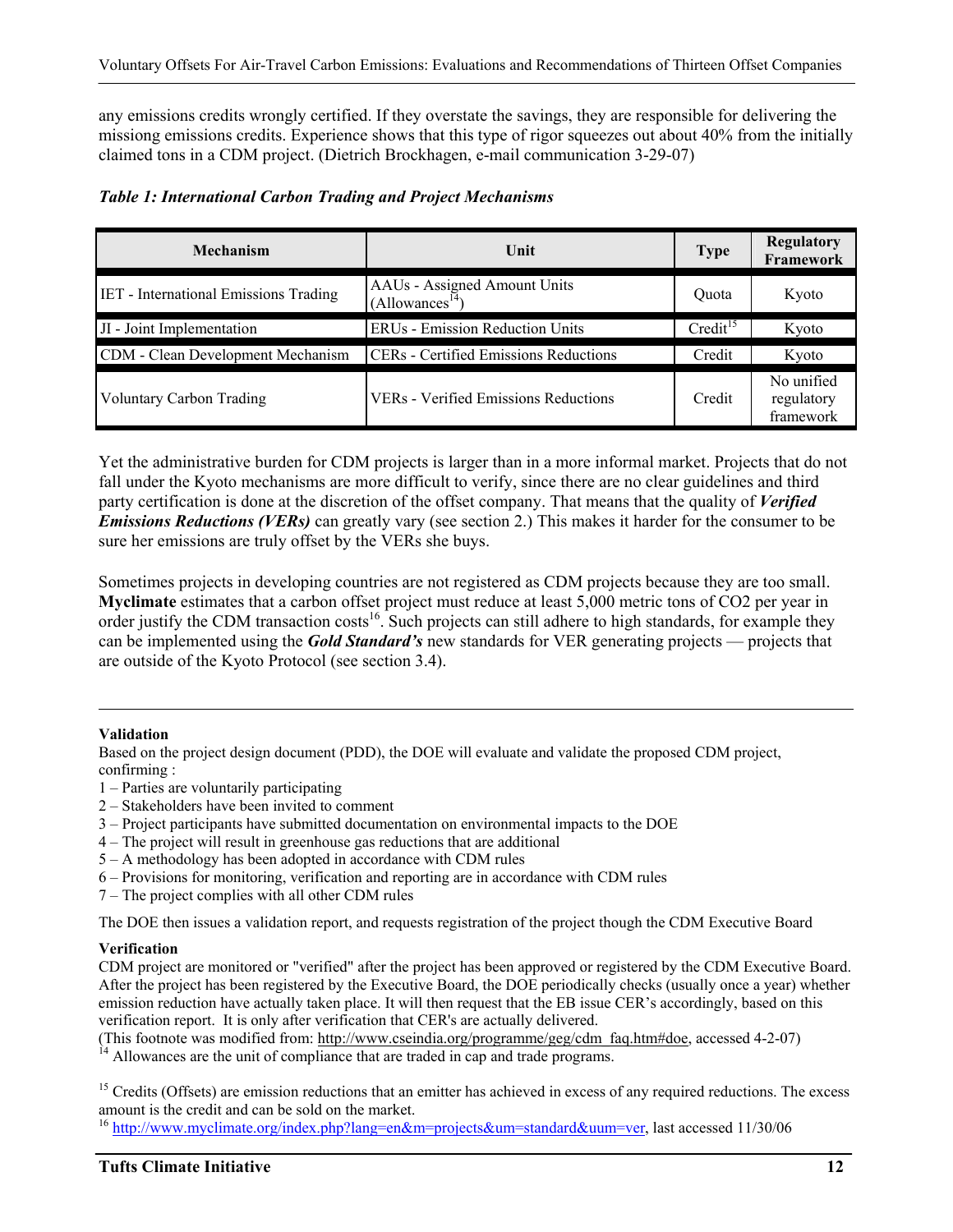### *Renewable Energy Credits (RECs)* (last edited for revision 1.2)

One REC represents the delivery of one megawatt-hour of renewable power to the total energy infrastructure. RECs can be sold and traded independent of the electricity produced. RECs are traded both in mandatory and in voluntary markets. RECs are sold in the voluntary market based on the assumption that they represent the environmental benefits when electricity is generated from renewable resources instead of fossil fuels, like coal and natural gas. It is important to understand the difference between "mandatory" or "compliance" RECs and voluntary RECs. Because mandatory RECs are simply an instrument for meeting a quota, there is no concern or implication about their "environmental benefits." It's only in the voluntary markets, where RECs are sold solely because the buyer is interested in their environmental benefits, that their true environmental value needs to be evaluated, rated, and certified.

RECs are frequently turned into carbon credits by multiplying them by a factor that accounts for the avoided CO2 emissions. In theory, it does not matter if RECs are sold as RECs or as carbon credits as long as they are not double counted and are additional (see section 3.2). Yet in practice assuring additionality is very difficult. Voluntary market RECs generally do not have to adhere to the same strict additionality standards (see section 3.1) as carbon offsets (VERs.) Green-e certified RECs, for example, have to come from renewable energy plants that were built after 1997 and cannot be counted towards *Renewable Portfolio Standards* or any other legal requirements. Although these two requirements are important, they do not fully address additionality. Because of the economic benefits of many renewable energy projects, such as wind farms, it is especially difficult to determine additionality with RECs. Some companies clearly state that their RECs have to comply with the same additionality criteria as carbon offsets (VERs.) In this case, RECs are a credible alternative to VERs. Yet most companies do not make this distinction.

This is not to say that none of the available RECs are additional. Some developers explicitly state that the revenue from RECs played a decisive role making the project viable:

*"In all 8 wind energy projects that CEI [Community Energy] has developed or helped to finance with Renewable Energy Credit (REC) marketing efforts, REC revenue streams were explicitly valued (based on voluntary market customer contracts or market projections) and vital to project feasibility. As the industry continues to evolve, reliable REC revenue steams will be even more critical to flipping the economics of wind energy in the positive direction."* Brent Beerley, Vice President, CEI

Quote taken from: *How Voluntary Markets for Renewable Energy Support Meaningful Reductions in GHG Emissions* November 30, 2006, discussion draft, available at http://green-e.org/docs/RE\_and\_GHG\_Q&A\_v2.pdf (last accessed 1/26/2007)

Yet the issue remains that there is currently no standard and verification available that ensures RECs are additional.

To summarize, we would like to distinguish between the sale of RECs and the sale of RECs-converted-tocarbon-credits (RECscc). RECs do not need to fulfill additionality criteria because they do not claim to neutralize any carbon emissions. They just claim to be from renewable sources and therefore are almost completely pollution- and carbon-free. Yet RECscc do claim to offset carbon emissions. Therefore if RECscc are sold to someone who wants to offset their air travel emissions, additionality becomes vital to make such offsets credible. RECscc can only claim to do so if the benefits of the sale of the RECs were a decisive factor in pursuing the project. Because there are currently no clear guidelines available to ensure additionality in RECscc, we consider RECscc less desirable (lower quality) than CERs or VERs that fulfill strict additionality standards. *Green-e*, the main certifying body of RECs in the US is currently developing new, stricter standards for RECscc (see section 3.4).

*Forward Purchasing of Offsets (FPO) / Future offsets (last edited for revision 1.3)* Carbon offset companies can purchase carbon offsets that have already been achieved or that will happen in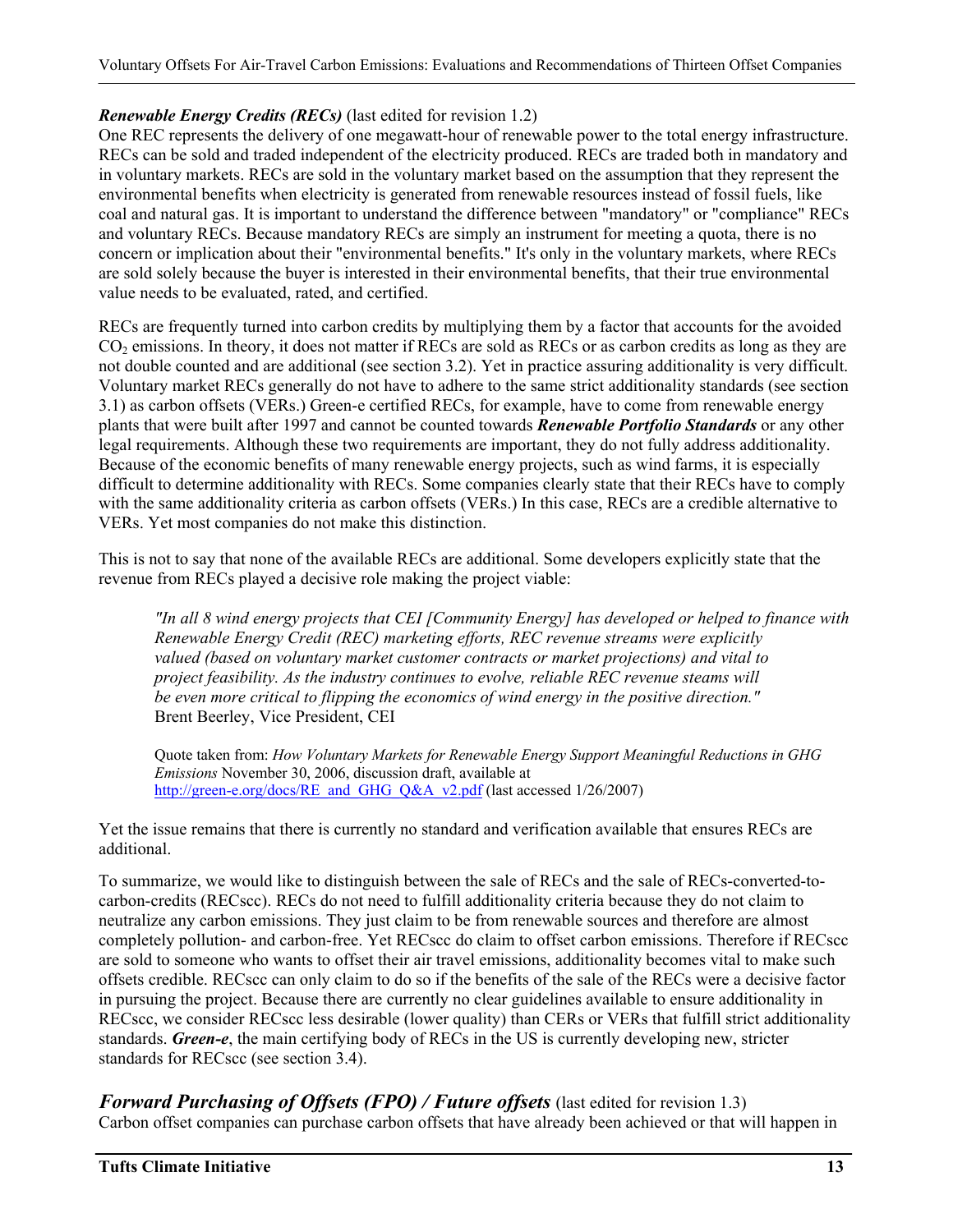the future. Forward Purchasing of Offsets (FPO) carries the risk of buying credits that might not happen if the project fails or underperforms. On the other hand, it is often the financial investments in such *future offsets<sup>17</sup>* that will allow a project to actually be implemented – in other words, *FPO* can be an effective tool in reducing risks that otherwise could prevent the project from being implemented.

FPO does not guarantee additionality, but most additional projects need to secure upfront offset funding. It is much easier to implement financially additional projects if customers can be found who are willing to pay upfront than if the project needs to secure funding from lenders with the expectation that the debt will be paid off later by customers purchasing carbon reductions. (Conversely, non-additional projects by definition do not depend on any offset funding - so they can afford to go forward and wait for customers to pay for their "reductions" in the future.) Therefore, forward purchasing can be an incentive for additional projects, in other words, FPO does not guarantee additionality, but on balance will lead to more additional projects than a "payas-you-go" approach. Additionality needs to be substantiated regardless of whether one is purchasing forward credits or current year credits it's central to the claim about offsetting emissions.

A distinction needs to be made between **contracts of forward purchases** and **contracts of forward crediting**. With forward purchases, the buyer invests the money upfront but does not get the credits until they are actually produced. This is how most CDM projects are financed. Yet in the voluntary market, offset purchasers are often unwilling to make long-term commitments, especially in the context of offsetting air travel, where purchasers offset one flight at a time, or a year of flying at a time.

With forward crediting, the buyer pays and also gets the offsets credited upfront, despite the fact that they will only be produced in the future.

Tom Stoddard from Native Energy:

With such a contract, an offset marketer agrees to purchase the project's long-term offset output upfront, and then sells shares of that future output up front, with each share sized to produce an estimated quantity of carbon offsets over a specified period of time.

*The quantity of offsets may not be guaranteed.* Marketers of offsets (and the projects for which the future offsets model is most useful), are typically not well enough capitalized to guarantee a project's future performance. In addition, insurance products insuring the volume of an offset project's future output are not available. This leaves most marketers of future offsets estimating rather than guaranteeing the future offset quantity. Marketers of future offsets should discount the expected future offset quantity, as a means to reduce the risk of project underperformance. Adequate discounting of the expected offset quantity can result in the projects enabled by future offsets performing as well or better than estimated, on average. (e-mail communication, 2-28-07)

Clearly, forward crediting carries the risk of claiming credits as real that may or may not happen in the future. Being conservative when calculating the estimated offsets and discounting them to allow for underperformance are legitimate tools to reduce the risk of these forward crediting mechanisms. Nevertheless, they can be a risky proposition and consumers should be encouraged to opt for companies that fully disclose both the risks and how those risks are mitigated by discounting.

### **Bundled offsets**

Bundled offsets are emissions that do not come from one single project but are, similar to a Mutual Fund, a

<sup>1</sup> <sup>17</sup> The phrase "future offset" was replaced with "forward purchases of offsets (FPO)" in revision 1.3 of this paper. This is to distinguish between forward purchasing and forward crediting. As explained in this chapter, we do recommend forward purchasing but are wary of forward crediting.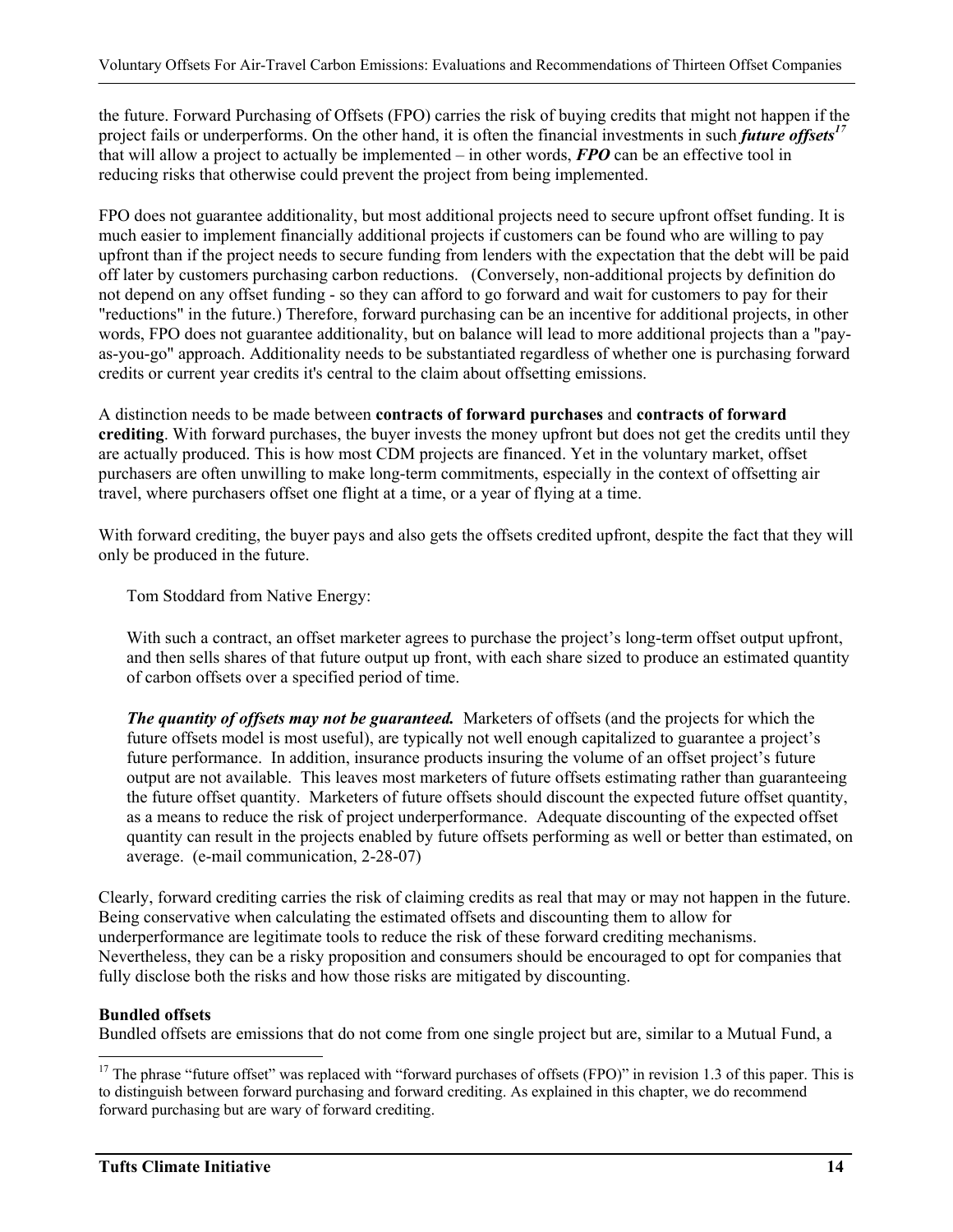collection of offsets from various projects. If all the offsets in the bundle come from high quality emissions reductions projects, then bundling is a valuable approach to insure against risks, for example from future offsets, and to lower prices. For example, **MyClimate** offers two different offset portfolios to their clients. The more expensive one includes offsets that come with more external benefits (e.g. bringing new technologies and know-how to very remote areas), while the less expensive one includes projects that have lower implementation costs.

Bundling offsets is problematic if low quality emissions reductions are mixed into the portfolio. For example, the *Chicago Climate Exchange* (see section below) offers bundled offsets that include project based emissions as well as emissions reductions achieved by member corporations that went above their emissions reductions target. These emissions reductions, although laudable, are not the same as offset reductions created through offset projects alone. They raise issues of overabundancy, double counting, and transparency. This is especially true since CCX's standards and verifications procedures are proprietary (see more details below). **Because the voluntary carbon market is so young, we recommend consumers act as conservatively as possible and buy carbon offsets with highest standards of certification and verification, even if those currently carry higher transaction costs.**

### **3.4 Standards and Verification** (last edited for revision 1.3)

To address concerns of additionality, monitoring and verification, companies often involve a third party and use internationally recognized criteria. Standards set criteria by which projects are chosen and evaluated. Such standards may include criteria for: type of project, impact on local communities, additionality and leakage<sup>18</sup>. These standards may be set by the offset company itself or a third party. These standards allow for better project comparison and evaluation.

Standards alone cannot ensure the quality of a project. It is only through the validation and verification of these standards that projects can reliably be evaluated. Verification consists of the periodic monitoring and review of ongoing projects in addition to an evaluation after the project period has ended. The monitoring ensures that the project is meeting goals and operating properly. For example, if a project involves installing stoves, monitoring allows for assurance that the stoves are working and are being used.

End-of-project verification ensures that the carbon emissions have been reduced by the amount intended. It is particularly important to have a third party involved at this point as there is an obvious incentive for project financers and offset buyers to see that projects have met their goals. Independent verification is crucial for the credibility of emission reduction projects. Below is a description of the most frequently used standards and verification procedures.

## **Clean Development Mechanism (CDM)**

#### http://cdm.unfccc.int/

### Used by: **atmosfair, myclimate and (update 1.3: The CarbonNeutral Company)**

As mentioned earlier, the CDM is part of the United Nations Framework Convention on Climate Change (UNFCCC). As the largest regulatory project-based mechanism, the CDM offers the public or private sector in developed nations the opportunity to purchase carbon credits from offset projects in developing nations. CDM is involved in setting standards and verifying projects. Certified Emissions Reductions (CERs) are verified and certified by authorized third parties *(Designated Operational Entities.)* CDM standards are stringent and robust, yet have high transaction costs so that usually only large projects are registered. CDM requires strict additionality for certification of carbon offset projects. (For validation and verification procedures, see footnote 15)

 $18$  Unintended release of CO2 as a result of the project (e.g. farmers move away from a now protected forest and start clear cutting an area that was previously untouched; or new compressed natural gas buses replace diesel buses but because of small gas leaks, the greenhouse gas balance is not improved as expected.)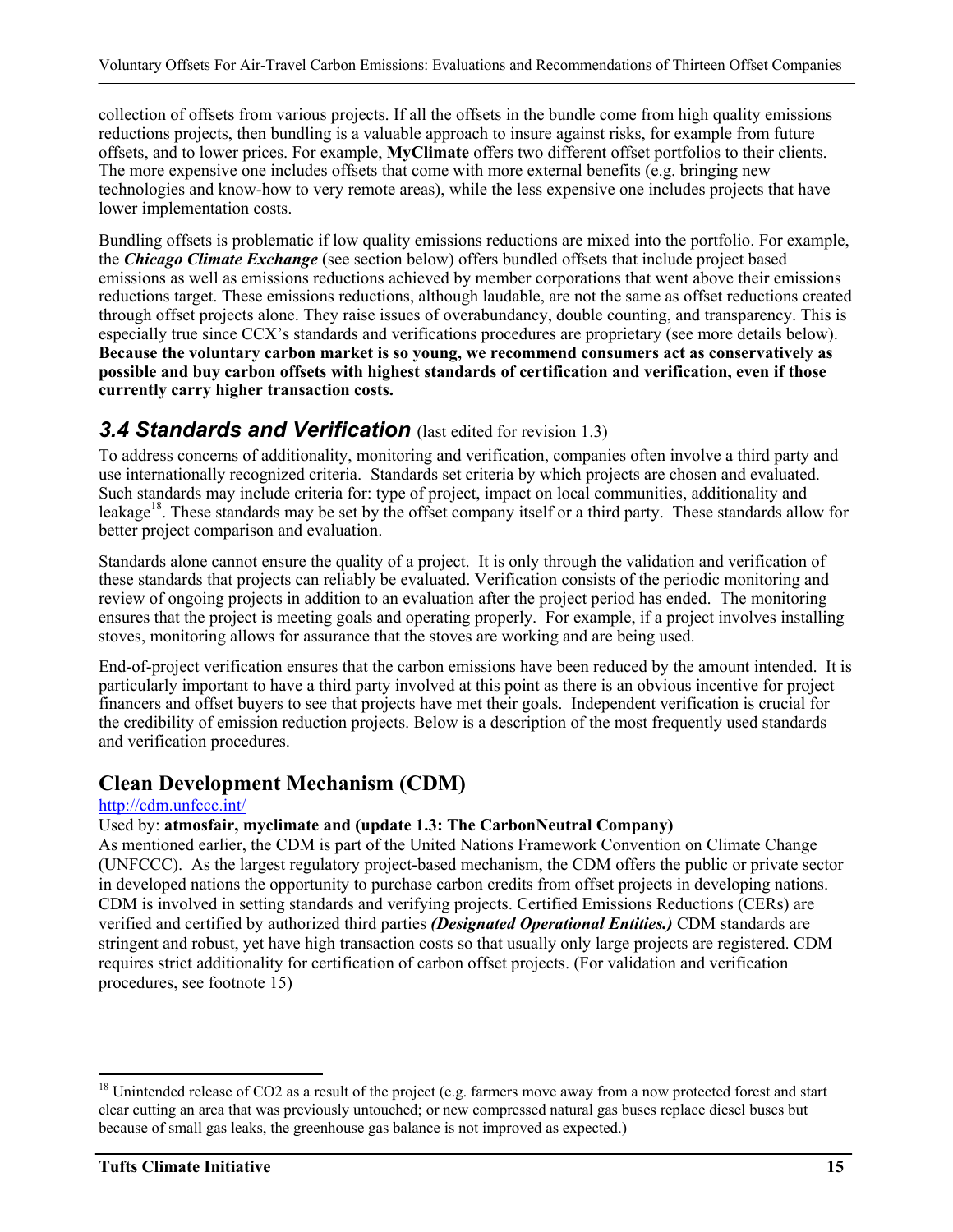## **Gold Standard and Voluntary Gold Standard**

http://www.cdmgoldstandard.org/

#### Used for all their projects by: **atmosfair**, **myclimate, Climate friendly**

The Gold Standard was developed by a network of non-government organizations and sets higher standards than the CDM. It is endorsed by 42 NGOs worldwide. Gold Standard projects include renewable energy or energy efficiency technologies. (No sequestration projects are accepted.) The Gold Standard requires strict additionality for certification of the carbon offset projects. For a project to be selected, these standards must be met and are checked by a UNFCCC-accredited organization. Monitoring and verification is also done by these organizations to ensure the benefits are realized.

Gold Standard projects take into account differing environmental, social and economical factors to maximize the secondary benefits and to minimize the negative impacts of a project. It actively encourages local participation in project design, and seeks to maximize sustainable development benefits. Gold Standard projects are usually CDM projects. Because of the high transaction costs of CDM/Gold Standard, the projects are usually large scale.

There are currently eight projects registered as Gold Standard projects. Information about them can be accessed at: http://www.cdmgoldstandard.org/projects.php

### **Voluntary Gold Standard**

For smaller projects that are not CDM registered, a Voluntary Gold Standard (VGS) was released in spring of 2006. The aim was to simplify procedures and to reduce transaction costs for small scale projects while still maintaining high quality standards. VGS can only be used in non-Annex 1 countries.

**The Gold Standard is the most rigorous standard available to date. Although adhering to the Gold Standard incurs higher transaction costs and can therefore lead to higher prices for consumers, we strongly recommend purchasing offsets that follow these strict guidelines.** 

## **The Voluntary Carbon Standard (VCS)** (last edited for revision 1.3)

### Used by: **The CarbonNeutral Company**

The Climate Group (TCG), the International Emissions Trading Association (IETA) and the World Economic Forum Global Greenhouse Register (WEF) jointly develop the *Voluntary Carbon Standard (VCS)*. Version 1 of the Standard was published in 2006. The goal of the VCS is to provide "a certification tool that is designed to give users confidence that voluntary project-based GHG emission reductions are real, measurable, permanent, additional and independently verified" (The Climate Group)

Carbon offsets that are certified and verified through the VCS are called *Voluntary Carbon Units (VCUs)*. VCUs are fungible, tradable and registered: VCS established an international registry for its VCUs which is sited at the Bank of New York.

*The Voluntary Carbon Standard Version 2* is currently being developed. A draft of the VCS version 2 can be downloaded at http://theclimategroup.org/assets/Voluntary\_Carbon\_Standard\_Version\_2\_final.pdf http://www.v-c-s.org/

### **Chicago Climate Exchange (CCX)** (last edited for revision 1.2)

http://www.chicagoclimatex.com/

### Used by: **Carbonfund**, **Cleanairpass**, **TerraPass**

The Chicago Climate Exchange is a voluntary cap-and-trade emission trading system. CCX operates mainly in the US but also has members and affiliates in Canada and Mexico. Members commit to reduce their emissions by a certain amount each year, measured against their original baseline. Companies that achieve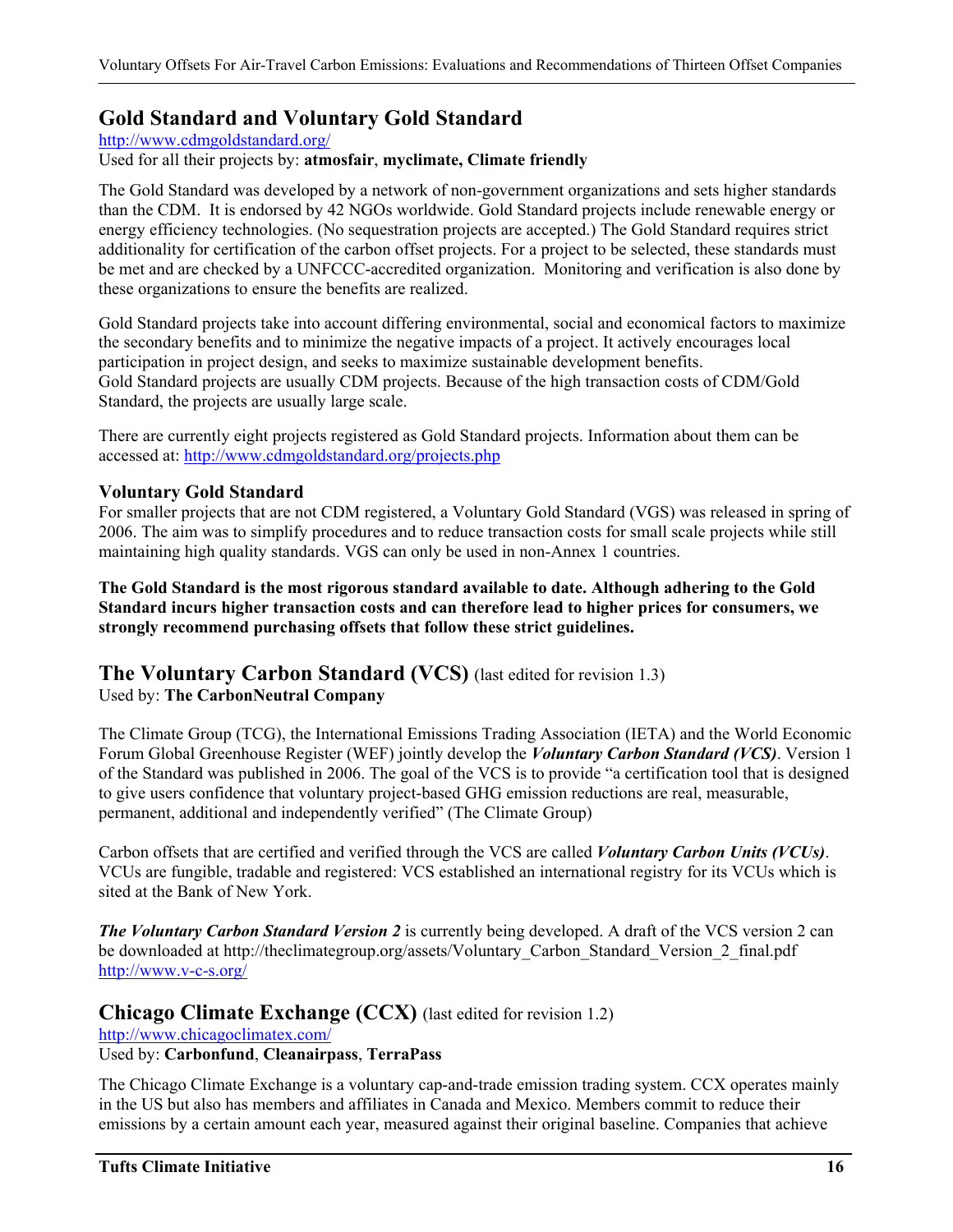reductions that go above the commitment can sell these emissions reductions as CCX's commodities called *Carbon Financial Investments (CFIs.)* Companies can also invest in external carbon projects which are implemented in the US, Canada, Mexico and Brazil. These projects involve mostly methane capture and carbon sequestration though forestry and no-till agriculture. The offset from these projects are also tradable as CFIs.

The CCX certification and verification process is proprietary. It is therefore difficult to evaluate the quality of CCX's carbon offsets. Several NGOs have criticized the CCX for its loopholes, lack of clearly defined additionality criteria and a general lack of transparency (Dale, 2006).

In addition, many of the member companies of CCX have over-complied with their commitments. This has led to an overabundancy of CFIs. In a cap-and-trade system, it is most important that the cap is set at a high enough level so the system produces meaningful reductions that go beyond business-as-usual. Additionality is not of concern because it is the cap on the emissions that helps achieve real reductions. To give an example: if the cap on a hypothetical cap-and-trade system is 1000 tons of  $CO<sub>2</sub>$  and I buy 100 tons and retire them, I have in effect created a scarcity of available credits. That means the price of the still available credits will likely go up and companies will have to work harder to create additional credits. If, on the other hand, there is an overabundancy of credits and I buy some of those credits, I have in effect just reduced some of the excess credits that are available.

**CCX has certainly demonstrated a very innovative and valuable approach to carbon trading. Yet, because of a lack of transparency, the current overabundancy of CFIs, and to a lesser degree because of their focus on bio-sequestration in their external offset projects (see section 4.3), we advocate that consumers minimize purchasing voluntary offsets that were generated through CCX.** 

### **Green-e**

### http://www.green-e.org Used by: **NativeEnergy, TerraPass, Carbonfund**

Green-e is run by the Center for Resource Solutions (CRS) (www.resource-solutions.org/index.htm), a US-based non-profit company that measures and verifies a range of renewable energy projects. Green-e both sets standards for US renewable energy projects and verifies the projects. Green-e certified *Renewable Energy Credits (RECs)* have to be generated by power plants that were built after 1997 and they cannot be used to also meet regulatory portfolio standards.

RECs can be sold and traded independent of the electricity produced both in mandatory and in voluntary markets. As mentioned earlier, RECs do not have to adhere to the same strict additionality standards (see section 3.1) as carbon offsets. Because of the economic benefits of many renewable energy projects, such as wind farms, it is especially difficult to determine additionality with RECs.

**CRS is currently (as of January 2007) working on developing new, stricter standards for RECs that are**  converted to carbon offsets<sup>19</sup>. We strongly support efforts to develop clear, transparent and strict rules **for selling RECs into the voluntary carbon market. Given how important renewable energy production will be in guiding us towards a low-carbon future, we support the financing of renewable energy projects though voluntary carbon offset companies, as long as the project are of high quality, fulfill strict additionality standards and are not double counted.** 

<sup>&</sup>lt;sup>19</sup> The draft version of these guidelines are available at  $\frac{http://www.resource-solutions.org/mv/docs/DRAPT_Green$ e\_GHG\_Product\_Standard\_for\_Stakeholder\_Comment.pdf Stakeholder comments accepted until January 31st, 2007 The comment form is available at: http://www.resource-solutions.org/mv/ghgstandard.html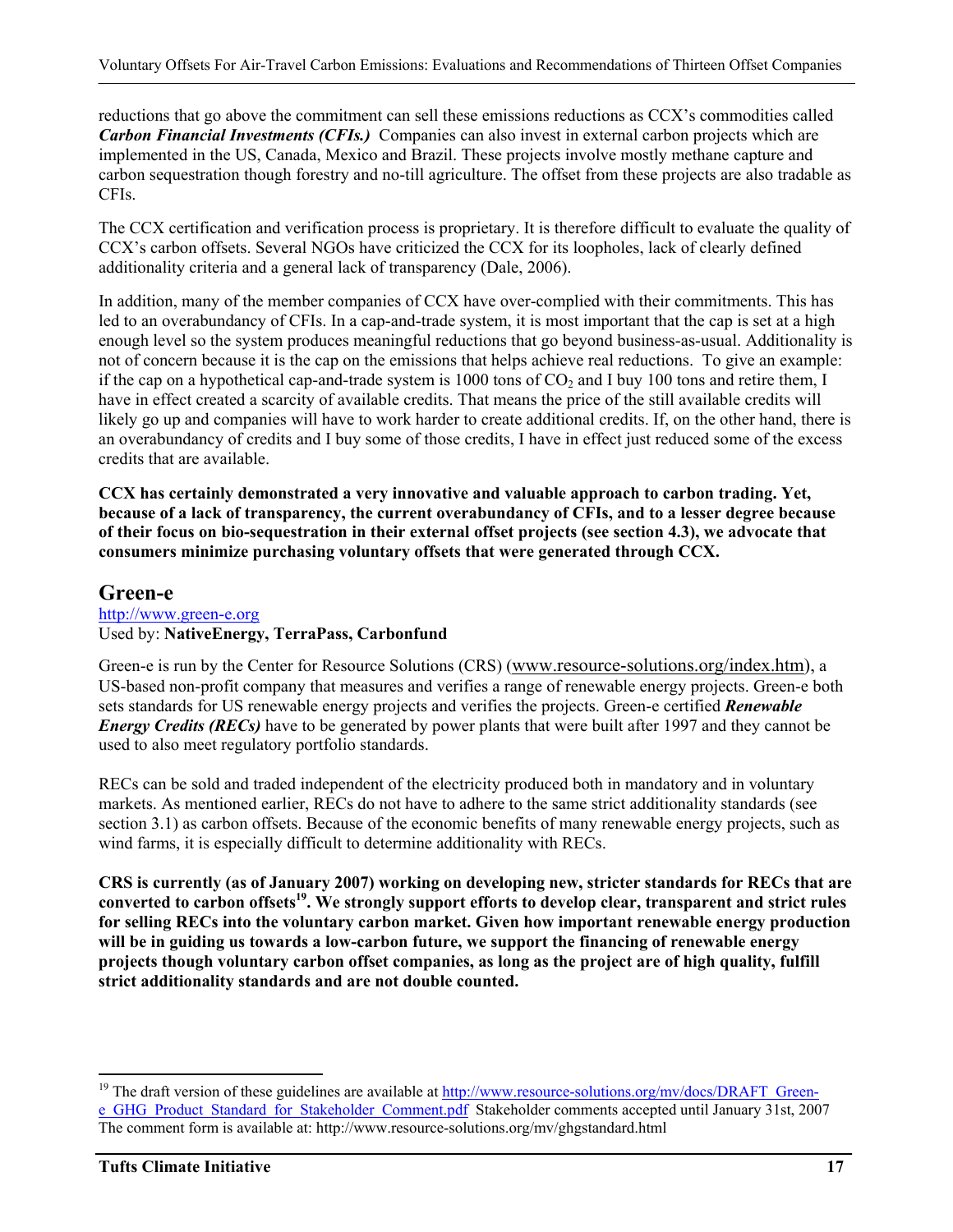## **4. Offset Project Types** (last edited for revision 1.2)

Most companies invest in a variety of different carbon offset projects. Most projects can be broadly categorized into three main types: renewable energy, energy efficiency and sequestration projects. These three categories are discussed in more detail below.

Projects that do not easily fit into one of the three categories include projects that reduce non- $CO<sub>2</sub>$  emissions, for example:

- Flaring of landfill gas, which is comprised of about 50% methane. Methane is about 21 times stronger as a greenhouse gas than  $CO<sub>2</sub>$ . Flaring landfill gas reduces these methane emissions.
- Reducing emissions from industrial processes: for example, some very potent greenhouse gases are emitted during production of aluminum<sup>20</sup>. Altering production processes can reduce these emissions.

In this paper, we focus on the three main categories of renewable energy, energy efficiency and sequestration. We do not provide further analysis of projects that do not fit these categories. This is not a reflection of their quality but the result of the limits of this paper. Projects are implemented either internationally or domestically. We discuss below the implications of project location.

## *4.1 Renewable Energy*

Numerous renewable energy technologies exist. Most offset projects focus on wind, biomass, and solar technologies. Examples of such projects include solar panels to create electricity for a home in a developing nation or the construction of a wind farm in the US.

Economic, geographic, social, and political factors all need to be considered to establish the feasibility of renewable energy projects. Many renewable energy projects have high up-front capital costs, although they may offer high rates of return (Martinot, 2000). Legislative hurdles and local opposition to a project can further complicate the implementation of such projects.

Projects that are implemented in poorer nations are often much more cost effective but such projects can easily be compromised by a lack of local capacity and the needed infrastructure to operate the new technology. Project staff may introduce the new technology and then leave the project site without creating a sustainable situation under which the new technology can be maintained and repaired (Martinot, 2000; Turkenburg, 2000).

**Moving away from fossil fuel based electricity production to renewable energies is crucial for the longterm protection of the global climate. We therefore recommend offset projects that lead to the production of renewable energy.** 

## *4.2 Energy-Efficiency*

Energy efficient products or systems use less energy to perform the same task. For example, if a new refrigerator of the same size replaces an old, less efficient one, energy is saved. If the electricity to power the refrigerator comes from a coal or oil power plant, the new refrigerator will not only use less energy but also produce less greenhouse gas emissions than the old one.

Examples of energy efficiency technologies include compact florescent lamps, energy efficient motors, and redesigned cooking stoves. Installing more efficient stoves in developing nations can reduce coal and wood consumption. Improving efficiency of wood use is particularly important in areas where wood harvesting contributes to deforestation. Establishing a baseline can be difficult, for example, reducing the amount of wood burned does not result in a net greenhouse gas reduction: the burning of wood is considered carbon

<sup>&</sup>lt;sup>20</sup> Perfluorocarbons (PFCs) are 7000-9000 times more potent than  $CO<sub>2</sub>$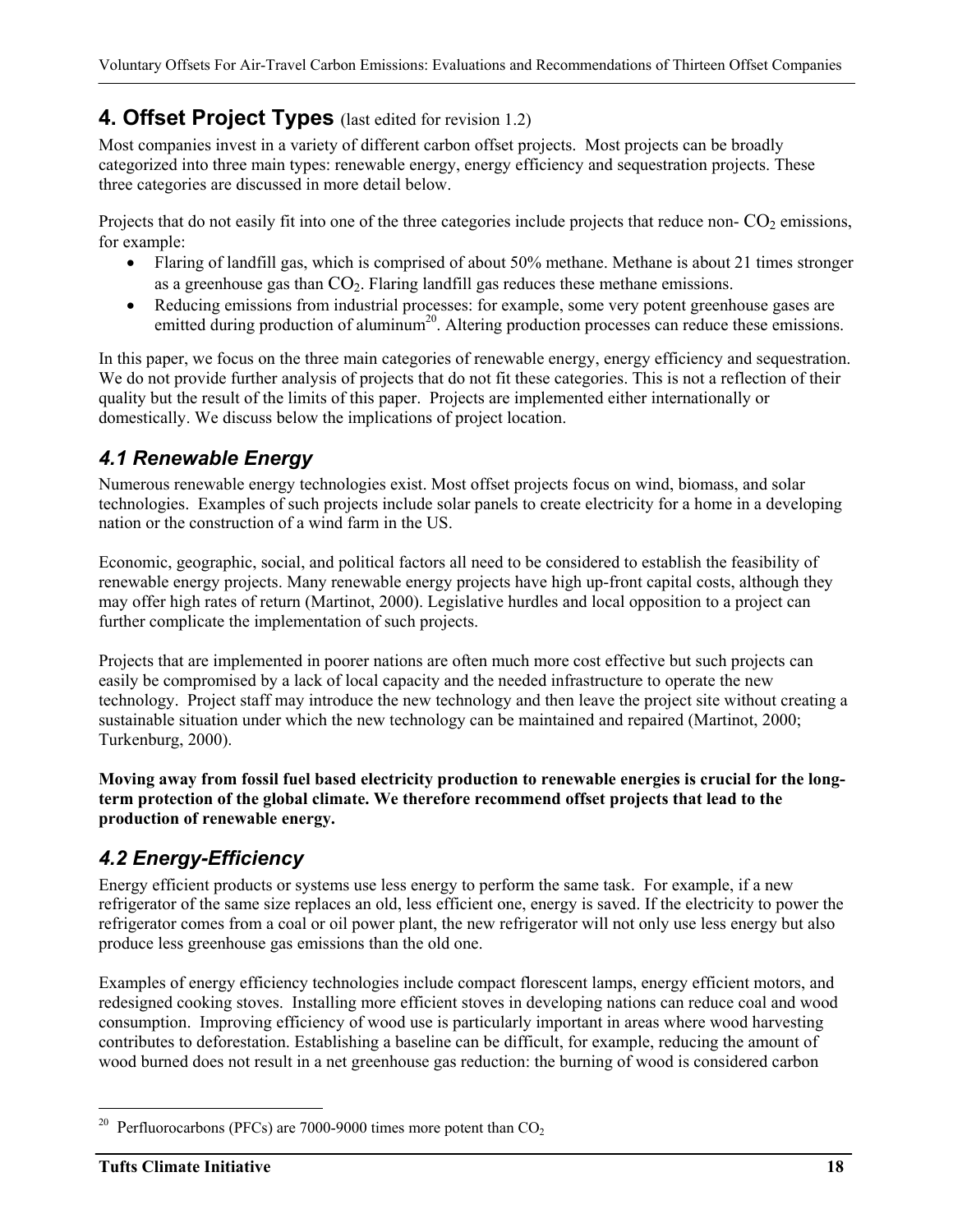neutral since the carbon released is equal to the carbon the tree absorbed. Yet, if there is permanent deforestation as a result of fire wood use, more efficient stoves can reduce  $CO<sub>2</sub>$  emissions.

Energy efficiency projects need to be carefully evaluated for their economic, environmental and social benefits. In developing nations, new technologies need to be introduced alongside building the necessary local capacity to make the projects sustainable (Martinot, 2000).

Many energy efficiency projects have higher transition costs than large centralized renewable energy production projects on a per unit of energy basis because they are small and decentralized (Martinot, 2000). Transition costs include planning, installation, operation and maintenance.

Because of the decentralized nature of energy-efficiency projects, monitoring and evaluating energy efficiency projects can be challenging. Establishing a baseline and estimating emissions reduction for small decentralized projects is difficult and labor intensive.

**Despite the issues that can arise with energy efficiency projects, such projects have great potential in decreasing greenhouse gas emissions. Well implemented energy-efficiency projects are among the best offset projects.** 

## *4.3 Biological Sequestration21*

Biological sequestration absorbs  $CO<sub>2</sub>$  emissions through the growth of vegetation. Bio-sequestration projects, usually called *Land Use, Land Use Change and Forestry (LULUCF )* projects, are the most controversial of the three main types of offset projects. (Brown, 2000; Osborne, 2005).

The amount of carbon sequestered by vegetation depends upon a number of factors including the age of the trees, their growth rate, local climatic conditions and soil conditions. Additionally, the carbon intake may be altered over time as temperatures and carbon dioxide concentrations in the atmosphere change with global warming. While greater concentrations of carbon dioxide may increase the growth of trees, greater cloud cover can reduce light and thus limit growth. Additionally, photosynthesis is reduced when temperatures are above optimal levels (Clark, 2003; Brown, 2000; Osborne, 2005).

If global warming is to be controlled, a transition away from fossil fuels is imperative. Therefore, carbon sequestration should not be seen as a long-term solution. Predictions state that only 10% of human emissions over the next 100 years can be offset by forests (Hamilton, 2002).

One of the largest challenges that arise with carbon sequestration is measurement. The carbon cycle in trees is complex. During the day, plants synthesize carbon dioxide yet at night and under stress situations (e.g. drought and heat) the process reverses and plants respire  $CO<sub>2</sub>$ . Furthermore, the carbon cycle is altered by seasonal changes in temperature and precipitation (Hadley, 2002).

Additionally, leakage must be considered to properly measure project benefits. Leakage is the unanticipated loss of carbon reductions. For example, farmers may be moved off a given plot of land to allow a project to plant trees for sequestration, but the farmers may clear trees in another location to begin farming there. Thus the project may not be able to claim a net reduction in carbon emissions (Brown, 1999).

A final issue concerning measurement is permanence. For a LULUCF project to realize its full potential of sequestration, it must last. There are two main ways that the benefits could be negated. First, natural events

<sup>&</sup>lt;sup>21</sup> Much research is currently done on geological sequestration – the underground injection of  $CO_2$  emitted by fossil fuel power generation. At this point, geological sequestration is very costly and does not offer an alternative to the transition from fossil fuels to renewable carbon-free sources.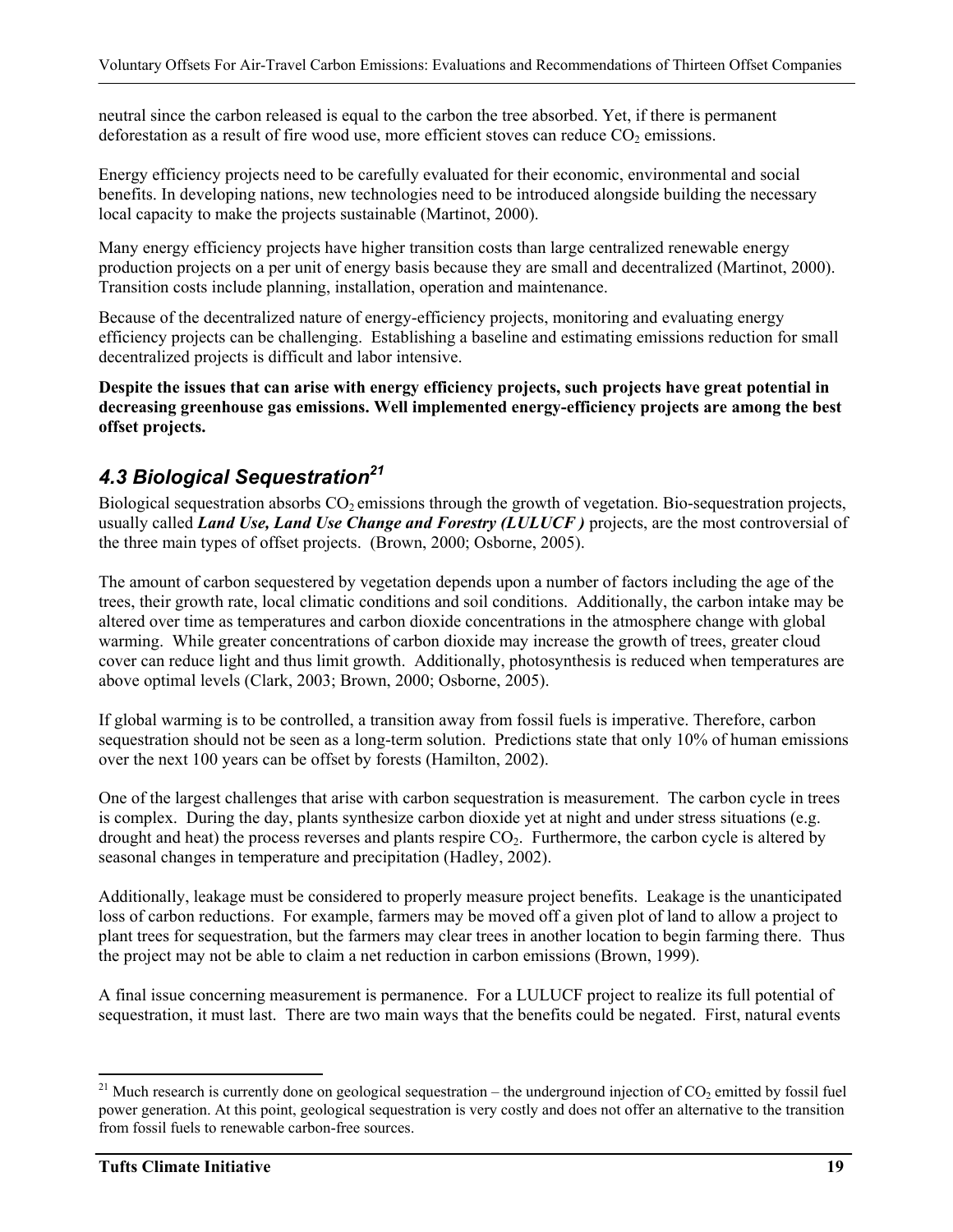such as fires, pests, or diseases could destroy a forest. Second, the forest could be cut down by human activity. In either case, the intended sequestration would be negated (Brown, 1999).

Additionally, the age of the forest impacts carbon uptake; young forests absorb more carbon than older ones but mature forests store more carbon per acre in trees and soil and their biological value is also much higher. A tree plantation that is harvested at relatively short intervals and then replanted can have a high rate of carbon sequestration. Yet, while such a system of monoculture may have high carbon benefits, its ecological value is low, specifically in terms of biodiversity.

Ultimately, the exact tons of carbon sequestered might be less important than considering which projects help the transition to a low carbon economy. Both energy efficiency projects and renewable energy projects promote a more efficient, lower carbon economy, while LULUCF projects constitutes at best a stop gap measure that might ensure the protection of valuable biodiversity in old growth forests, at worst it can negatively impact biodiversity and also hamper the development opportunities of poor subsistence farmers in developing nations.

**Clearly, land use management and reforestation projects are vitally important to protect and restore watersheds, ensure clean drinking water and protect biodiversity. Yet we feel that such projects should be implemented to secure exactly those benefits and not to achieve carbon sequestration. We do not mean to discredit all LULUCF projects. May of them are well planned and implemented.** 

**But because of all the uncertainties involving bio-sequestration projects, and because of the vital importance that renewable energy and energy efficiency play in guiding us towards a low-carbon society, we do not recommend buying voluntary carbon offsets that are largely based on LULUCF projects.** 

### **Added comment 1/27/2007:**

**We have received many reactions regarding the validity of bio-sequestration projects. Because of the importance and the complexity of the issue, we are currently developing a more in-depth analysis of bio-sequestration (in particular forestry). The result of this work will be available on-line in the spring of 2007.** 

## **5. Offset Project Location**

## *5.1. Developed Nations (Annex 1 Countries)*

All countries have a responsibility to reduce their emissions, yet the weight of responsibility lies with the developed nations who are not only historically responsible for the largest part of emissions, but also have the highest per capita emissions (see graphs below and Annex A). It can therefore be argued that rich nations have a moral obligation to take the lead in cutting their domestic emissions. Furthermore, projects implemented in Annex 1 countries do not place developing countries at a disadvantage in terms of cost to reduce emission in the future as described below (Agarwal, 2002). Also, some clients may prefer domestic projects that support the domestic economy (Hanson, 2004).

### **Cumulative CO2 Emissions from 1800-1988: The Ecological Debt of the North**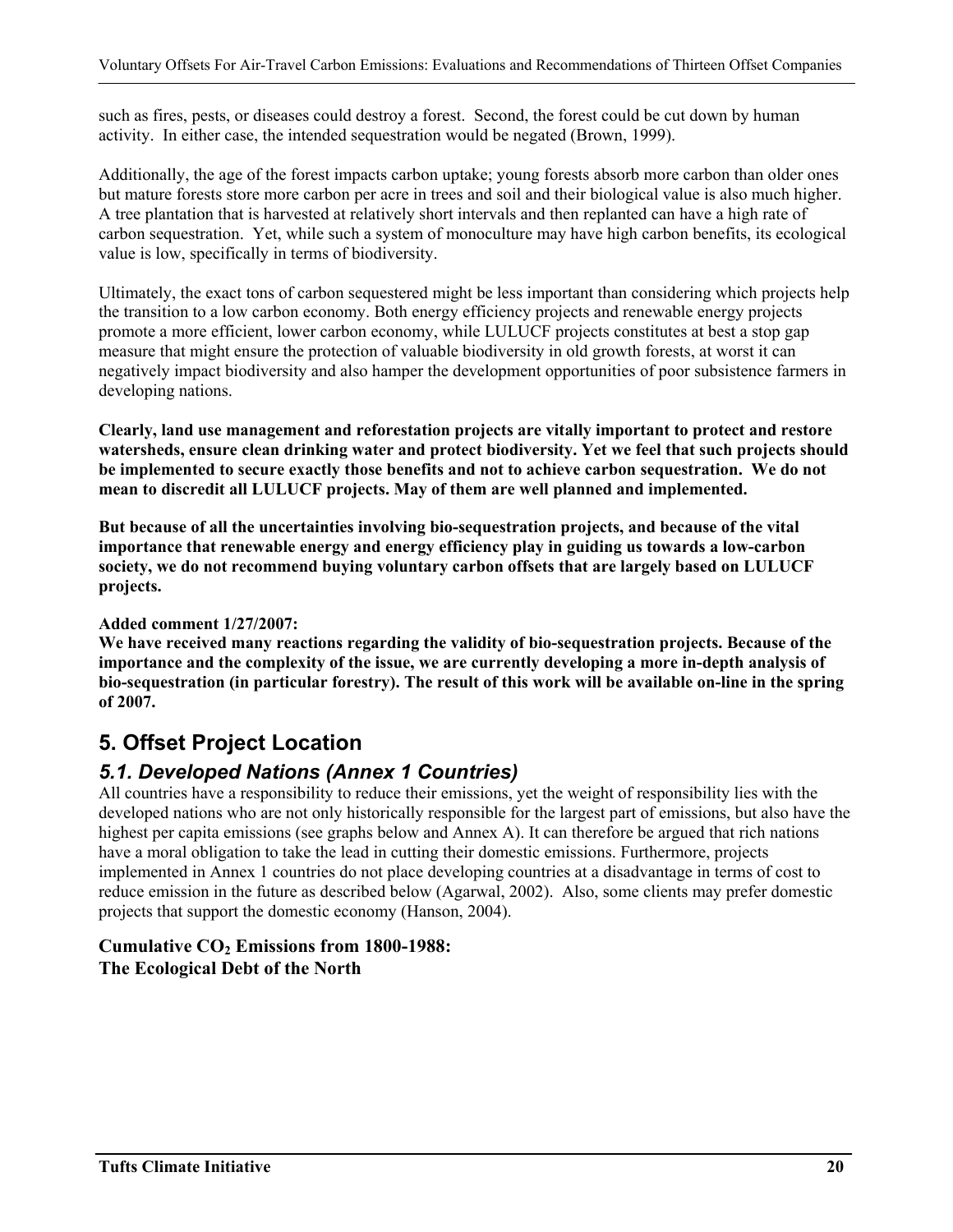

**(Source: Dr. Martin Storksdieck) (Source: NRDC)**



Projects in the North are often not as cost-effective to implement as projects in developing countries. Additionally, those who feel a moral responsibility to help developing nations may not be satisfied with these projects. Large-scale domestic projects, such as wind farms, are susceptible to high upfront costs and political hurdles. However, technical know-how and verifiability of projects are easier to establish domestically than in a developing nation.

Yet there are also some drawbacks to domestic projects implemented in rich nations. Some of the issues involving double-counting and the risk that voluntary offset projects just replace other carbon mitigation measures which would have had to be implemented in order for the country to meet its Kyoto obligations discussed in *Section 3.2, p.9.*

Also, aside from large renewable energy projects, voluntary domestic carbon projects are often small-scale.<sup>22</sup> That means that the change they facilitate is marginal and does not facilitate more comprehensive policy change. On the contrary, the argument can be made that such projects hamper more forceful regulatory action *(see section 2.1).* 

## *5.2 Developing Nations (Non-Annex I countries).*

International projects are usually implemented in developing nations because of their cost effectiveness (Hanson, 2004). The Clean Development Mechanism (CDM) of the Kyoto Protocol puts in place a framework to implement such projects. It allows industrialized countries with a greenhouse gas reduction commitment to invest in emission reducing projects in developing countries as an alternative to what is generally considered more costly emission reductions in their own countries. The CDM is supervised by the CDM Executive Board and is under the guidance of the Conference of the Parties to the United Nations Framework Convention on Climate Change (UNFCCC).

Clients may be attracted to projects in developing nations for moral reasons. Developed, rich countries are largely responsible for creating climate change which in turn will cause most harm in the poorest populations of developing nations. In a best-case scenario, international projects can bring resources, technology, infrastructure, and know-how to poorer nations and provide many additional benefits to the country (Edwards, 2003; Agarwal, 2002).

However, there are several criticisms of international projects. First, such projects allow developed countries to avoid domestic emissions reductions. Without strong domestic political action the dependence on carbon

<sup>1</sup>  $22$  Michael Lazarus, Stockholm Environment Institute, phone conversation, 11-7-2006.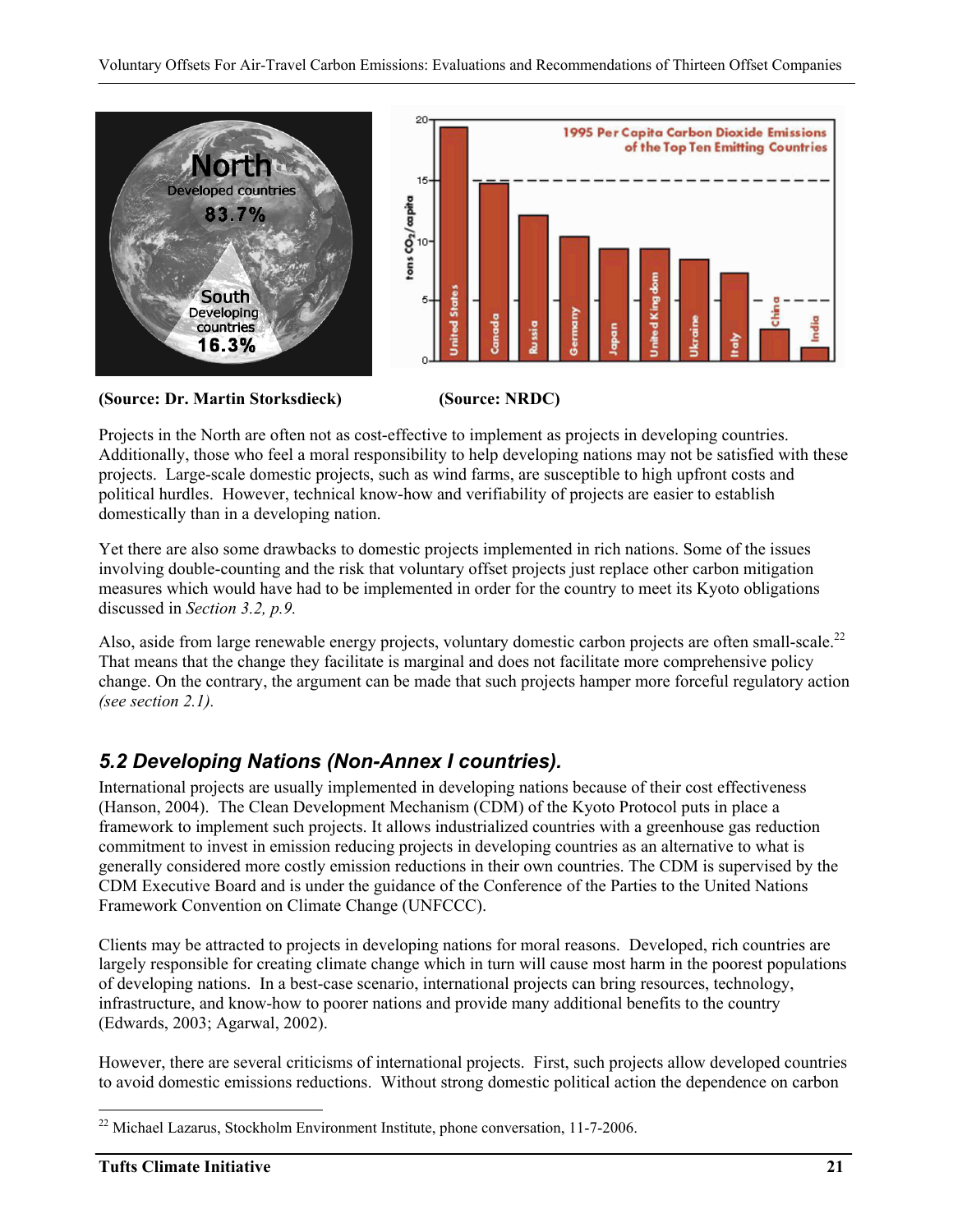fuels in developed nations will continue to grow and renewable energy sources will not be sought. Therefore emissions will continue and the threat of climate change will increase (Agarwal, 2002).

Second, developed nations are placing others at a long-term disadvantage. When all the cheaper emissions reductions are made by foreigners, developing nations will later only be able to make the expensive changes. Additionally, as the Kyoto Protocol does not require developing nations to reduce their emissions during the first phase<sup>23</sup>, they will not be credited for these reductions (Agarwal, 2002).

Finally, there are also monitoring and evaluation concerns. To be sure that emissions reductions do occur, projects must be adequately monitored and evaluated. First, an accurate baseline for emissions must be gathered and then the project must be monitored to assure proper functioning. After that, long term follow up is needed. These evaluative goals are particularly difficult to meet when the project occurs on a small scale and operates in a remote location (Meyers, 1999).

It is also worth pointing out that many carbon offset projects are somewhat experimental in nature, for example, introducing a new technology. The burden when such a project does not live up to expectation represents just a small cost for Northern institutions, but a failed solar power project in an Indian village can have far reaching negative consequences on that community. Apart from the primary problem – a lack of reliable power supply – unsuccessful projects hamper associated infrastructure development and opportunities to build capacity.

**The advantages and disadvantages of projects in developing nations therefore depend very much on how projects are designed and implemented24. Because there are also major concerns with projects implemented domestically, we do not recommend one over the other but we stress the importance of projects that can prove clear additionality, sustainable development benefits, permanence, and contribute to the long-term goal of a carbon free, highly energy efficient economy. High standard and verification requirements such as the Gold Standard and the Voluntary Gold Standard help maximize the benefits of projects implemented in non-Annex 1 countries.** 

## **6. Company Profiles**

## *6.1 Location and Date of Inception*

Carbon offsets are an international business, which reflects the global nature of the problem they address. Even if a particular jet engine releases  $CO<sub>2</sub>$  over the North Atlantic or the state of Colorado, the environmental effects are cumulatively felt around the planet, and buying offsets from a London-based company for a project based in Brazil is a valid exchange. Four of the companies we evaluated are based in Europe, two of which are from the UK. Additionally, there is one company from Australia and two from Canada. The remaining six are from the US.

<u>.</u>

 $2<sup>23</sup>$  The First Phase of the Kyoto Protocol ends in 2012.

<sup>24</sup>**Indigenous People See Harm from Kyoto Carbon Trading.** 

By Alister Doyle and Gerard Wynn, Reuters, November 8, 2006.

<sup>&</sup>quot;Indigenous peoples from the Amazon to Asia said on Wednesday that U.N.-backed clean energy projects meant to combat global warming were aggravating threats to their livelihoods. They said hydropower projects or plantations of fast-growing trees, prompted by a billion-dollar scheme under the U.N.'s Kyoto Protocol for limiting the planet's dependence on fossil fuels, were damaging nature. 'We are not only victims of climate change, we are now victims of the carbon market,' Jocelyn Therese, a spokesman for indigenous peoples of the Amazon basin, told a news conference on the fringes of U.N. talks on global warming. 'Efforts that are supposed to...retard climate change are having an equally disastrous effect,' said Ana Pinto, representing indigenous peoples in India."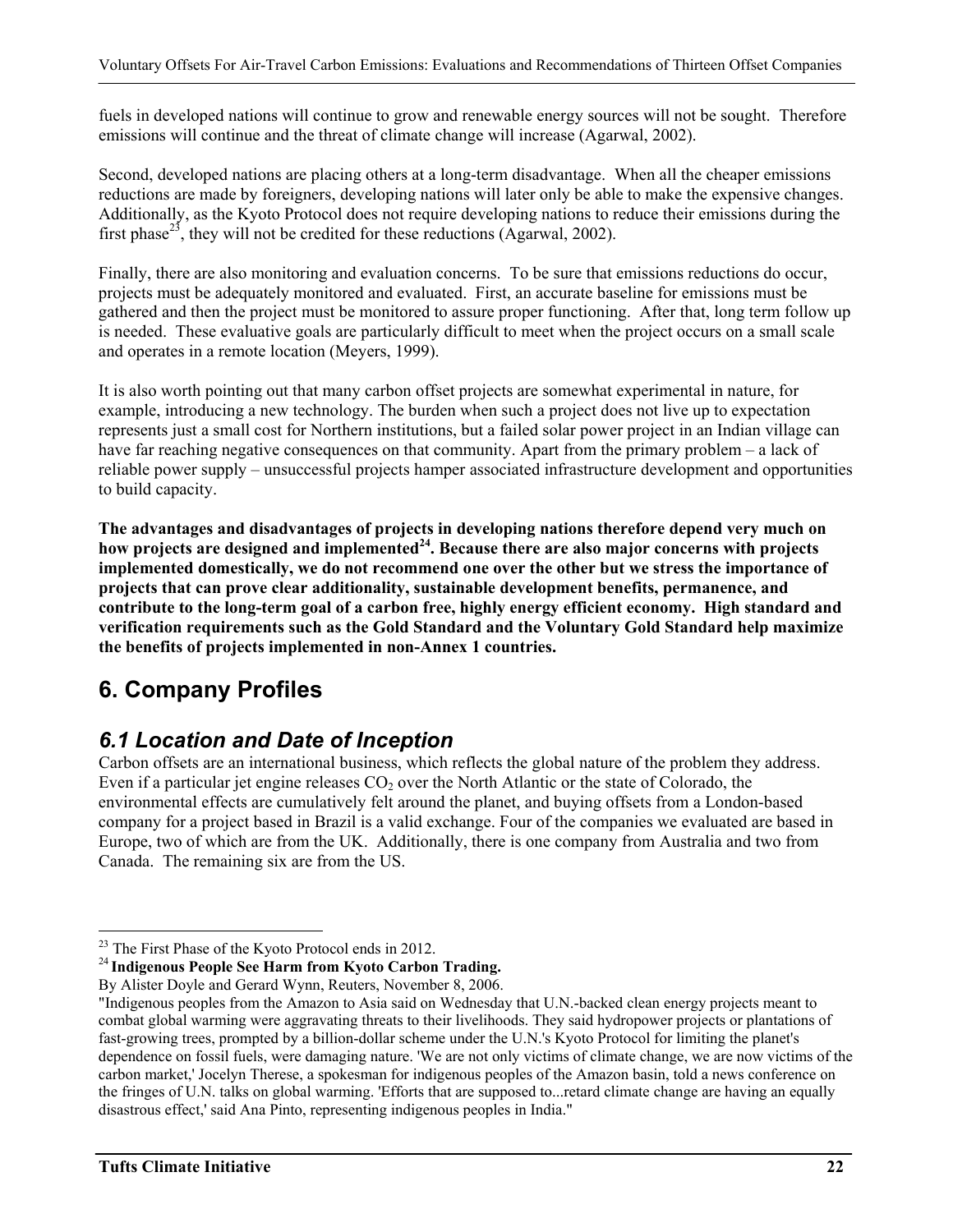The oldest companies, which began in 1997 and 1998, are both from the UK. The first US company was started in 2000. The number of offset companies is steadily growing on all three continents that were examined. Four of the companies in this paper began their operations in 2005 and all but 3 started selling offsets in 2002 or after.

## *6.2 For-Profit versus Non-Profit Companies*

The offset companies function either as for-profit or a non-profit company. Seven of the companies are forprofit and six are non-profits. The distinction between non-profit and profit does not give an indication of the project and offset quality the company sells. In our study we did find though, that for profit companies where less forthcoming about their financial situation and tended to have higher overhead costs.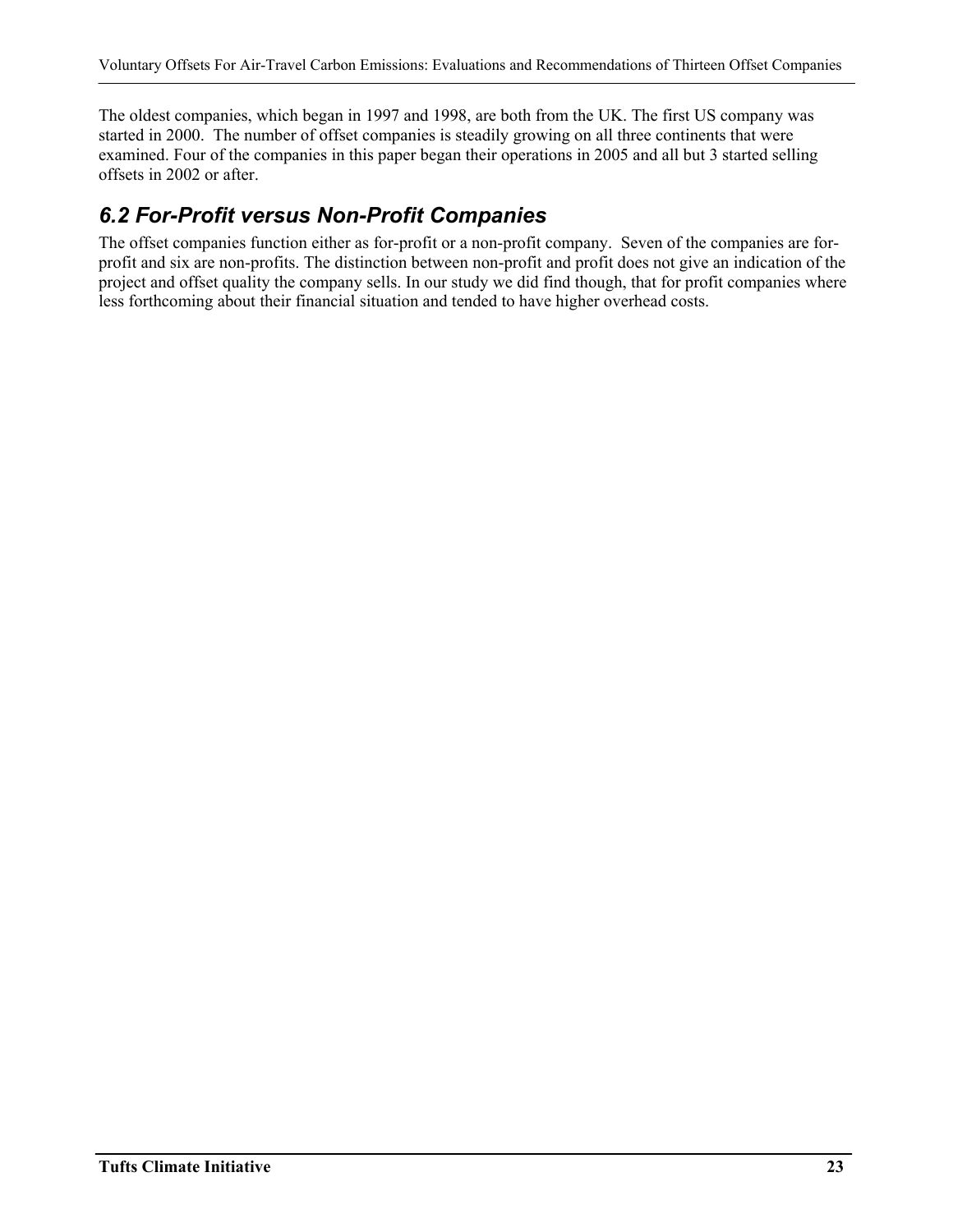| Tuble 2. Companies fear of meephon, locallon, and status |                          |           |                       |  |  |  |
|----------------------------------------------------------|--------------------------|-----------|-----------------------|--|--|--|
| Company                                                  | <b>Year of Inception</b> | Location  | <b>Company status</b> |  |  |  |
| <b>Solar Electric Light Fund</b>                         | 1990                     | <b>US</b> | Non-Profit            |  |  |  |
| <b>Better World Club</b>                                 | 1996                     | US        | For-profit            |  |  |  |
| The CarbonNeutral Company                                | 1997                     | Europe    | For-profit            |  |  |  |
| <b>Climate Care</b>                                      | 1998                     | Europe    | For-profit            |  |  |  |
| <b>NativeEnergy</b>                                      | 2000                     | <b>US</b> | For-profit            |  |  |  |
| <b>CarbonCounter</b>                                     | 2002                     | <b>US</b> | Non-Profit            |  |  |  |
| Myclimate                                                | 2002                     | Europe    | Non-Profit            |  |  |  |
| Carbonfund                                               | 2003                     | US        | Non-Profit            |  |  |  |
| climate friendly                                         | 2004                     | Australia | For-profit            |  |  |  |
| Atmosfair                                                | 2005                     | Europe    | Non-Profit            |  |  |  |
| <b>Cleanairpass</b>                                      | 2005                     | Canada    | For-profit            |  |  |  |
| <b>Offsetters</b>                                        | 2005                     | Canada    | Non-Profit            |  |  |  |
| <b>TerraPass</b>                                         | 2005                     | US        | For-profit            |  |  |  |

*Table 2: Companies' year of inception, location, and status* 

### **6.3 Overhead Costs** (this section was rewritten for revision 1.3)

The percentage of offset sales that are reported to go directly to project implementation ranges quite significantly: from 25% (**Clean Air Pass**) to 90% (**CarbonCounter**) and 93% (**Carbonfund**) of sales going. (Chart 2) Five of the six non-profits provided answers on their website or replied via email, but the information was only available for four of the seven for-profit companies. (For **The CarbonNeutral Company please see footnote<sup>25</sup>**)

As all of these numbers are self-reported, it is not clear how the companies arrive at these percentages. Some may include education, overhead and administration costs in project costs. Others may not include those expenses. The mean for non-profit companies is 81.6% and for for-profit companies 43.4%. Again, it is difficult to judge if that indicates that non-profits use a larger percentage of their funds for direct project implementation or if it indicates that non-profits tend to define "project implementation" more broadly.

Clearly it is very important that a company use their funds efficiently, yet because we cannot objectively evaluate the self reported numbers and because we did not have information for many of the companies, we removed overhead costs from our final analysis.

<u>.</u>

<sup>&</sup>lt;sup>25</sup> We originally found a comment on **The CarbonNeutral Company**'s webpage that indicated that only 15-30% of offset sales go towards direct project implementation. They have since reported to us that these numbers are incorrect: "As a very broad average, we state that on average 60% of money 'goes to a project' and it can be up to 80% in specific contracts." (e-mail communication 3/22/07) We have adjusted that reported number in our final assessment and removed the numbers from chart 2 (also see footnote 1).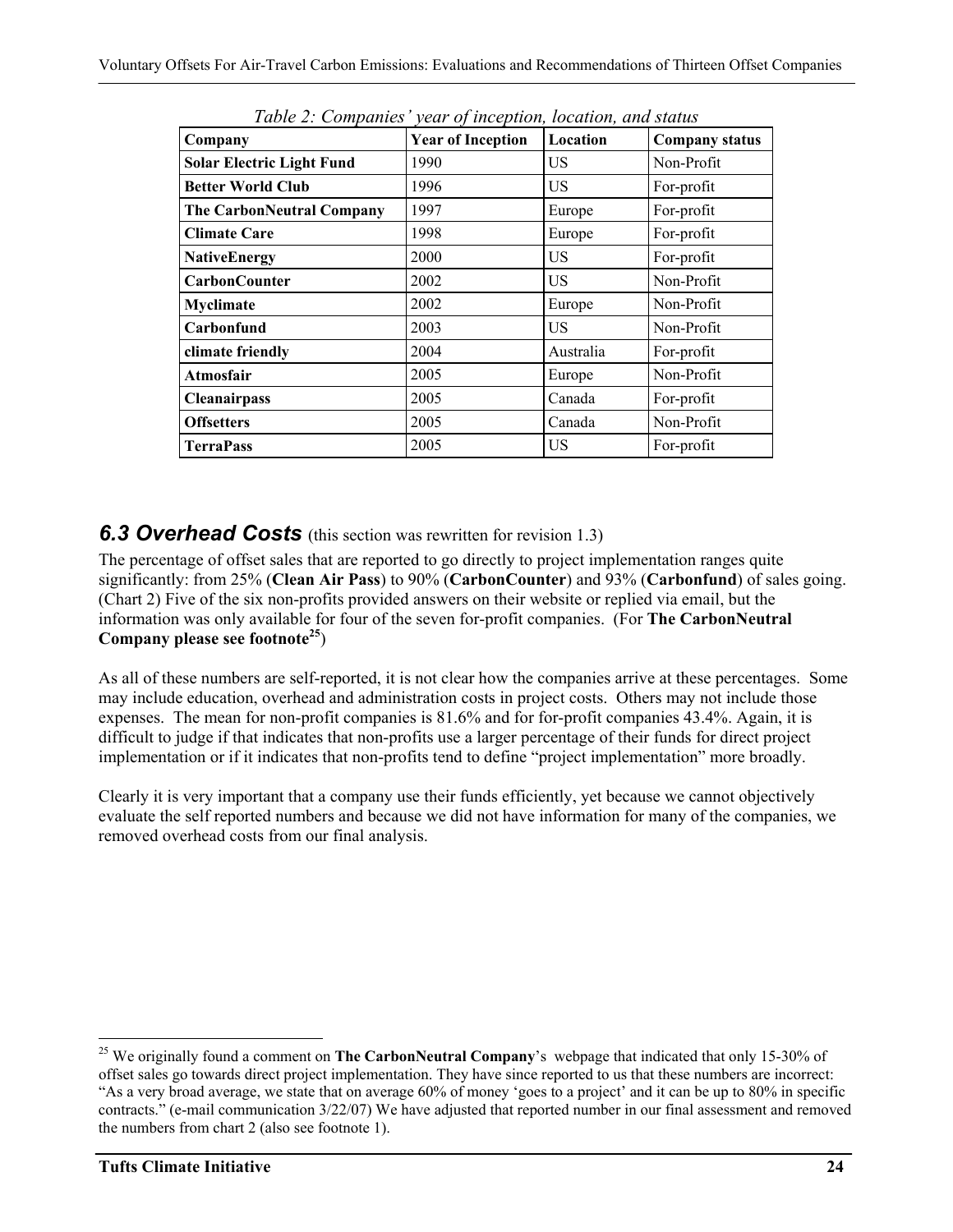| Company                   | For or<br>non-profit | % of money to<br>projects  |
|---------------------------|----------------------|----------------------------|
| Carbonfund.org            | Non                  | 93%                        |
| CarbonCounter.org         | Non                  | 90%                        |
| Atmosfair                 | Non                  | 80%                        |
| Myclimate                 | Non                  | 80%                        |
| Climate friendly          | For                  | 66%                        |
| <b>Offsetters</b>         | Non                  | 65%                        |
| Climate Care              | For                  | 60%                        |
| Cleanairpass              | For                  | 25%                        |
| The CarbonNeutral Company | For                  | See footnote <sup>25</sup> |
| <b>Better World Club</b>  | For                  | N/A                        |
| NativeEnergy              | For                  | N/A                        |
| Solar Electric Light Fund | Non                  | N/A                        |
| <b>TerraPass</b>          | For                  | N/A                        |

*Chart 2: Percent of Funds Invested in Projects* 

## **7. Air Travel Emissions Calculators** *(last changed for revision 1.3)*

Calculators have to fulfill three requirements: they have to educate the consumer, be user friendly and accurate. Nine of the offset companies do not provide their customers with detailed information about the complexities of calculating air travel emissions. The four companies that do are: **atmosfair**, **climate friendly**, **NativeEnergy** and **myclimate**. These companies also link to the IPCC's and other reports on this topic. Climate Care features a link to a paper they commissioned from Oxford University.<sup>26</sup> The other 9 companies do not discuss these complex issues on their webpage.

Since this study has been done CarbonCounter.org has overhauled its website. For updated information, see footnote $27$ 

<u>.</u>

 $^{26}$  Jardine, Christian N. (2005). Part 1: Calculating the Environmental Impact of Aviation Emissions. Environmental Change Institute: Oxford University Centre for the Environment. Available online at: http://www.climatecare.org/\_media/documents/pdf/Aviation\_Emissions\_&\_Offsets.pdf Last accessed on 7/7/06.

<sup>&</sup>lt;sup>27</sup> CarbonCounter.org has done a major overhaul of its webpage in early 2007 and now has much more detailed information about its calculator. It now also includes a factor of 2 to account for full radiative forcing. The customer can choose between an emissions estimate, by entering approximate number of hours flown, or calculate the exact emissions by entering the number of miles flown. **CarbonCounter.org** does not provide a link to an external site for customers to calculate the number of miles flown. The carbon emissions in our two examples would now be 0.36 /3.21 tons of CO2 respectively. That means that according to the criteria in this study, they no longer underestimate emissions from air travel. We did not update the numeric tables or graphs. We also did not update the pricing information. We did change the information in the final calculator evaluation graph and in the company profile in chapter 9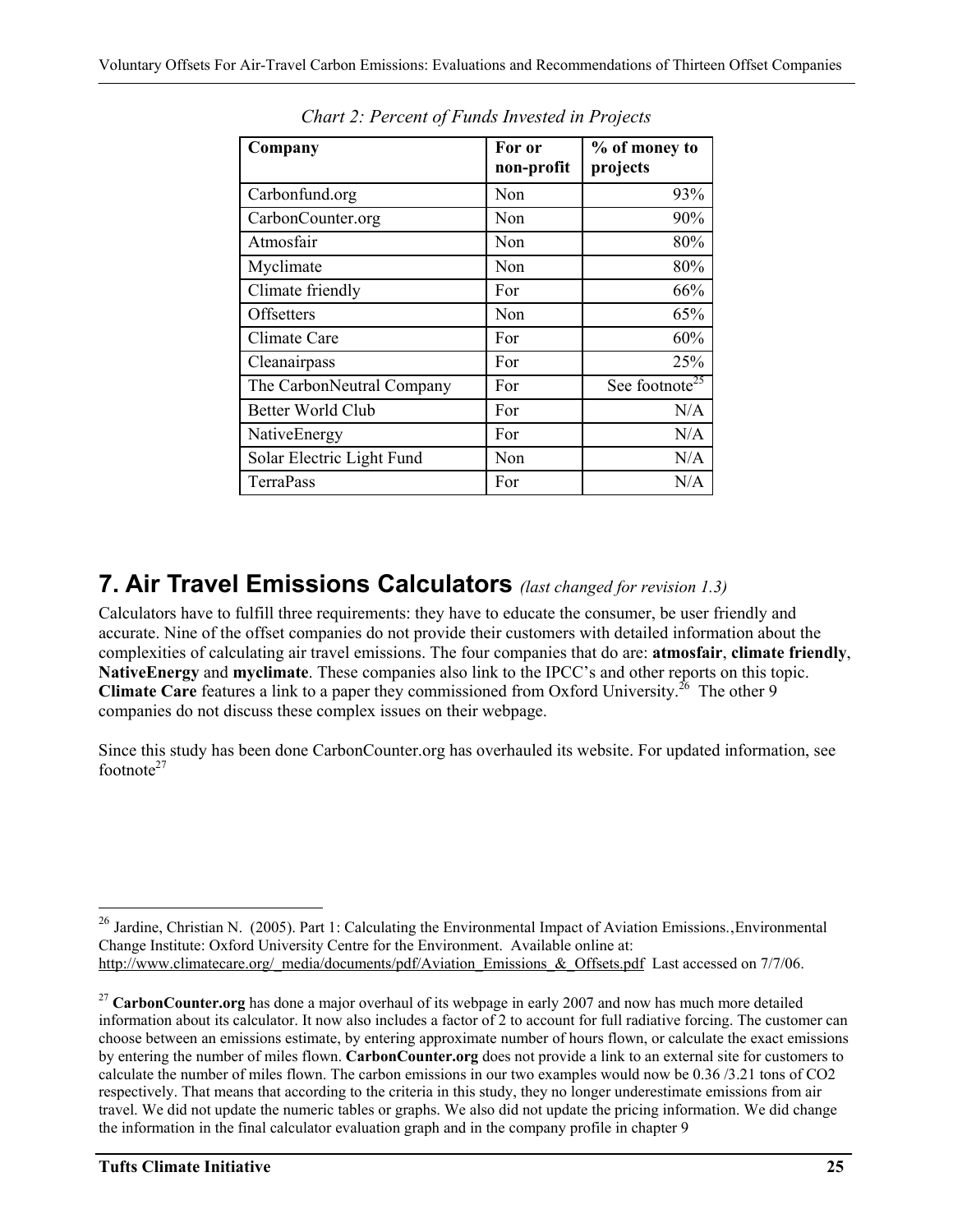## *7.1 User friendliness of calculator*

There are three basic ways customers can calculate emissions from their air travel:

## **A. Entering the total miles flown.**

**CarbonCounter<sup>27</sup>** and **Carbonfund.org** require customers to enter the mileage they would like to offset. It is assumed that users can find this information for themselves. There are other websites (such as http://www.webflyer.com) which compute the distance between major airports. None of the offset companies that ask for mileage have links to such sites. Adding such links would increase the user friendliness of these sites.

## **B. Entering origin and destination of the trip**

**atmosfair**, **Climate Care**, **The CarbonNeutral Company, climate friendly**, and **Offsetters** have calculators that let customers enter their airport of origin and their destination. Multiple flights may be calculated using this method and then offset simultaneously. **Myclimate** and **NativeEnergy** offer a choice between entering mileage and entering the origin and destination of the flight.

## **C. Offsetting a fixed amount without calculating the precise emissions.**

A number of the offset companies offer a simpler alternative to calculating emissions. **The CarbonNeutral Company** offer in addition to their point to point calculator the option of choosing a short, medium and long haul flight, instead of calculating the precise emissions.

**Better World Club**'s system is not based on a careful calculation. Instead, they use a loose approximation of one ton per flight, for which they donate \$11 to the Tides Foundation as an offset.

**Solar Electric Light Fund (SELF)** does not offer calculators on its website, but has links to calculators to determine the amount of carbon emitted per flight and offers a program (**SELF**'s Carbon Neutral Club) where people can donate  $$10$  per ton of  $CO<sub>2</sub>$  they emit.

## *7.2 Calculator Accuracy*

Measuring greenhouse gas emissions from aircrafts is a complicated issue as a number of effects must be considered such as contrails, cirrus clouds and additional greenhouse gases (Bows, 2005; IPCC, 1999)<sup>28</sup>.

## **7.2.1 Radiative Forcing** (last changed for revision 1.3)

Calculating the  $CO<sub>2</sub>$  emissions from jet fuel burned on flights is relatively simple but the overall warming impacts of air travel are much more complex and difficult to calculate. Therefore, and to allow comparisons of varying types of emissions, the concept of *radiative forcing* is used. Radiative forcing measures the rate at which a given atmospheric gas alters radiation that is entering the atmosphere. A positive value denotes warming; a negative number signifies cooling (IPCC, 1999).

The main greenhouse gases emitted from aircraft are carbon dioxide  $(CO<sub>2</sub>)$ , water vapor, nitrogen oxides  $(NO<sub>x</sub>)$ , and methane  $(CH<sub>4</sub>)$ . Aircraft travel at altitudes of 9 to 13 kilometers (approximately 5.6 to 8 miles). At these altitudes, the effect of the emitted gases is considerably different than on the ground level and in many cases still incompletely understood<sup>29</sup>. Aircraft also emit water vapor during flight. When emitted in the stratosphere, H<sub>2</sub>O can cause the formation of ice clouds, called contrails. Where contrails persist, cirrus clouds begin to form which have an additional impact on global warming. Clouds can have a double effect on

 $28$  For an excellent paper on the effects of air travel on climate change please see Lee (2004).

<sup>&</sup>lt;sup>29</sup> For example, NO<sub>x</sub> emissions have a stronger global warming impact in the lower troposphere. When NO<sub>x</sub> is emitted in the troposphere, ozone levels increase, causing the earth to warm because ground level ozone is a greenhouse gas (IPCC, 1999).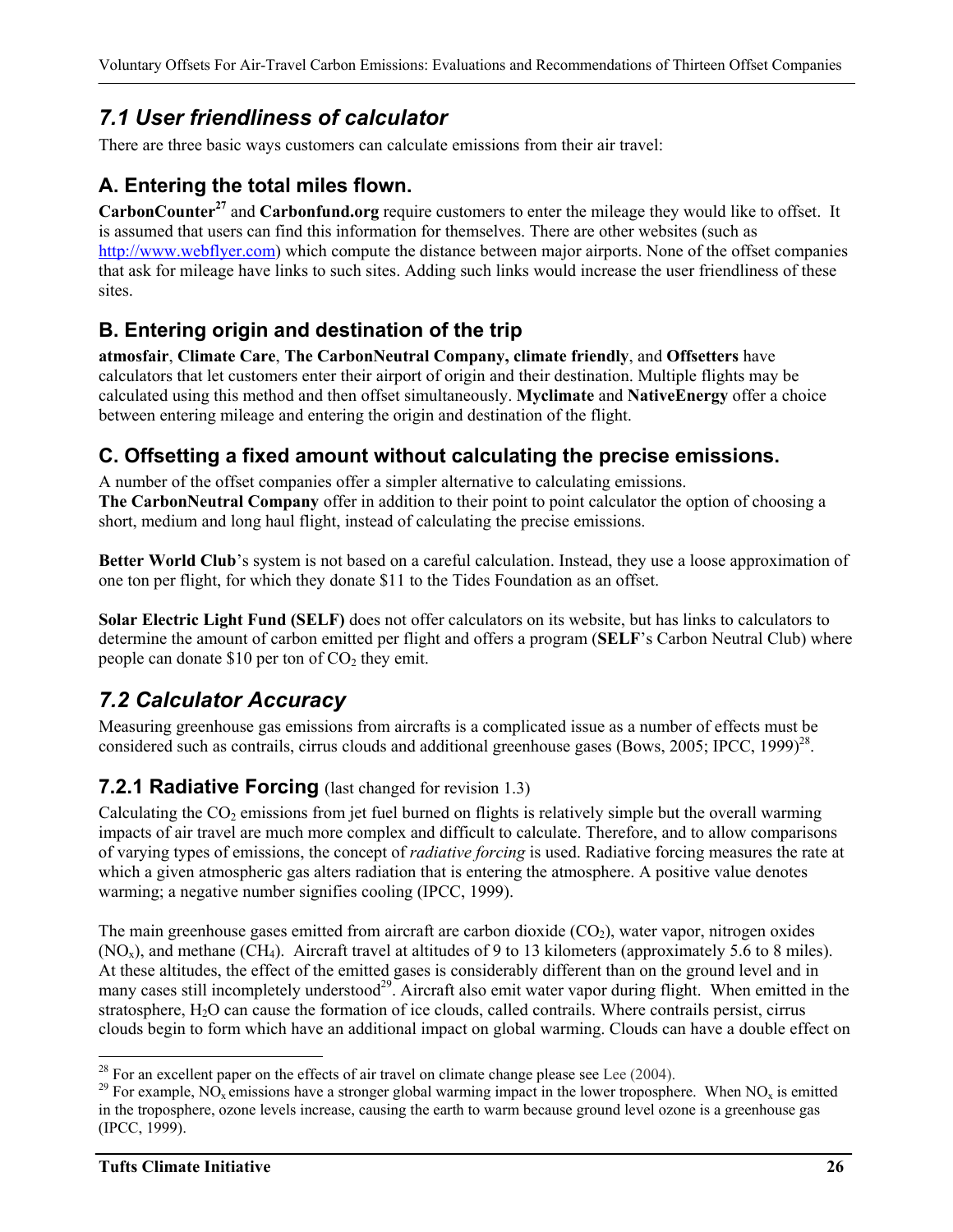radiation: they warm the earth by reducing the amount of radiation from the earth that escapes into space but also cool the earth by reflecting the sun's rays back into space. However, contrails lead to a net warming (William, Noland and Toumi, 2002; IPCC, 1999).

The IPCC has estimated total radiative forcing of air travel to be 1-5 times larger in the stratosphere than in the troposphere and calculated the average for full radiative forcing to be a factor of approximately 2.7 (IPCC, 1999.) Therefore to estimate the impact of an airplane trip a multiplier should be used on the  $CO<sub>2</sub>$ emissions from jet fuel to account for full radiative forcing.

Unless the growth of the air travel industry is slowed<sup>30</sup>, it is estimated that by 2050 air travel will be contributing at least 6% of the total radiative forcing from human activities (RCEP, 2003; Bows, 2005).

The impact of NOx, water, and hydrocarbons at high altitude are poorly understood. It is possible that the forcing of water vapor is being underestimated by as much as a factor of 10 (see: Workshop on the Impacts of Aviation on Climate Change June 7-9, 2006, Boston, MA)<sup>31</sup>

Although more research is needed to fully understand the chemical processes in the stratosphere, the research used by the IPCC is robust. We therefore recommend using a calculator that includes a multiplier for the increased radiative forcing in its carbon calculations. Only five of the evaluated offset companies use a multiplier to account for radiative forcing: **atmosfair**, **Climate Care**, **climate friendly**, **myclimate**, and **NativeEnergy**. (**CarbonCounter.org** has recently added a multiplier to their calculator, see footnote 27)

## **7.2.2 Flight Distance** (last changed for revision 1.3)

The rate at which fuel is burned is proportional to the drag which is the force of resistance that must be countered by the force of the engine's propulsion. During the take-off and landing, the engine is at full thrust and more fuel is consumed during take-off and climbing. Shorter flights therefore have a lower overall fuel efficiency; ie. use more fuel per mile than long-distance flights (RCEP, 2003). As the aircraft climbs and

1

There are new strategies being worked on to make descent more efficient. Currently during a conventional stairstep descent, the engine revs up and down – causing high emissions. So-called "continuous descent approach" that is much more environmentally friendly is currently being worked on. (e-mail communication, Prof. Rich Wlezien, Tufts University)

<sup>31</sup> The atmospheric chemistry of air plane emissions at high altitude is very complex. To delve into detail goes beyond this paper. We recommend the following list of readings:

Workshop on the Impacts of Aviation on Climate Change June 7-9, 2006, Boston, MA http://web.mit.edu/aeroastro/partner/reports/climatewrksp-rpt-0806.pdf

IPCC (1999) Aviation and the Global Atmosphere: 6.2.3. Alternative Indexing of Aviation's Climate Impact-RF Index [online]. Available from: http://www.grida.no/climate/ipcc/aviation/071.htm#623

Sausen, R. et al. (2005) Aviation radiative forcing in 2000: An update on IPCC (1999) Meteorologische Zeitschrift 14: 555-561 available from: http://folk.uio.no/gunnarmy/paper/sausen\_mz05.pdf

Forster et al. (2006) It is premature to include non-CO2 effects of aviation in emission trading schemes. Atmospheric Environment 40:1117-1121

 $30$  Increasing efficiency of new aircraft could potentially contribute to a slowing of emissions growth of air-travel.

CO2 production is directly related to aircraft efficiency, and to some degree how the aircraft is flown. Increasing aircraft efficiency has four components:

<sup>1.</sup> increasing the lift of the wing,

<sup>2.</sup> decreasing the drag,

<sup>3.</sup> increasing the thrust per pound of fuel burned (called thrust specific fuel consumption), and

<sup>4.</sup> decreasing the weight of the aircraft.

Aircraft are not as efficient during climb, but it has been shown that the overall greatest flight efficiency occurs when an aircraft climbs fast and spends more time in cruise. It might be that overall efficiency can be increased by sacrificing climb efficiency in order to spend more time in cruise.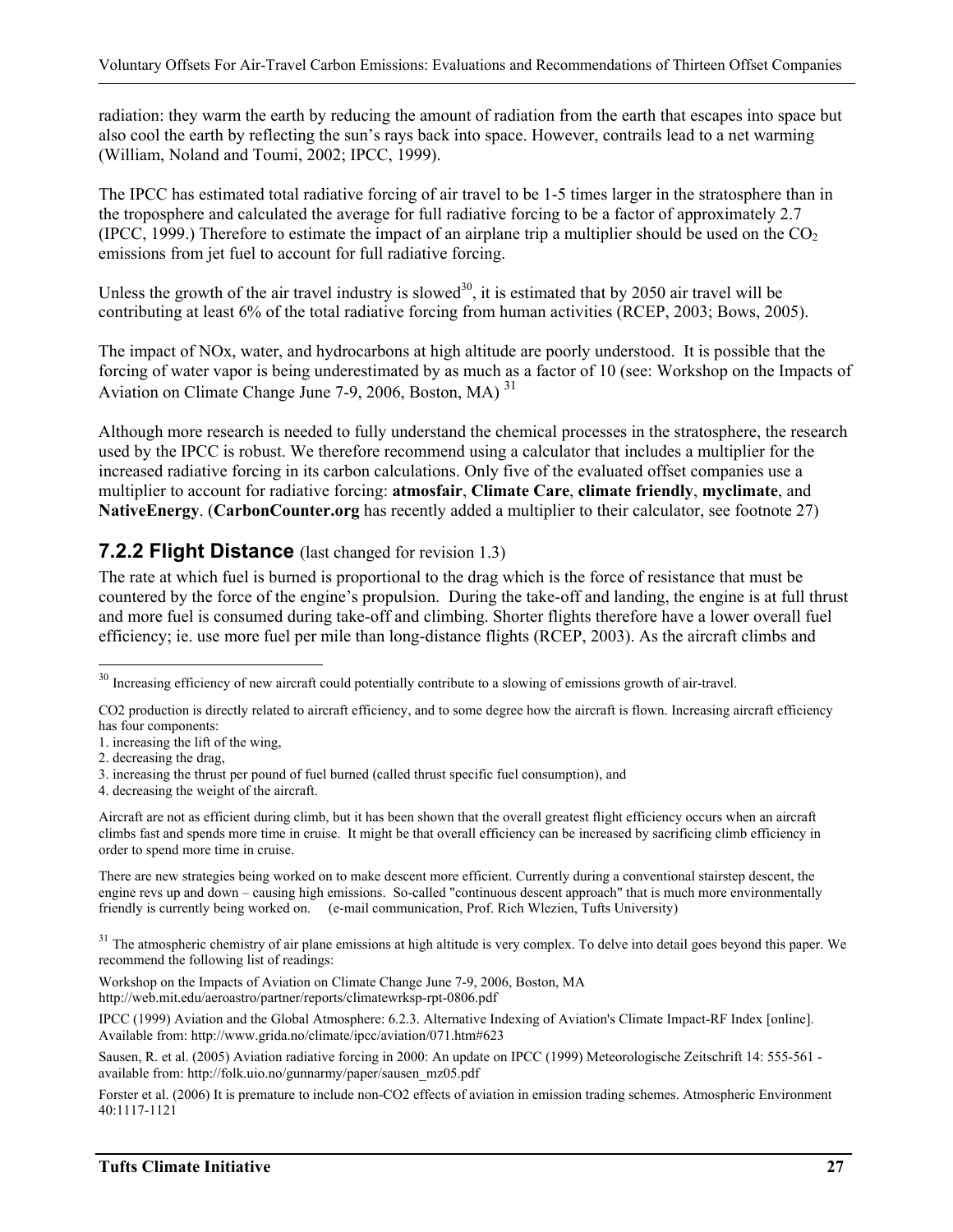begins to cruise - that is, above the altitude of 3000 feet - drag and therefore rate of fuel use decreases (IPCC, 1999). On longer flights (those over approximately 994 miles) the amount of fuel used during take-off is less significant compared to the whole. This efficiency gain is partly offset on long distance flights by the added weight of the fuel that an airplane needs to carry on such long trips (RCEP, 2003). On the other hand, cirrus clouds from contrails only develop at higher altitude. On short-haul flights the percentage of time the plane will spend at high altitude is less than on long-distance flights. That means the increased warming effect from cirrus clouds is less strong on short haul flights. In other words, the factor to account for full radiative forcing is likely lower for short haul flights than for long haul flights.

To more accurately calculate emissions, some of the companies' carbon offset calculators distinguish between short, medium or long flights. **Atmosfair**, **myclimate**, **The CarbonNeutral Company**, and **NativeEnergy** account for fuel efficiency differences between long and short flights. **NativeEnergy**, for example, uses a calculator that asks for place of origin and destination or mileage flown to be entered. The data entry points are then divided into three categories: short, medium and long haul flights and CO<sub>2</sub> emissions factor of 0.64, 0.44 or 0.40 lbs of  $CO<sub>2</sub>$  per passenger mile, are applied respectively.

Often, airplanes do not take the most direct route and having to change airplanes is very common. This leads to additional inefficiencies. **Atmosfair** accounts for route and layover.

## **7.2.3 Occupancy Efficiency**

At full occupancy an aircraft will fly at maximum efficiency. Therefore a flight that is at maximum payload burns less fuel per passenger than a flight that is at less than its maximum payload. On average, international flights fly at 78% of maximum payload and domestic flights at around 65% (RCEP, 2003).

The **atmosfair** emissions calculator addresses the different seat occupancy rates by applying a common average of 80% for charter flights. For scheduled flights the seat occupancy rates are also differentiated according to the flight region: for Germany 60%, EU 62%, intercontinental traffic 75%. If the flight type is not known, an average of  $75\%$  is applied<sup>32</sup>.

### **7.2.4 Business vs. Economy** (last changed for revision 1.3)

Business and first class seats are larger and take up more room. Therefore, a passenger traveling in business or first class is responsible for more emissions because they have effectively excluded additional people from traveling on that same flight (IPCC, 1999). Further research has shown that first class travel on long haul flights could have an impact 6 times as large as an economy traveler.

**Atmosfair** calculates that business class seats require 1.4-times as much space as the economy seats. For fuel consumption this means that economy passengers consume 10% less than the average for all seats, while business passengers consume 40% more.

**myclimate** allows customers to enter whether they fly business or economy class. A passenger traveling business class is charged 1.5 times the emissions of a traveler in economy class.

<u>.</u>

<sup>&</sup>lt;sup>32</sup> The Atmosfair Emissions Calculator, pdf,

www.atmosfair.de/fileadmin/user\_upload/image4/atmosfair\_calculator\_04.pdf , accessed last on 10/31/06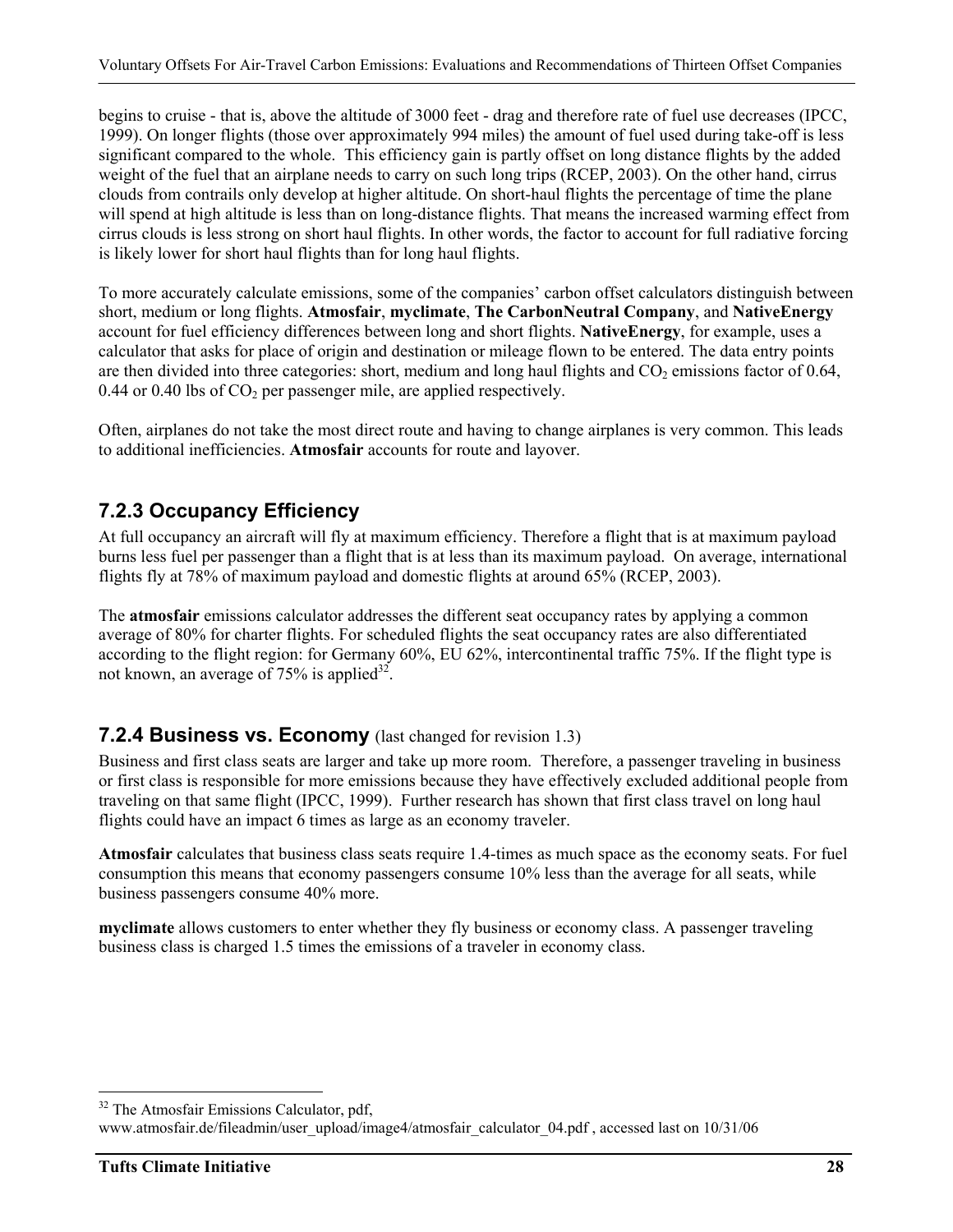## **7.2.5 Type of Plane**

Type of plane also effects efficiency. The size, number of seats, engine types and other characteristics all influence the emissions of a flight. In general, older airplanes are less efficient than newer models. Most calculators use an average based upon all planes or choose just one typical commercial plane (IPCC, 1999).

**Atmosfair** allows customers to enter information about the type of airplane. **Climate Care** uses the fuel efficiency of 737s for short haul flights and 747s and the Airbus A340 for long distance flights.

## **7.2.6 Accuracy versus Ease of Use**

The air travel emissions calculators do not vary widely in terms of overall ease of use. All that is required for any calculator is the entry of mileage or airports. Additional information, may be entered but is not required. Therefore a trade-off between accuracy and ease of use is not necessary.

### **7.3 Sample Calculations** (last changed for revision 1.3)

To better compare how offset companies calculate and price their emissions offsets we have calculated for two sample flights:

- A short domestic flight: Boston - Washington, DC - Boston

- A long-distance, transatlantic flight: Boston - Frankfurt, Germany - Boston

The following three companies were not included:

**Solar Electric Fund** does not have its own calculator but has a link to

http://www.earthfuture.com/climate/calculators/ which lists many available calculators. For air travel, the recommended calculator is http://chooseclimate.org/flying/ . The consumer has to click on an interactive map to choose departure and destination point. The consumer can also enter occupancy rate and choose between economy and business class. For the international flight, this calculator estimates a trip length of 4370 miles and 5.3 tons of  $CO<sub>2</sub>$  emissions per person. This calculator seems to underestimate trip length. The calculated  $CO<sub>2</sub>$  emissions are very high. The site gives detailed information about how the numbers are calculated. It would go beyond the purpose of this report to analyze this calculator in more detail but it seems that the  $CO<sub>2</sub>$ emissions are possibly overestimated on this site.

**Better World Club** does not have a carbon calculator on its site but also has a link to http://www.earthfuture.com/climate/calculators/. For each flight booked through BWC, BWC donates \$11 to the *Tides Foundation* which administers the funds.

**Cleanairpass** focuses on offsets from vehicle emissions. The site offers no easy way to purchase carbon to offset air travel. It was therefore not included in this example.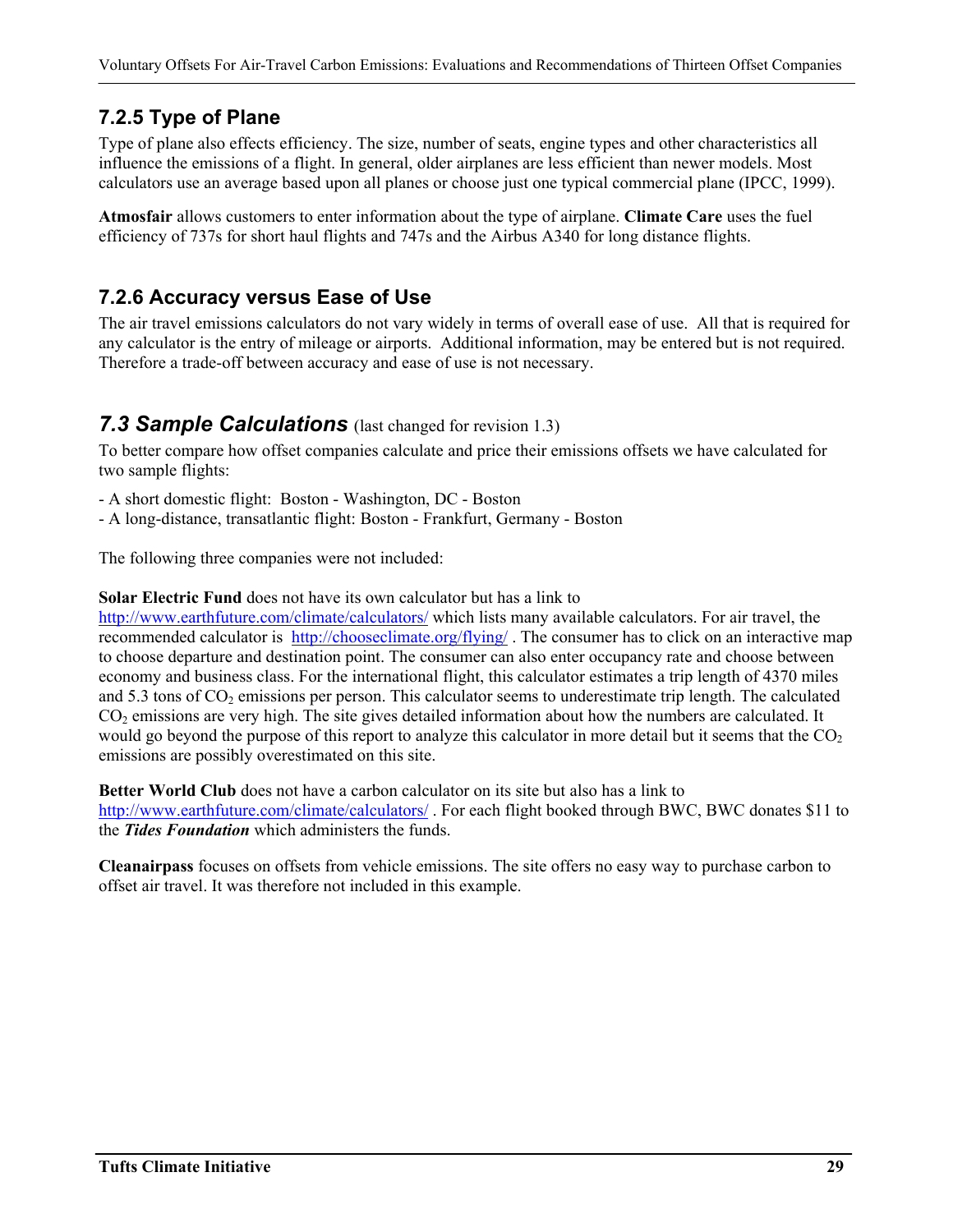| Company                                       | Distance (miles) Emissions |        | Cost to offset      |
|-----------------------------------------------|----------------------------|--------|---------------------|
|                                               |                            | (tons) |                     |
| atmosfair                                     | 889                        | .48    | \$11.85             |
| climate friendly                              | 797                        | .44    | \$6.44              |
| myclimate (Swiss site)                        | 824                        | .43    | \$12.25             |
| NativeEnergy <sup>2</sup>                     | 822                        | .37    | \$12.00             |
| myclimate (US site)                           | $NA^3$                     | .27    | \$4.86              |
| The CarbonNeutral Company <sup>o</sup>        | 824                        | .27    | \$2.79 to \$3.66    |
| <b>Terrapass</b>                              | 824                        | .26    | \$9.95 <sup>4</sup> |
| $\mathbf{Carbonfund}^{\mathsf{I}}$            | 822                        | .24    | \$1.31              |
| Carbon Counter <sup>1</sup> (see footnote 27) | 822                        | .23    | \$2.28              |
| Climate Care                                  | 822                        | .19    | \$2.35              |
| <b>Offsetters</b>                             | 824                        | .19    | \$2.44              |

*Table 3: Domestic Flight: Boston - Washington, D.C. – Boston. Sorted by Emissions* 

*Chart 3: Domestic Flight: Boston - Washington, D.C. – Boston. Sorted by Emissions* 



### **Notes:**

Calculations and currency conversions made on 7/3/06 and on 10/31/06 (for myclimate), using online converter found at: http://www.xe.com/ucc/

*Italic numbers indicate that the information was taken from a separate webpage:* 

 $<sup>1</sup>$  These companies either required the customer to enter mileage flown or did not offer the distance after the calculation</sup> was made. Therefore the distance of 822 miles for the domestic flight and 7320 miles for the international flight were used. These estimates were provided by an airport mileage calculator found at:<br>http://www.webflyer.com/travel/milemarker/

<sup>2</sup> These companies only sell offsets on a per ton basis. Therefore the cost used is to offset one ton of carbon.<br><sup>3</sup> The US site for **myclimate** does not display the number of miles traveled.

<sup>4</sup> This is the price for the *TerraPass Puddle Jumper* which offsets 2,500 lbs of  $CO_2$  emissions <sup>5</sup> This is the price for the *TerraPass Intercontinental* which offsets 7,500 lbs of  $CO_2$  emissions

<sup>6</sup> The CarbonNeutral Company reported to us that they do not only sell on a per ton basis (e-mail communication 3/2/07). They offer currently three different portfolios ranging from \$2.79 to \$3.66 for the short-haul flight and from \$18.14 to \$23.83 for the long distance flight. Their prices also include 17.5% UK VAT. The tables and charts were adjusted on 3/31/07 for the charts, the average prices were chosen.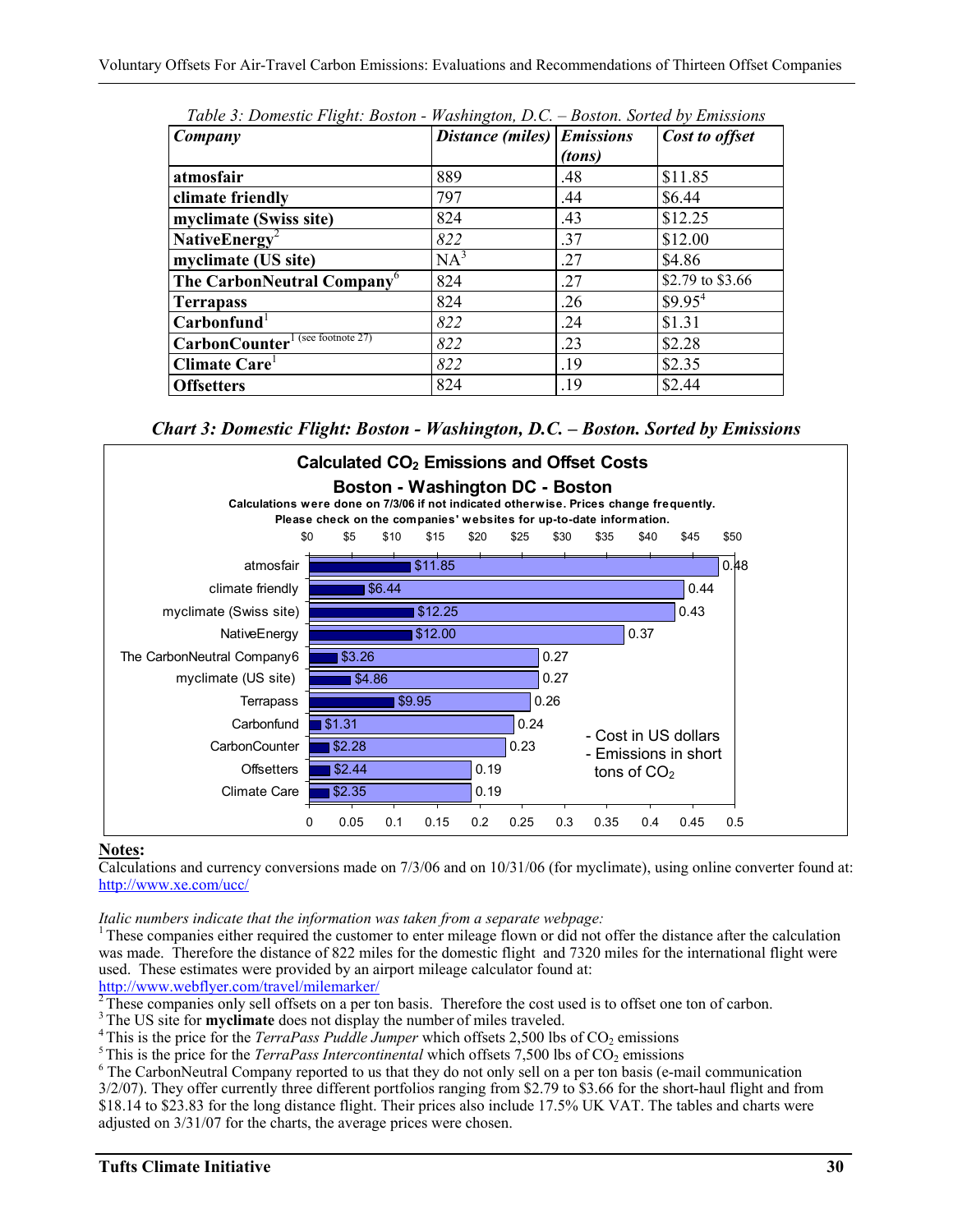| Company                                      | Distance (miles) Emissions | (tons) | Cost to offset     |
|----------------------------------------------|----------------------------|--------|--------------------|
| atmosfair                                    | 7384                       | 4.14   | \$100.30           |
| climate friendly                             | 7317                       | 3.86   | \$54.90            |
| NativeEnergy $^{1,3}$                        | 7320                       | 2.86   | \$24.00            |
| myclimate (Swiss site)                       | 7312                       | 2.49   | \$68.51            |
| CarbonCounter <sup>1</sup> (see footnote 27) | 7320                       | 2.30   | \$20.28            |
| myclimate (US site)                          | $NA^3$                     | 2.26   | \$40.68            |
| $\mathbf{Carbonfund}^1$                      | 7320                       | 2.12   | \$11.67            |
| Climate Care <sup>1</sup>                    | 7320                       | 1.80   | \$22.58            |
| Offsetters <sup>4</sup>                      | 7152                       | 1.75   | \$22.91            |
| The CarbonNeutral Company <sup>6</sup>       | 7318                       | 1.45   | \$18.14 to \$23.83 |
| <b>Terrapass</b>                             | 7310                       | 1.43   | $$29.95^5$         |

*Table 4: International Flight: Boston - Frankfurt – Boston. Sorted by Emissions* 

*Chart 4: International Flight: Boston – Frankfurt -- Boston. Sorted by Emissions* 



For notes see previous page.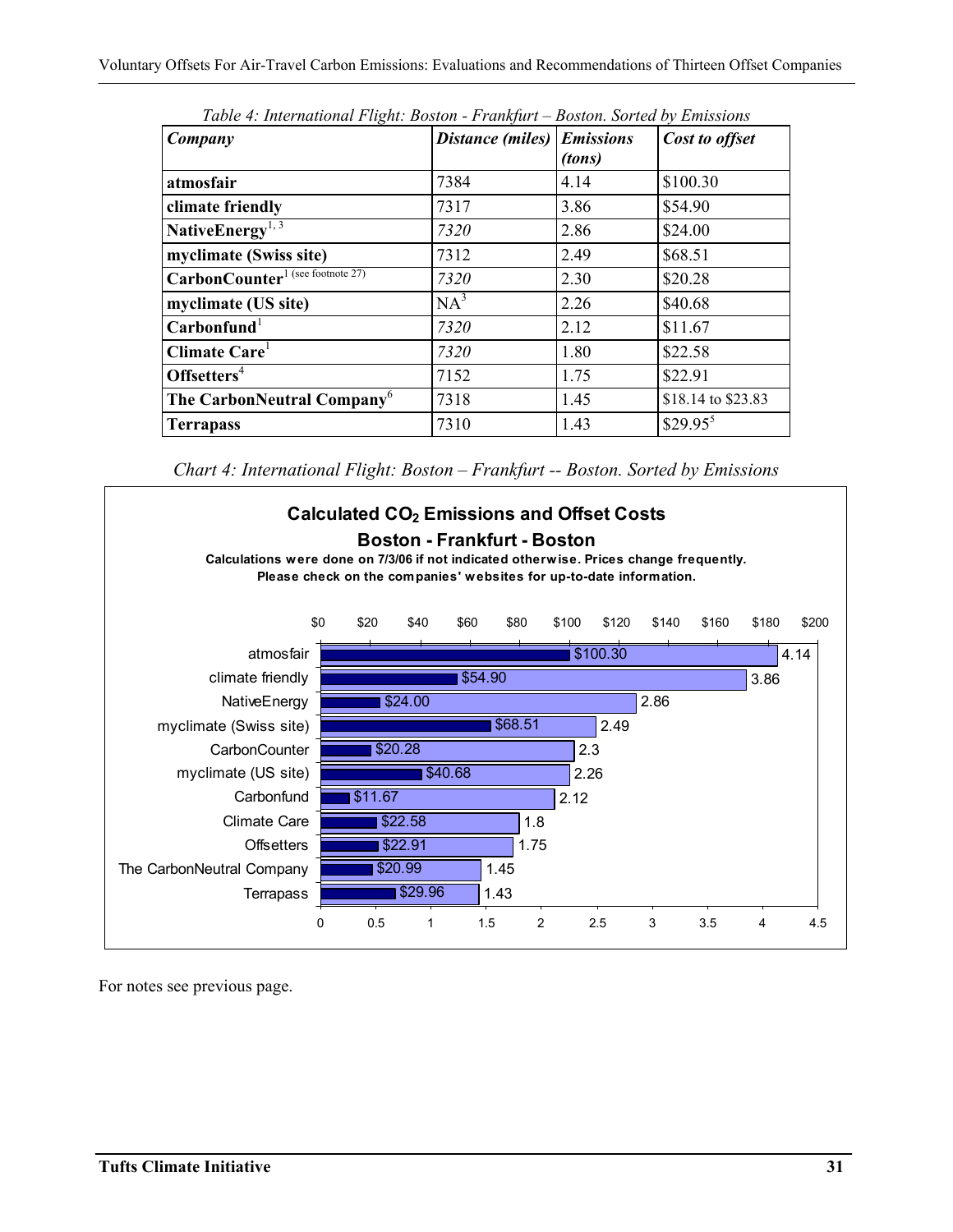The calculated distance between the place of origin and destination is relatively similar across the different calculators. The difference in tons of carbon emitted is more significant. For the domestic flight it ranges between 0.19 to 0.44 tons; for the international flight between 1.45 to 4.43 tons. The companies that calculate the highest emissions for the domestic and international flights all use a multiplier to account for full radiative forcing (**atmosfair, climate friendly**, **NativeEnergy** and **myclimate**). **atmosfair, NativeEnergy** and **myclimate** account for fuel efficiency differences depending on flight distance. These companies all use the airport method to calculate emissions (as opposed to the mileage method.) Also, **atmosfair** and **myclimate** include additional factors in their calculations.

**Myclimate** has two separate sites, one for its European customers and one for its American customers. These sites use separate calculators and the results are noticeably different in their carbon calculations as well as their pricing<sup>33</sup>. In the evaluation of the calculators we have focused on the Swiss site (www.myclimate.org).

Two of the companies with the lowest calculations (**Offsetters** and **CarbonCounter, see footnote 27**) do not clearly explain the assumptions under which their calculators operate. Interestingly, **Climate Care** accounts for radiative forcing, uses the airport method of calculation and accounts for airplane type and still has one of the lowest estimates for these flight examples. It is not clear why this calculator varies in this way.

| Company                                | Information<br>sources for<br>calculators<br>emissions                                                                                           | full Radiative<br>Multiplier for<br>Forcing | Distance<br>Flight | Occupancy<br>Efficiency | Economy<br><b>Business</b><br>versus | Airplane<br>${\bf Type}$ | Additional<br>Variables |
|----------------------------------------|--------------------------------------------------------------------------------------------------------------------------------------------------|---------------------------------------------|--------------------|-------------------------|--------------------------------------|--------------------------|-------------------------|
| atmosfair                              | German Federal Environment Ministry, EU,<br>UN, German Aerospace Center, and IPCC                                                                | 2.7                                         | X                  | X                       | X                                    | X                        | $\mathbf X$             |
| <b>Better World Club</b>               | No air travel emissions calculator                                                                                                               | <b>NA</b>                                   |                    |                         |                                      |                          |                         |
| CarbonCounter.org<br>(see footnote 27) | Source not listed on webpage                                                                                                                     | $2$ (see<br>footnote<br>27)                 |                    |                         |                                      |                          |                         |
| Carbonfund                             | www.ghgprotocol.org, a joint project of the<br>World Resources Institute and the World<br><b>Business Council for Sustainable</b><br>Development | None                                        |                    |                         |                                      |                          |                         |
| <b>The CarbonNeutral</b><br>Company    | UK Department for Environment, Food and<br><b>Rural Affairs</b>                                                                                  | None                                        | X                  |                         |                                      |                          |                         |
| <b>Cleanairpass</b>                    | No air travel emissions calculator                                                                                                               | NA                                          |                    |                         |                                      |                          |                         |
| <b>Climate Care</b>                    | UK Dep. for Env., Food & Rural Affairs                                                                                                           | 2                                           |                    |                         |                                      | X                        |                         |
| climate friendly                       | IPCC and the Greenhouse Gas Protocol                                                                                                             | 2.7                                         |                    |                         |                                      |                          |                         |
| myclimate (CH)                         | <b>IPCC</b>                                                                                                                                      | 2                                           | X                  |                         | X                                    |                          |                         |
| <b>NativeEnergy</b>                    | www.ghgprotocol.org                                                                                                                              | $\overline{2}$                              | X                  |                         |                                      |                          |                         |
| <b>Offsetters</b>                      | Source not listed on webpage                                                                                                                     | None                                        |                    |                         |                                      |                          |                         |
| <b>SELF</b>                            | No air travel emissions calculator                                                                                                               | <b>NA</b>                                   |                    |                         |                                      |                          |                         |
| <b>TerraPass</b>                       | www.ghgprotocol.org                                                                                                                              | None                                        |                    |                         |                                      |                          |                         |

## *7.4 Calculator Evaluation*

*Table 5: Comparison of Calculators* 

<sup>1</sup> 33 According to an e-mail communication with R. Heuberger from **myclimate** on 2/14/06, the price difference is a result of different projects: US customers automatically fund projects of their 'balance' portfolio, whereas Swiss customers fund projects of their 'sustainable' portfolio, which is more expensive (see section 9, p.30.)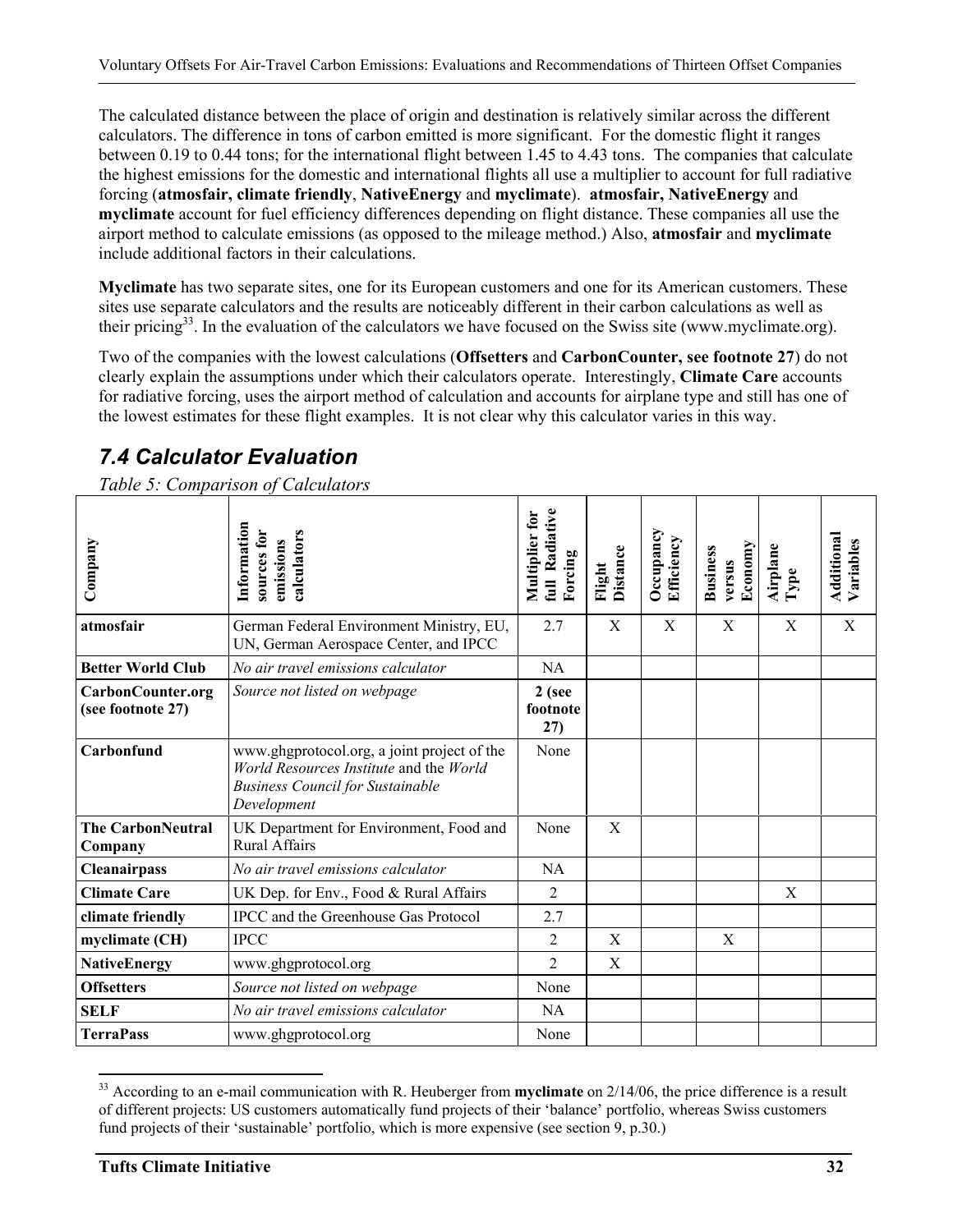Because of all the variables and uncertainties involved in calculating the climate impacts of air travel it is difficult to say with certainty which is the most accurate calculation. Yet calculators that take into account a greater number of air travel factors seem to be the most accurate. For example, it is safe to assume that those calculators that do not include a multiplier for full radiative forcing are underestimating the impact of air travel (RCEP, 2003).

As the table above illustrates, in our evaluation, **atmosfair** has the most detailed and best documented calculator. When we rated the calculators, we considered the following amounts most accurate: Domestic flight: minimum 0.35 tons per passenger; international flight: minimum 3 tons per passenger. We rated as acceptably accurate: Domestic flight: minimum 0.25 – 0.35 tons per passenger; international flight: 2.5 - 3 tons per passenger.

| Twore 0. Rutting of Calculations |                                                |  |  |  |
|----------------------------------|------------------------------------------------|--|--|--|
| Company                          | Calculator accuracy                            |  |  |  |
| atmosfair                        | Excellent                                      |  |  |  |
| climate friendly                 | Excellent                                      |  |  |  |
| myclimate (Swiss site)           | Very good                                      |  |  |  |
| <b>NativeEnergy</b>              | Very good                                      |  |  |  |
| myclimate (US site)              | Acceptable but emissions likely underestimated |  |  |  |
| CarbonCounter.org                | Updated 3/24/07: Very good, see footnote 27    |  |  |  |
| Carbonfund                       | Emission calculations too low                  |  |  |  |
| <b>The CarbonNeutral Company</b> | Emission calculations too low                  |  |  |  |
| <b>Climate Care</b>              | Emission calculations too low                  |  |  |  |
| <b>Offsetters</b>                | Emission calculations too low                  |  |  |  |
| <b>Terrapass</b>                 | Emission calculations too low                  |  |  |  |
| <b>Better World Club</b>         | No air travel emissions calculator             |  |  |  |
| <b>Cleanairpass</b>              | No air travel emissions calculator             |  |  |  |
| <b>Solar Electric Light Fund</b> | No air travel emissions calculator             |  |  |  |

|  | Table 6: Rating of Calculators |  |
|--|--------------------------------|--|
|  |                                |  |

**With the voluntary carbon market expected to grow, it would be helpful if emissions calculations for air travel would be standardized by an independent third party. Such standardized emissions parameters would streamline the calculations and lend greater credibility to the offset companies much in the same way verifications standards are used to guarantee the quality of offset projects (see section 3).**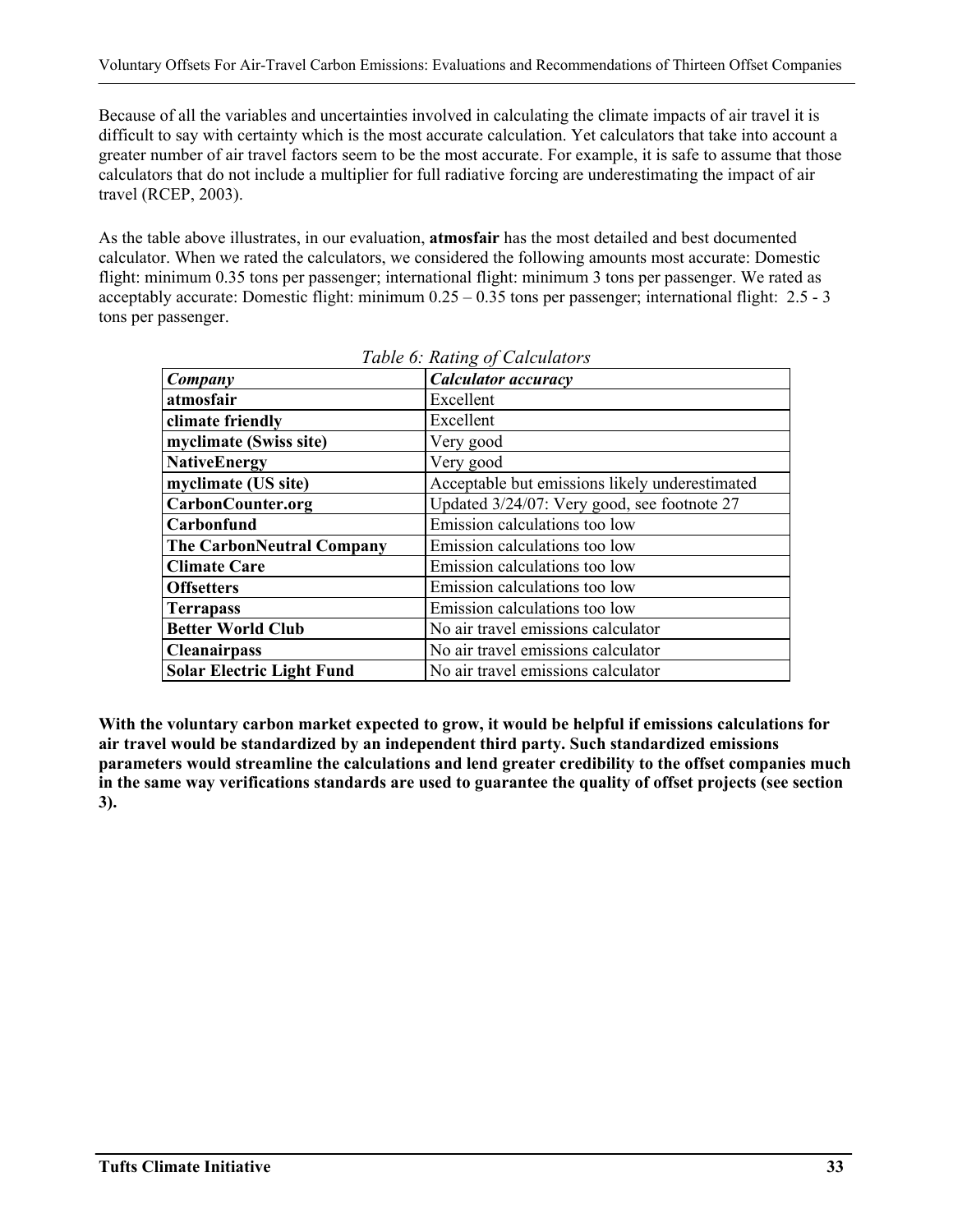## **8. Price per ton of carbon offset**

**8.1 Comparing carbon prices among the offset companies** *(this section was last edited for revision 1.3)*



*Chart 5. Price per ton of CO2 offset* 

Notes:

The Carbon Neutral Company 's price includes 17.5% UK VAT.

The price to offset one ton of  $CO<sub>2</sub>$  varies substantially.<sup>34</sup> The prices for the companies in this study range from \$5.50 (**Carbonfund**) to \$27.40 per ton (**myclimate,** Swiss site), eight of the thirteen companies have prices within \$10 to \$15. The price differences do not seem to coincide with the percent of overhead each company charges (see section 6.3). There also does not seem to be a clear correlation between price and for-profit versus non-profit companies. Excluding **myclimate** (CH)'s very high price, non-profit companies and forprofit companies charge the same average price per ton (\$12.35).

Some companies purchase offsets on the international market through institutions such as the *Clean Development Mechanism (CDM)*. CDM offsets are more expensive than VERs. Therefore it is not surprising that two of the three highest priced offsets are sold by companies that purchase carbon offsets through the CDM (**atmosfair** and **myclimate**).

<u>.</u>

<sup>&</sup>lt;sup>34</sup> All tons have been converted into short tons.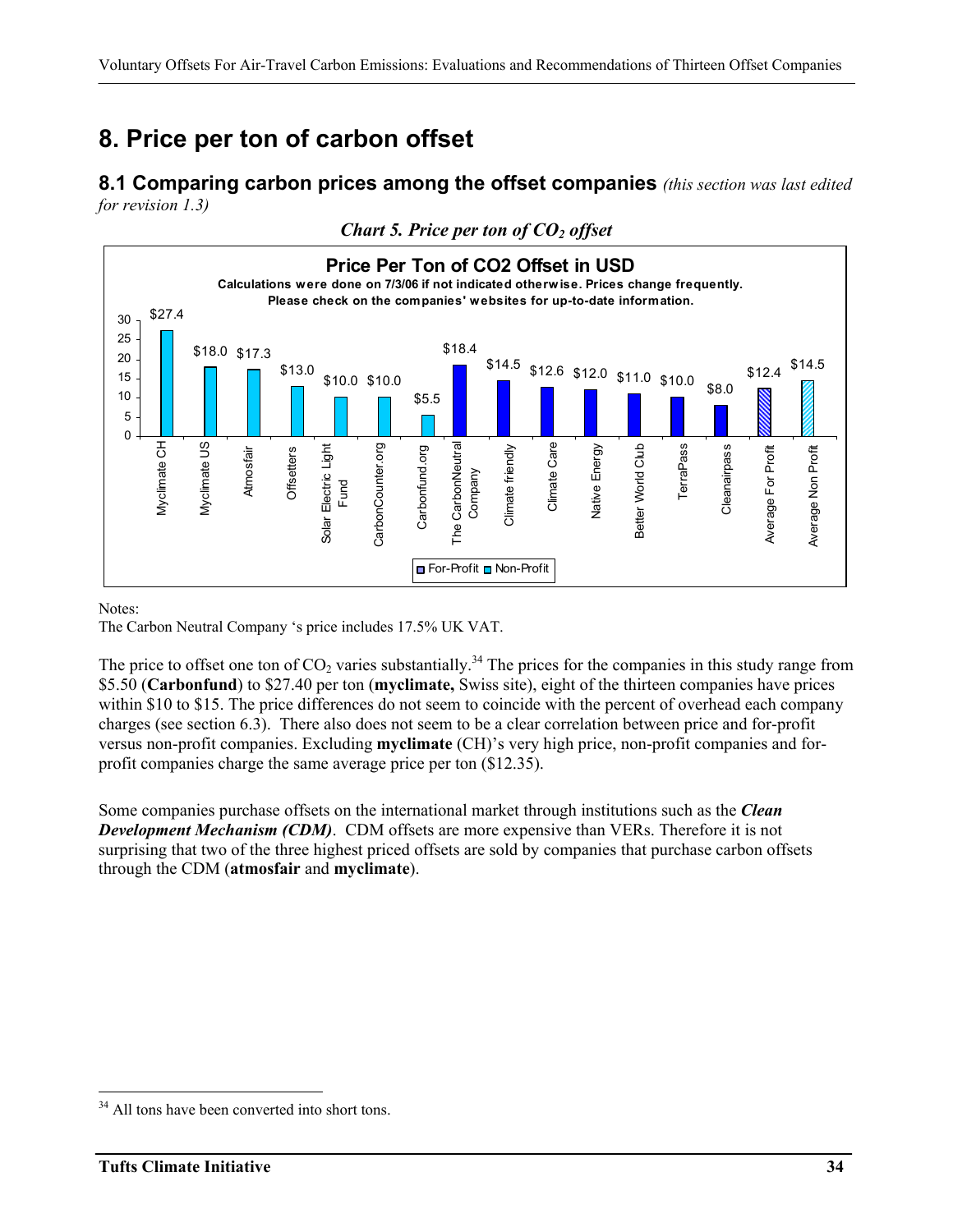| Tuble $\ell$ . Companies Soried by Cost per ton $\sigma_l$ CO <sub>2</sub> |                              |                       |                                             |
|----------------------------------------------------------------------------|------------------------------|-----------------------|---------------------------------------------|
| Company                                                                    | Cost per<br>ton of $CO2$     | For or non-<br>profit | <b>Short or</b><br>metric tons <sup>3</sup> |
| Carbonfund                                                                 | \$5.50                       | Non                   | Metric tonnes                               |
| <b>Cleanairpass</b>                                                        | $$7.98^2$                    | For                   | Metric tonnes                               |
| <b>CarbonCounter</b>                                                       | \$10.00                      | Non $1$               | Short tons                                  |
| <b>Solar Electric Light Fund</b>                                           | \$10.00                      | Non                   | NA                                          |
| <b>TerraPass</b>                                                           | \$10.00                      | For                   | Short tons                                  |
| <b>Better World Club</b>                                                   | \$11.00                      | For                   | Short tons                                  |
| <b>NativeEnergy</b>                                                        | \$12.00                      | For                   | Short tons                                  |
| <b>Climate Care</b>                                                        | \$12.57                      | For                   | Metric tons                                 |
| <b>Offsetters</b>                                                          | \$13.03                      | Non                   | Metric tonnes                               |
| climate friendly                                                           | \$14.50                      | For                   | Metric tonnes                               |
| atmosfair                                                                  | \$17.30                      | Non                   | Metric tonnes                               |
| myclimate (US)                                                             | \$18.00                      | Non                   | Metric tonnes                               |
| <b>The CarbonNeutral Company</b>                                           | $$18.40$ (inc.<br>17.5% VAT) | For                   | Metric tonnes                               |
| myclimate (CH)                                                             | \$27.40                      | Non                   | Metric tonnes                               |

*Table 7: Companies Sorted by Cost per ton of CO2*

Note:

All currency conversions made on 7/3/06 using online converter found at: http://www.xe.com/ucc/ <sup>1</sup>

<sup>1</sup>CarbonCounter is a project of two non-profit companies.

<sup>2</sup>Cost based on calculated average. Actual cost varies by ton of carbon emitted. e.g to offset 1 ton costs \$19.95 Canadian Dollars, to offset 40 tons costs \$195.95 Canadian Dollars, which is \$4.9 Canadian Dollars per ton.

 $3$ It is not obvious on every website if the company refers to short tons or metric tons. The right hand column indicates what we assumed. Because we did not know for sure if metric or short tons are quoted, we did not convert prices.

High-cost carbon offsets might be cost prohibitive for consumers and low priced carbon offsets might be an indication of lower quality offsets.Yet there does not necessarily have to be a correlation between price and offset quality. A very successful company will find lower cost ways to reduce emissions so its price might be low. On the other hand, such low costs may reflect low quality projects just as for any product in the market place. There is no readily available metric to evaluate these issues.

**Even though cost will clearly play a part in a consumer's decision making process, the quality of the offset projects and not cost should be the determining factor. It is more important to invest in high quality offsets than to buy as many offsets as possible**.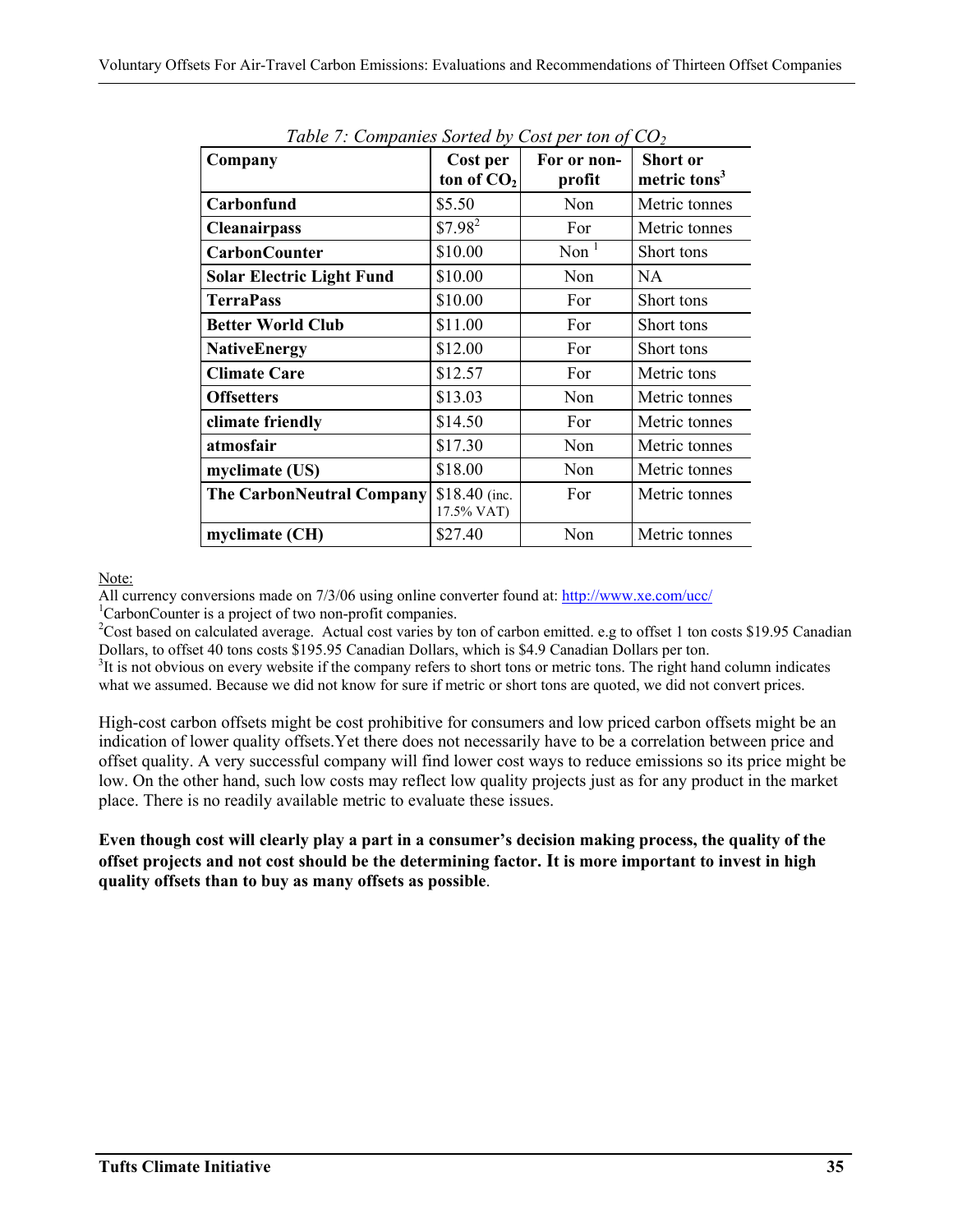## *8.2 Comparing Carbon Prices to the European Trading Scheme (ETS)*

The European Trading Scheme (ETS) came into force in 2005 and covers heavy industry and power generation. It is mandatory and includes 12,000 sites across all the 25 European Union member states. Each participating country proposes a National Allocation Plan (NAP) including caps on greenhouse gas emissions for power plants and other high emitting industries. The NAP must subsequently be approved by the European Commission.

Since the start of the European Trading Scheme (ETS) the price per ton of  $CO<sub>2</sub>$  has fluctuated between \$12 and  $\$34^{35}$ . When making these price comparisons, it has to be taken into account that ETS is a cap and trade system whereas voluntary offsets are mostly created by project based transactions. Also, ETA is not yet a mature market (Henrik Hasselknippe, 2006) and the voluntary offset business too is a very new trade. Yet it is interesting to note that the prices per ton of  $CO<sub>2</sub>$  offsets are more or less in the same range. Comparing the offset companies' prices with ETS, however, shows that the offset companies tend to charge less for offsets than what their value would be on the ETS market – over half the offset companies charge \$12 or less per ton of CO2 offset. This might indicate that carbon prices on the voluntary carbon market are currently under valued.

 $35$  In its first year, 399 million tons of CO<sub>2</sub> were traded on the ETS market for a total of \$9.2 billion. The price of allowances increased more or less steadily to its peak level in April 2006 of ca. \$34 per ton CO<sub>2</sub>, but came crashing down in May 2006 to under \$12/ton when it became clear that many countries had given their industries such generous emission caps that there was no need for them to reduce emissions. Consequently, NGO's have accused national governments of abusing the system under industry pressure, and have urged for far stricter caps in the second phase (2008-2012). (Henrik Hasselknippe, 2006; http://www.emissierechten.nl/marktanalyse.htm)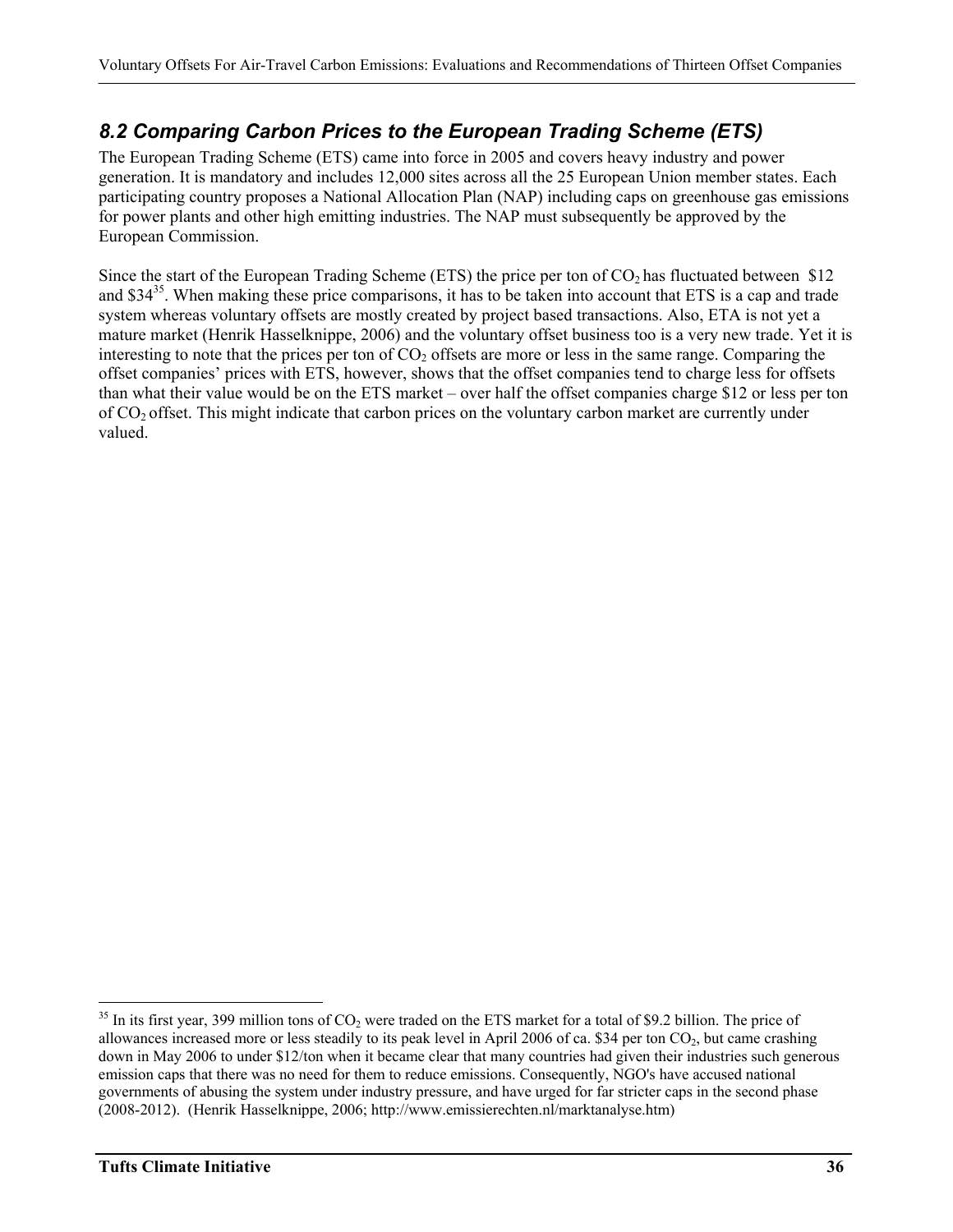## **9. Recommendations and Ratings**

**This section was last edited for revision 1.3; Although we added information for accuracy and clarification, we did not change any of the original ratings. Some of the companies might get a different rating if we redid the study at this point, but because we would have to reevaluate all companies to rerate companies fairly and accurately, we decided to keep the original ratings until we have time for a larger study.** 

As illustrated above, there are a number of ways in which carbon offset companies can be compared, reflecting the diversity in approaches to addressing issues of climate change. TCI has chosen the following criteria as most important in evaluating an offset company:

**Calculator:** The air travel emissions calculator should be accurate, include a multiplier for radiative forcing and account for flight variables.

**Project Type**: Project portfolios should have little or no bio-sequestration projects; rather they should be mainly or entirely renewable energy and energy efficiency projects.

**Project Location:** The advantages and disadvantages of projects in developing nations depend very much on how projects are designed and implemented. Because there are also major concerns with projects implemented domestically, we do not recommend one over the other.

**Project/Offset Quality:** Projects should ideally be additional, permanent, account for leakage and contribute to the long-term goal of a carbon free, highly energy efficient economy. They should be planned and implemented with excellent standards and verification. Additional benefits such as capacity building or protected biodiversity are a plus. High standard and verification requirements such as the Gold Standard and the Voluntary Gold Standard help maximize the benefits of projects implemented in non-Annex 1 countries.

**Transparency:** The company should clearly state all their procedures, verification schemes, financial arrangements and partnerships.

We chose to group the evaluated companies in three groups:

- 1. **Recommend** (atmosfair, climate friendly, Myclimate, NativeEnergy)
- 2. **Recommended with Reservation** (CarbonCounter, Carbonfund, CarbonNeutral, Climate Care, Offsetters, TerraPass)
- 3. **Not Recommended** (Better World Club, Cleanairpass, Solar Electric Light Fund)

**Within each category, the companies are listed alphabetically.**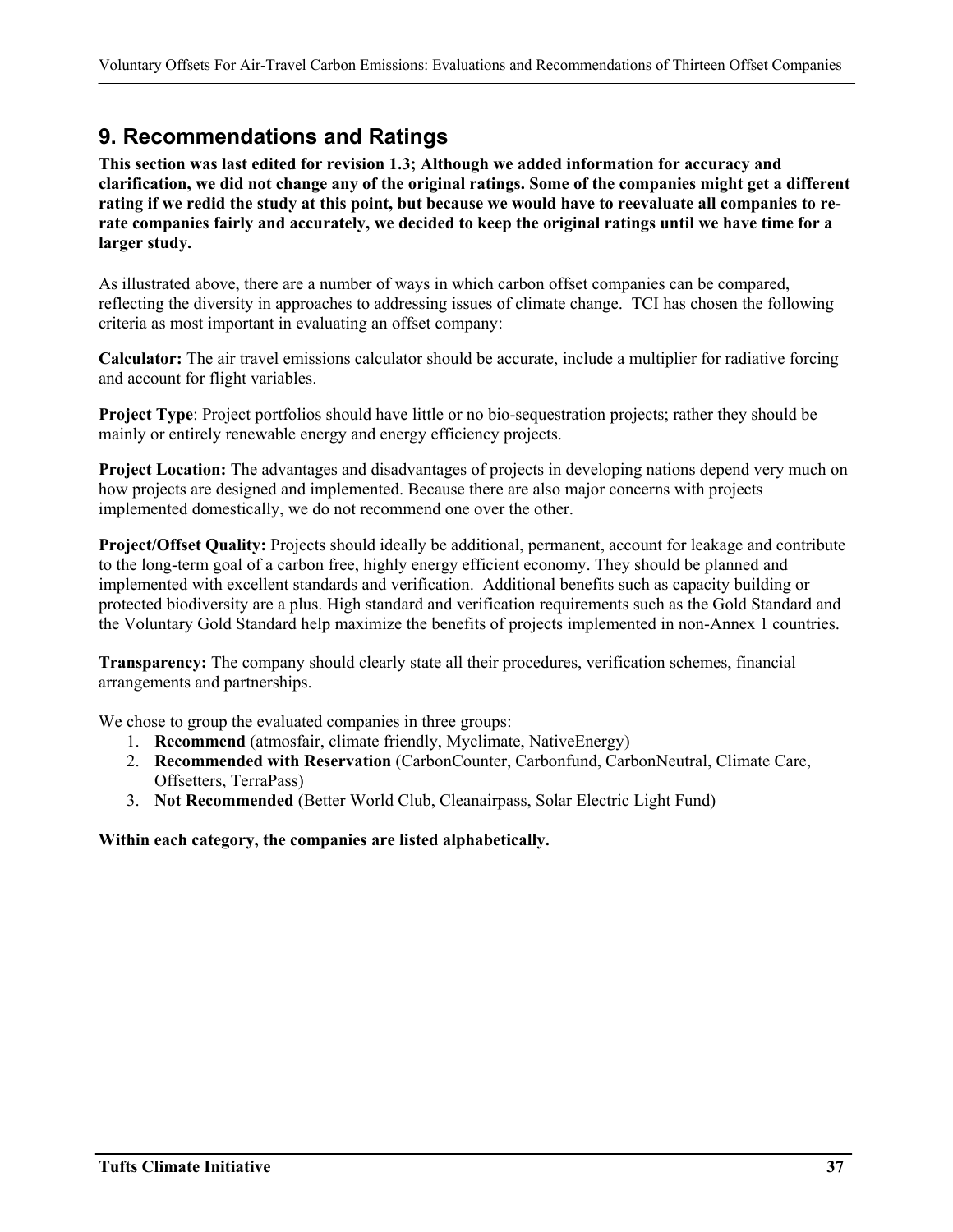|                                              |                                                                                                | Table 6. Summary & Ratings of Companies          |                            |                                                                            |                                                    |                       |                                  |
|----------------------------------------------|------------------------------------------------------------------------------------------------|--------------------------------------------------|----------------------------|----------------------------------------------------------------------------|----------------------------------------------------|-----------------------|----------------------------------|
| Company                                      | Calculator<br>accuracy                                                                         | Standards<br>&<br>Verification                   | Project<br>Location        | Project<br>Type                                                            | <b>CO</b><br>Price per<br>ton of<br>offset         | For or non-<br>profit | Recommen<br>Overall<br>dation    |
| atmosfair                                    | Excellent                                                                                      | CDM,<br><b>Gold Standard</b>                     | International              | Renewable,<br>Energy<br>Efficiency                                         | \$17.30                                            | Non                   | Yes                              |
| climate friendly                             | Excellent                                                                                      | Green Power,<br><b>Gold Standard</b>             | International,<br>Domestic | Renewable                                                                  | \$14.50                                            | For                   | <b>Yes</b>                       |
| <b>Myclimate</b>                             | Very good<br>(Swiss site)<br>Acceptable but<br>emissions likely<br>underestimated<br>(US site) | <b>Gold Standard</b>                             | International              | Renewable,<br>Energy<br>Efficiency                                         | \$18.00<br>(US<br>site)<br>\$27.40<br>(CH<br>site) | Non                   | Yes                              |
| NativeEnergy                                 | Very good                                                                                      | Green-e,<br>Climate<br><b>Neutral</b><br>Network | Domestic                   | Renewable                                                                  | \$12.00                                            | For                   | Yes                              |
| <b>CarbonCounter</b><br>(see footnote<br>27) | Very good                                                                                      | <b>Climate Trust</b>                             | International,<br>Domestic | Renewable,<br>Energy<br>Efficiency,<br>Sequestration                       | \$10.00                                            | <b>Non</b>            | With<br>Reserva-<br>tions        |
| Carbonfund                                   | Emission<br>calculations too<br>low                                                            | CCX, Green-<br>e, ERT                            | International,<br>Domestic | Renewable,<br>Energy<br>Efficiency,<br>Sequestration                       | \$5.50                                             | <b>Non</b>            | With<br>Reserva-<br>tions        |
| The<br><b>CarbonNeutral</b><br>Company       | Emission<br>calculations too<br>low                                                            | Voluntary<br>Carbon<br>Standard<br>version 1     | International,<br>Domestic | Renewable,<br>Energy<br>Efficiency,<br>Sequestration<br>Methane<br>Capture | \$18.40<br>(inc.<br>17.5%<br>VAT)                  | For                   | <b>With</b><br>Reserva-<br>tions |
| <b>Climate Care</b>                          | Emission<br>calculations too<br>low                                                            | <b>NA</b>                                        | International              | Renewable,<br>Energy<br>Efficiency,<br>Sequestration                       | \$12.57                                            | For                   | With<br>Reserva-<br>tions        |
| <b>Offsetters</b>                            | Emission<br>calculations too<br>low                                                            | <b>NA</b>                                        | International              | Energy<br>Efficiency,<br>Sequestration                                     | \$13.03                                            | Non                   | With<br>Reserva-<br>tions        |
| <b>TerraPass</b>                             | Emission<br>calculations too<br>low                                                            | Green-e,<br>CCX, CRS                             | Domestic                   | Renewable,<br>Energy<br>Efficiency                                         | \$10.00                                            | For                   | <b>With</b><br>Reserva-<br>tions |
| <b>Better World</b><br>Club                  | No air travel<br>emissions<br>calculator                                                       | N/A                                              | Domestic                   | Energy<br>Efficiency                                                       | \$11.00                                            | For                   | <b>No</b>                        |
| <b>Cleanairpass</b>                          | No air travel<br>emissions<br>calculator                                                       | <b>CCX</b>                                       | International,<br>Domestic | Renewable,<br>Energy<br>Efficiency,<br>Sequestration                       | \$7.98 <sup>2</sup>                                | For                   | <b>No</b>                        |
| <b>Solar Electric</b><br><b>Light Fund</b>   | No air travel<br>emissions<br>calculator                                                       | N/A                                              | International              | Renewable                                                                  | \$10.00                                            | Non                   | <b>No</b>                        |

*Table 8: Summary & Ratings of Companies*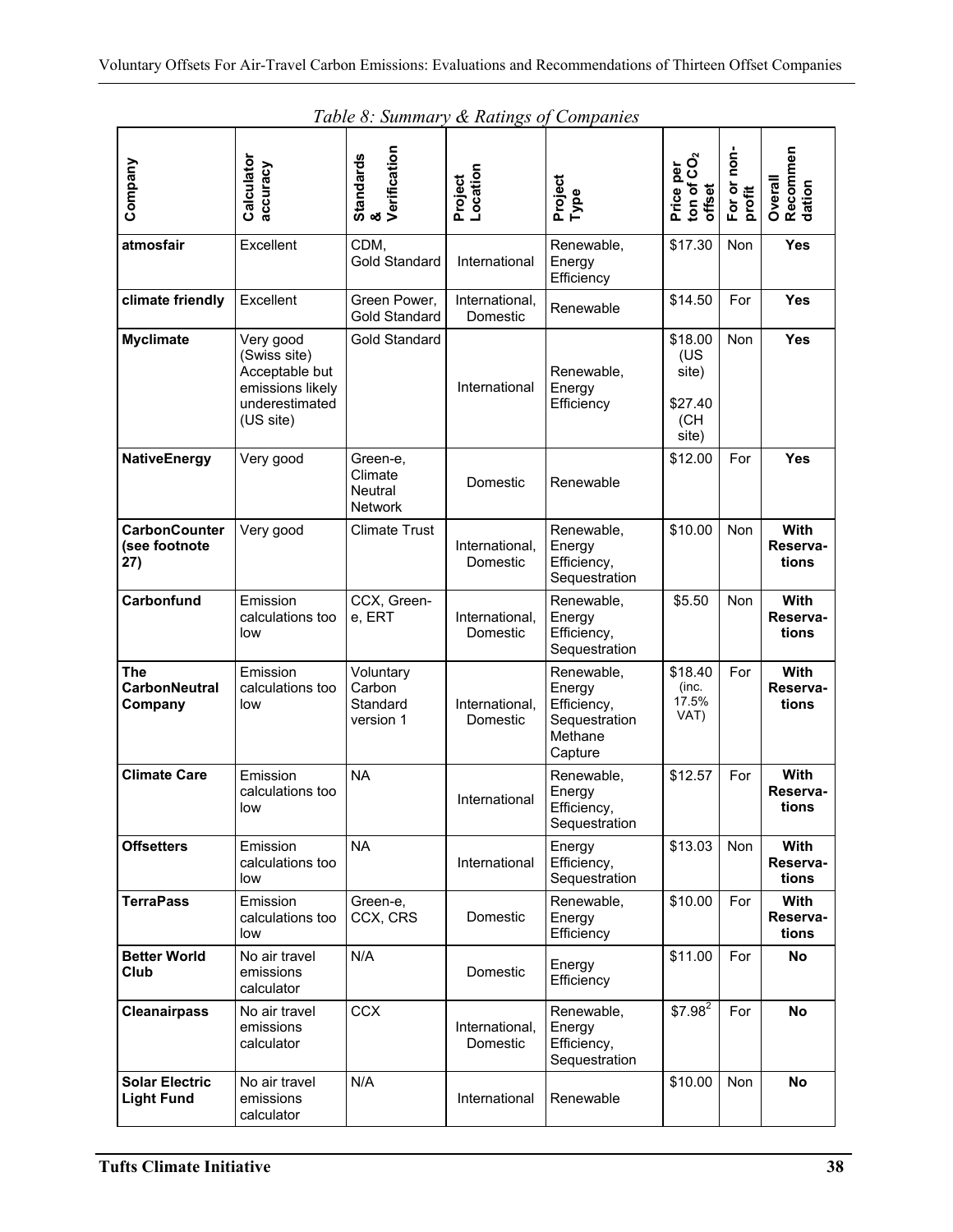## **Recommended:**

### **Atmosfair http://www.atmosfair.de**

Atmosfair is a German offset non-profit company focusing on offsetting air travel. Atmosfair was initiated in 2003 as a joint project of *forum anders reisen* (http://www.atmosfair.de/index.php?id=11&L=0), a consortium of travel agencies, the NGO *Germanwatch* (www.germanwatch.org) and the for-profit carbon trading company 500 PPM GmbH (http://www.500ppm.com/de/)<sup>36</sup>.

Atmosfair has an excellent air travel emissions calculator and detailed information on the underlying assumptions. Atmosfair has excellent on-line documentation of its projects. All of its projects have to meet the Gold Standard. Atmosfair's project portfolio includes four renewable energy and energy efficiency projects planned and/or implemented in India, Thailand, Brazil and South Africa. Atmosfair does not invest in domestic projects or sequestrations projects. All projects are third party verified by TÜV<sup>37</sup>. All verification reports can be downloaded directly from the website.

The projects in India (large scale solar cookers) and the project in Thailand (sewage treatment plant at palm oil factory to reduce methane emissions) are currently in the operations phase. The projects in Brazil and South Africa are still in the planning stage and it is unclear when and if they will be realized. Atmosfair is unusually honest in its project descriptions, as the following example of the project in Brazil shows:

"At present the validation of the project according to the GoldStandard is unsure. The partner for this project, the local NGO South-SouthNorth, announced in November 2005 to get the approval for the Gold Standard. But the ongoing delays casts doubt of that plan. The newly patented technology is still tested, thus the local impacts on the environment cannot be determined finally. Taking into account previous delays atmosfair only sees a limited chance of success for this project. No funds have been paid for the project so far since atmosfair retains the right to only pay for the contracted volume of emission reductions when the project fulfills the Gold Standard." (http://www.atmosfair.de/index.php?id=174&L=3, last accessed: 11/21/2006)

Atmosfair is one of the more expensive companies we evaluated. They charge \$17.30 per ton of CO2 offset. The high prices might be due to the fact that all their projects are implemented within the Kyoto Mechanisms.

### **Despite the high cost, we give this company a high rating for its excellent documentations, good projects and strict verification procedures.**

<sup>&</sup>lt;sup>36</sup> 500 PPM GmbH currently collaborates with myclimate.

<sup>&</sup>lt;sup>37</sup> TÜV Industrie Service GmbH TÜV SÜD Group Carbon Management Service http://www.tuev-sued.de/industrial\_services/environmental\_services/climate\_change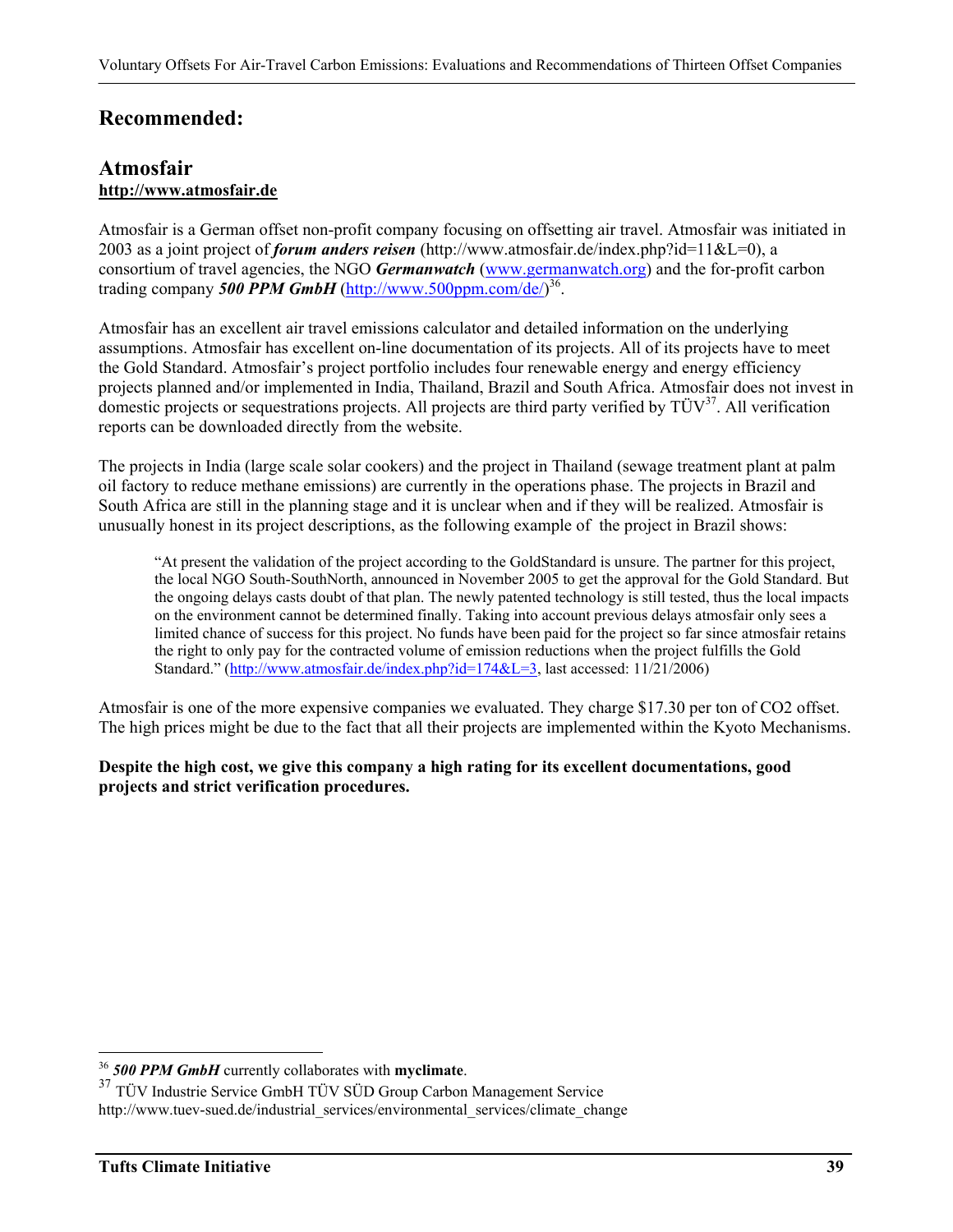### **Climate friendly http://www.climatefriendly.com/**

Climate friendly is a for-profit company that offers offsets to individuals and businesses. This Australian organization was founded in 2004. Climate friendly has an excellent air travel emissions calculator. Climate friendly charges \$14.50 per ton of CO2 offset. Climate friendly's project portfolio consists of two wind power projects. Both sites were built after 2001:

- The 52.5MW Challicum Hills wind farm in Victoria was completed in 2003.
- The 90.75 MW Te Apiti wind farm is located on the north island of New Zealand. The carbon credits generated from Te Apiti are Kyoto Compliant Joint Implementation (JI) Voluntary Emissions Reduction (VERs).

Although Climate friendly currently has only wind power in their portfolio they are seeking new renewable energy projects including wind, solar electric (PV), solar thermal, micro hydro (low-impact), geothermal, ecologically sound biomass and biogas. They do not fund bio-sequestration, geo-sequestration, or landfill gas projects. All projects are accredited through two standards: The Gold Standard and Green Power accreditation.

**Although Climate friendly is currently a small company, their high standards, transparency and excellent carbon calculator make them a good choice for offsetting air travel emissions.** 

### **myclimate**

Swiss site: http://www.myclimate.org/?lang=en, US site: http://www.my-climate.com/

**myclimate - The Climate Protection Partnership** was started in 2002 as an international non-profit venture at the *Eidgenoessischen Technischen Hochschule* (ETH) in Switzerland. It sells offsets to businesses, organizations and individuals. To sell carbon offsets in the US **myclimate** has partnered with *Sustainable Travel International* (www.sustainabletravelinternational.org) a non-profit organization that specializes in ecotourism and sustainable travel programs.

The air travel emissions calculator on the Swiss site is very good. The calculator on the US site is acceptable but emissions are likely underestimated. Myclimate offers CDM projects and VER projects in its portfolio and does not support sequestration projects. For individual customers, myclimate offers two different project portfolios:

#### **Portfolio Sustainability**

This portfolio consists of small-scale and micro-scale projects. All projects have clear additional sustainability benefits. Favorably, these projects are situated in economically disadvantaged areas. For example in Ladakh, a remote area in the Indian Himalaya, that faces very harsh conditions due to the high altitude. In building 500 passive solar greenhouses and 20 micro hydropower systems, myclimate helps the local rural population to generate income activities in order to improve their conditions of living.

#### **Portfolio Balance**

This portfolio includes cost effective and attractive certificates. It consists of small-scale projects, which generate VERs/ CERs.

(pdf, myclimate Carbon Offsetting Services, General Information Zurich, 01.02.2006)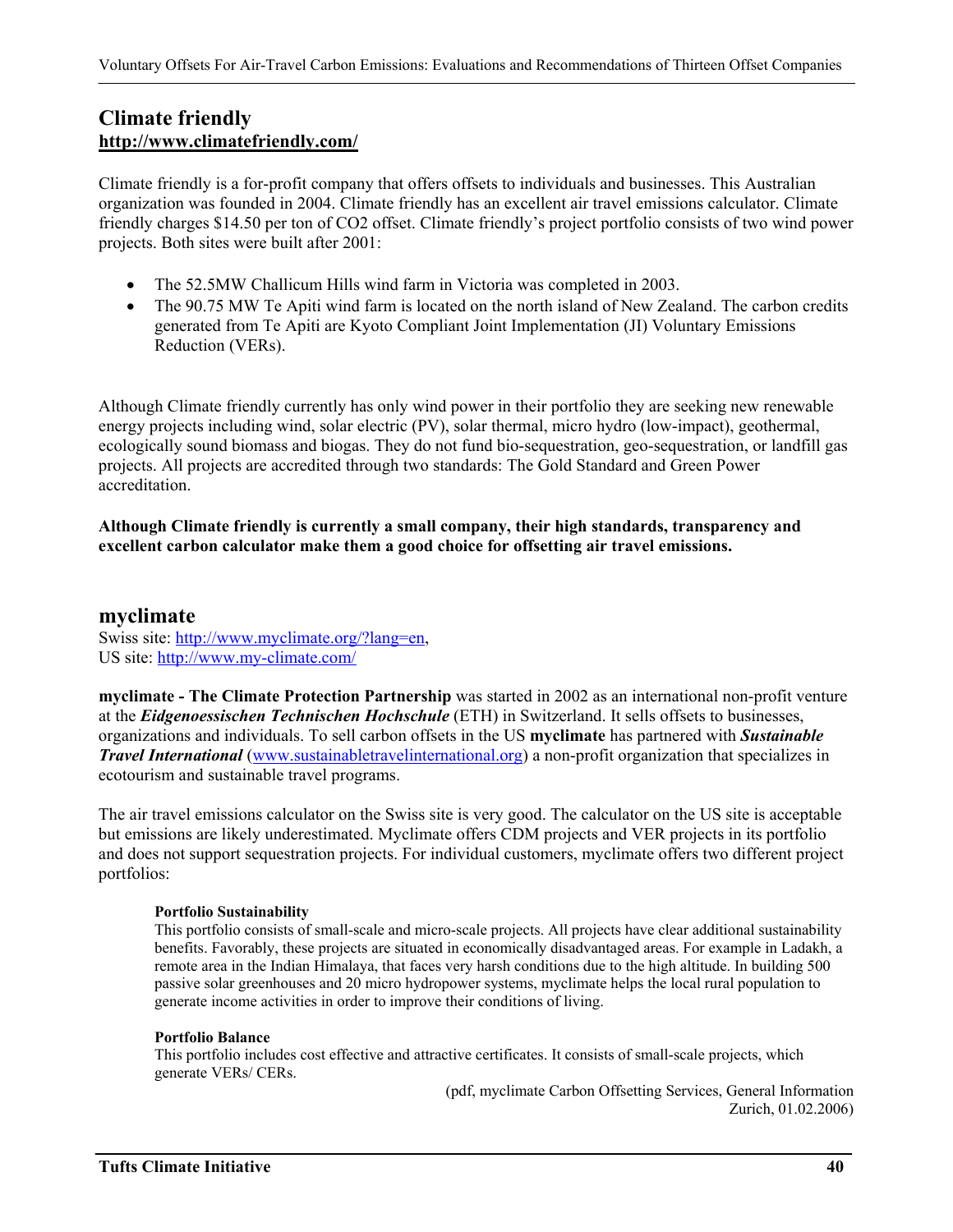The offsets from myclimate are quite expensive at \$18.00 (US site) \$27.40 (CH site). Although it is not made explicit on the websites, the US site quotes offsets for "Portfolio Balance", the Swiss site quotes offsets for "Portfolio Sustainability"<sup>38</sup>

Myclimate carbon offset projects are certified by independent organizations. Depending on the project size and type, validation may take place either through CDM accredited certification institutes such as the SGS, TÜV and DNV or by a board of experts from Swiss universities.

All myclimate projects, CDM and VER, have to adhere to the Gold Standard. The project descriptions on the website are very good. They all indicate how much the project is expected to offset and if it is a CDM or VER project. Unfortunately, project description information is hard to find on the US site.<sup>39</sup>

We are including the following graph from myclimate's Swiss site because it nicely illustrates the process VER projects go though from inception to implementation.



 (http://www.myclimate.org/index.php?lang=en&m=projects&um=standard&uum=ver&uuum=vercycle, last accessed 11/30/06)

**Despite the high price of their offsets, myclimate's high project standards, its transparency and good calculator makes it an excellent choice for offsetting air travel emissions.** 

<u>.</u>

<sup>&</sup>lt;sup>38</sup> E-mail communication with R. Heuberger from myclimate on 2/14/06.

<sup>&</sup>lt;sup>39</sup> http://www.sustainabletravelinternational.org/documents/op\_carbonoffsets\_projects.html, last accessed 11/30/06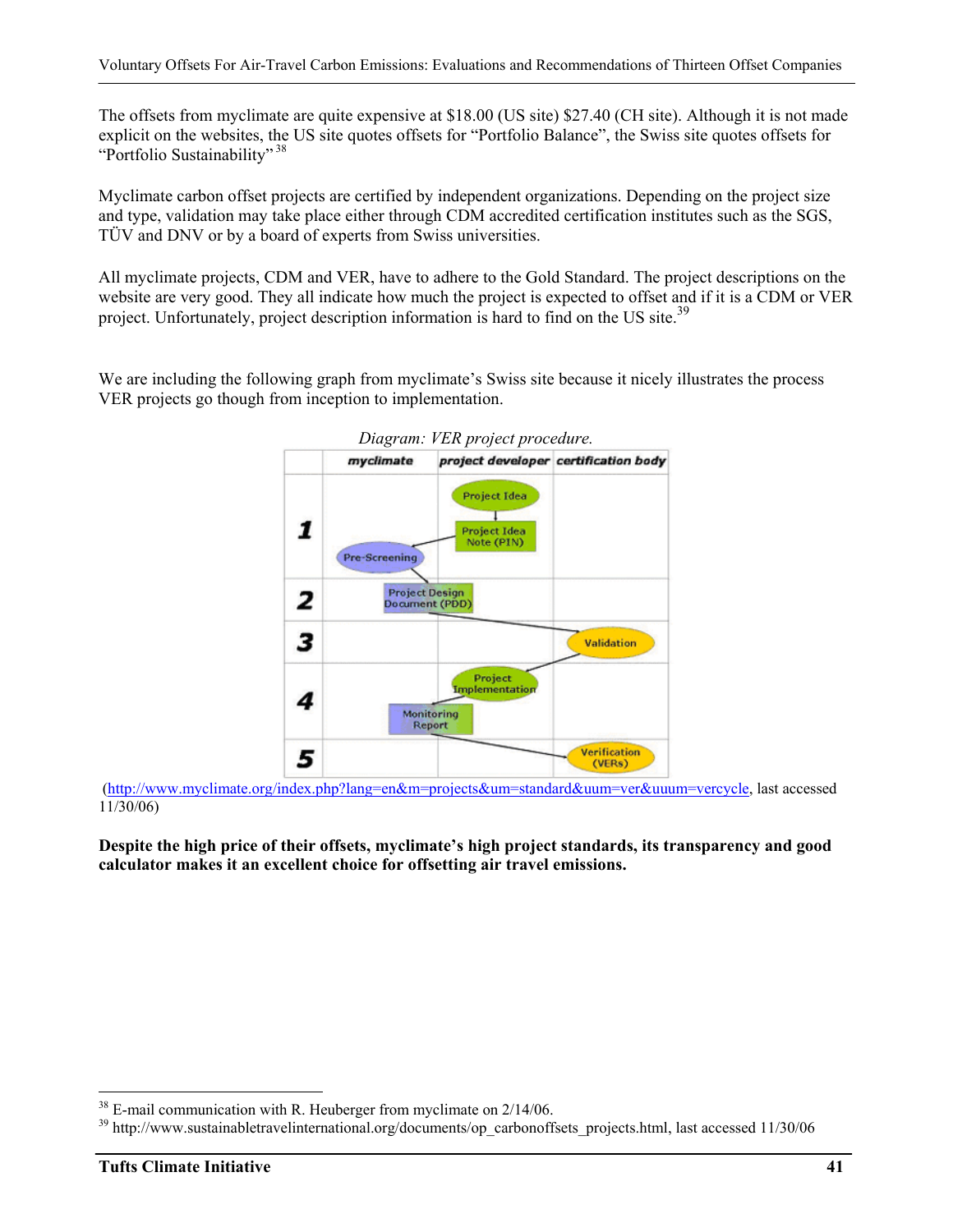## **NativeEnergy**

### **http://www.nativeenergy.com/**

NativeEnergy is a privately held Native American energy for-profit company founded in 2000. NativeEnergy helps build Native American, farmer-owned, and charitable purpose renewable energy projects.

NativeEnergy has a very good air travel emissions calculator that uses a factor of two to account for full radiative forcing. NativeEnergy charges  $$12$  per ton of  $CO<sub>2</sub>$  offset.

NativeEnergy develops renewable energy projects on Native American lands and farmer-owned wind, solar, and methane projects throughout the country. NativeEnergy offers offsets to individuals and businesses. Their programs include household energy consumption (*Cool*Homesm), driving (*Cool* Driversm), Climate Neutral Travel, climate neutral events and conferences, a *Cool*Business<sup>sm</sup> program, and general consulting services.

NativeEnergy has a very extensive website that gives answers to many of the technical questions: e.g. what is additionality or what is the difference between a REC and a carbon offset. They also have short project descriptions of eight of their already implemented projects and 4 currently planned projects (see http://www.nativeenergy.com/projects.html, last accessed 12/14/06.)

NativeEnergy clearly distinguishes between RECs, carbon credits and future credits and explains the issue of additionality to their customers:

[...] The fact is, however, that with almost all renewable energy projects, that certainty comes with the virtual certainty that each and every one of your RECs or offsets would have been generated regardless of your (or anyone else's) purchase.

Most renewable energy projects have high installation costs and little or no operating/fuel costs. As a result, once they're built there's little chance that running will be more expensive than not running. Most of their return on investment, by far, comes from the revenues and tax benefits from generating and selling their underlying "generic" power. RECs sales bring them additional revenues, which may have been counted on when the investment decision was made, but typically do not cause them to be "turned on" when they would otherwise be "turned off." Notable exceptions include a limited number of existing biomass, small hydro, fuel switching and similar projects that have high operating costs and require additional revenues to operate. http://www.nativeenergy.com/risks\_benefits.html (last accessed 12/14/06)

They state the additionality benefits of their futures (which they call "help build Recs") and also the risks associated with buying credits that will be created in the future and therefore need to be estimated.

On the other hand, it is not clear how they choose their projects or how the carbon offsets are verified. They do not list a third party verification process or company.

**NativeEnergy's strict distinction between type and quality of offset is laudable. We would like to see more transparency in terms of financing and project verification. We recommend NativeEnergy as a provider of voluntary carbon offsets.**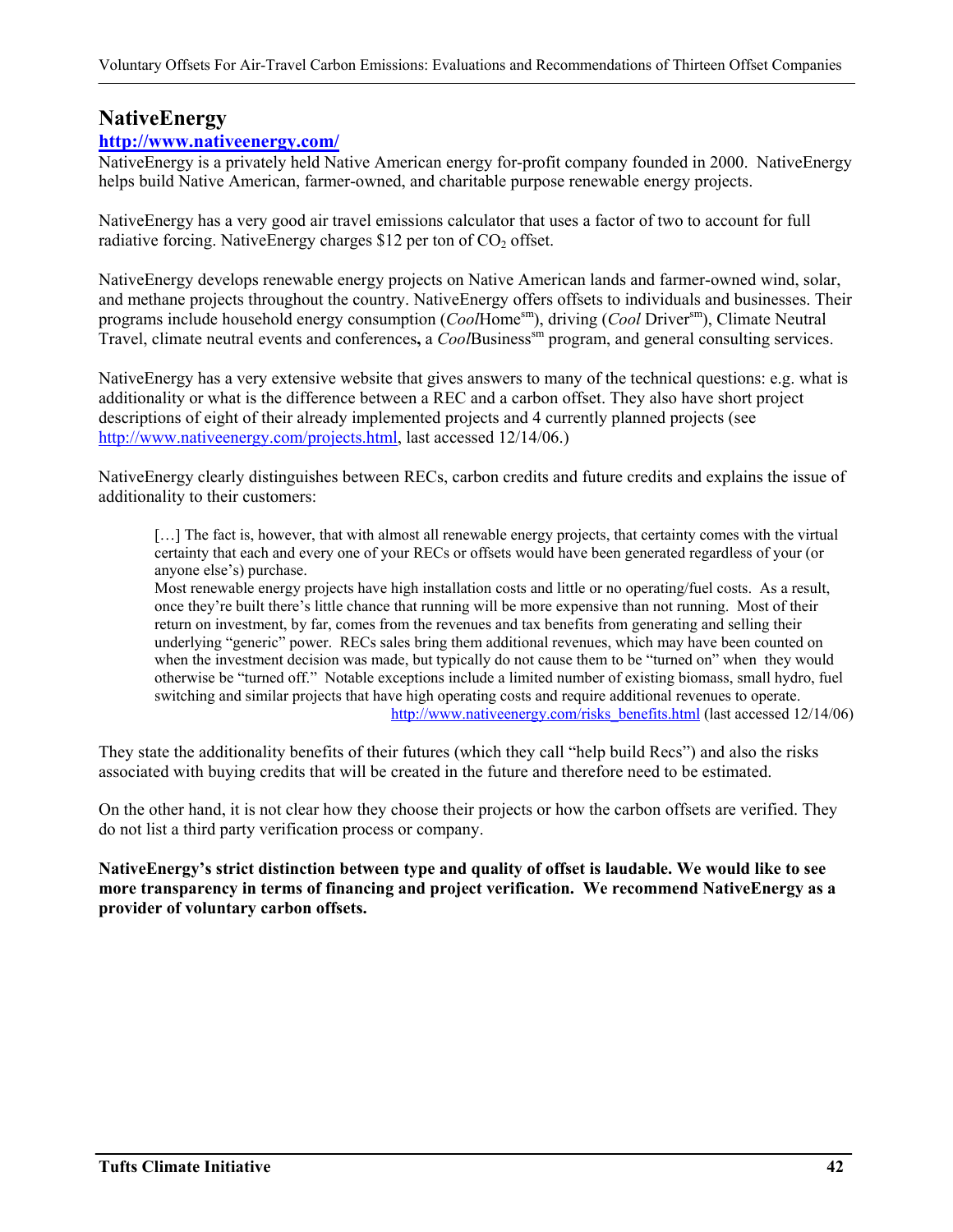## **Recommended with Reservation:**

### **Carbonfund** (last edited for revision 1.2)

**http://www.carbonfund.org**

Carbonfund.org is a US nonprofit organization that sells carbon offsets to individuals, businesses and organizations. **Carbonfund.org** was founded in 2003.

Carbonfund.org's air travel emissions calculator does not account for full radiative forcing and underestimates emissions from air travel. Their price of \$5.50 per ton of  $CO<sub>2</sub>$  offset is very low. Carbonfund.org invests in renewable energy and energy efficiency as well as sequestration projects. All the projects are located in the US.

Carbonfund.org's renewable energy offsets are primarily certified by either *Green-e* or *ERT* (non-wind related renewable energy offsets). Carbonfund.org purchases its Energy Efficiency VERs from *Chicago Climate Exchange (CCX).* The sequestration carbon offset credits are audited by *ERT* (www.ert.net/). *ERT* also audit Carbonfund's offset results to insure that purchase and retirement of offsets matches the contributions they receive.

Carbonfund.org has good on-line documentation of many of its projects. Some of the certification documents can be downloaded directly from the website.

We feel that Carbonfund.org makes a good effort to be transparent, efficient and competitively priced. Yet we are concerned about the quality of the offsets that Carbonfund.org sells: namely RECs (no guaranteed additionality), CCX offsets (overabundancy) and sequestration offsets.

### **We recommend Carbonfund.org to offset air travel emissions with the above mentioned reservations.**

## **CarbonCounter / Climate Trust**

**http://www.carboncounter.org/** Last updated for version 1.3

CarbonCounter.org is a collaborative non-profit project started in 2002 by The *Climate Trust* (http://www.climatetrust.org) and *The Mercy Corporation* to offers offsets to individuals. The *Climate Trust* provides offsets to power plants, regulators, businesses and individuals and *Mercy Corps* (http://www.mercycorps.org) is an international relief and development agency.

At the time of this study, CarbonCounter.org's emissions calculator underestimated the emissions from air travel. And they did not list any of their sources on the underlying assumptions. Yet they have since overhauled their website. They now use for a multiplier of 2 to account for radiative forcing and have a list with detailed information about their calculator assumption. Their price is \$12 per ton of CO2 offset.

CarbonCounter.org has overhauled its website and now has detailed information on many of the projects. Additional information can be found on The Climate Trust's website (http://www.climatetrust.org):

"The Climate Trust's current portfolio will offset 1.9 million metric tons of carbon dioxide from \$4.9 million invested in offset project contracts-- making us one of the largest and most experienced offset buyers in the U.S. and world markets." (http://www.climatetrust.org/offset\_projects.php, last accessed 11/27/06)

Climate Trust invests in domestic and international efficiency, renewable energy and sequestration projects. According to their 2-page project standards summary<sup>40</sup> available on their website: "The Trust requires state-

<sup>&</sup>lt;sup>40</sup> http://www.climatetrust.org/pdfs/CT%20offset%20criteria.pdf, last accessed 11/28/06.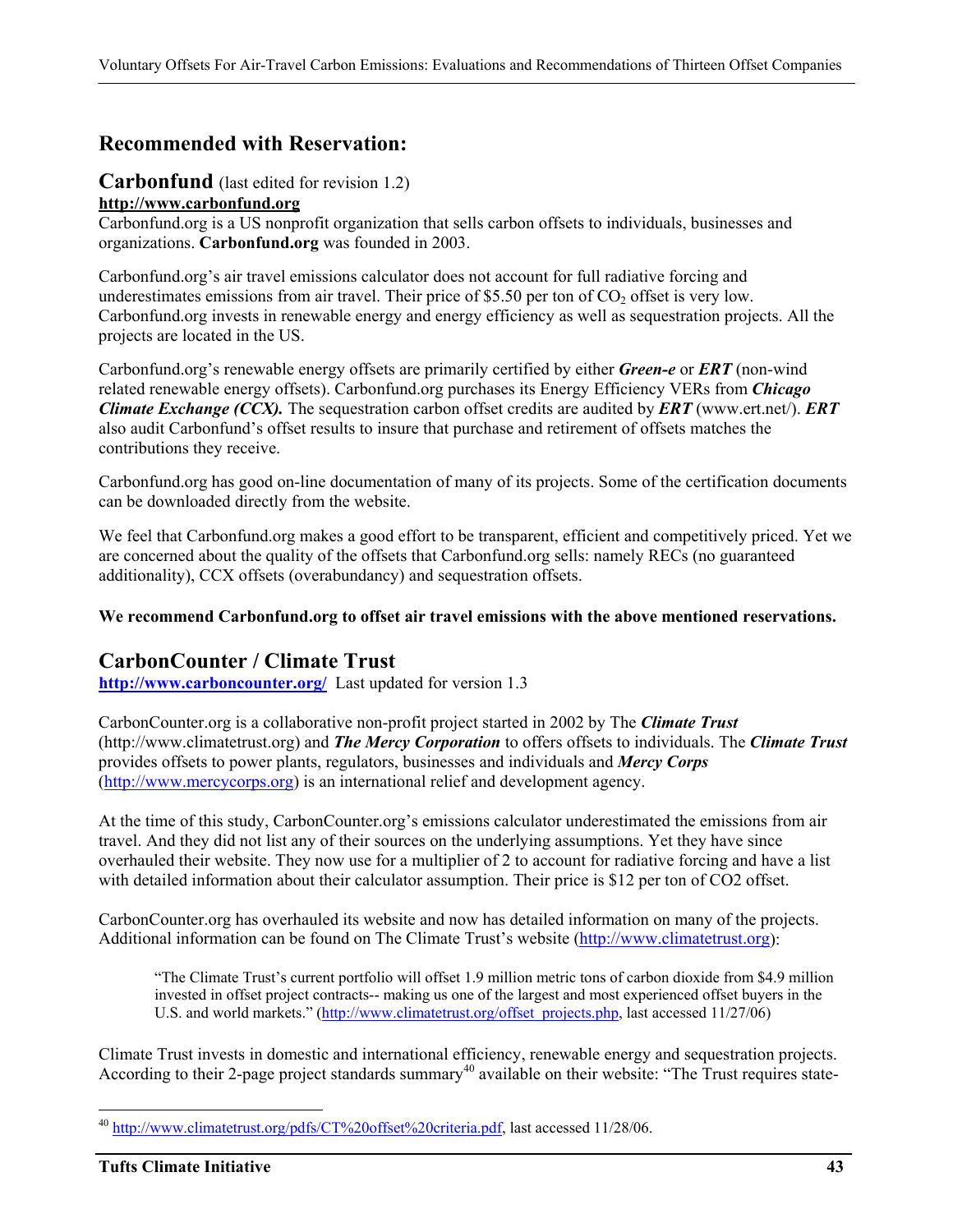of-the-art monitoring and verification of its offset projects." The Climate Trust does not use any outside certifiers. They do state that they use third-party verification of all their projects, although no information on that is available on their current site. All of their projects produce VERs. They do not sell carbon credits that originated as REC because of additionality concerns. They are currently working on a document that spells out their additionality guidelines. The details are not yet publicly available. For a discussion on how some of their projects might have double counting issues, please see section 3.2.

**Climate Trust is one of the largest offset businesses. Although we cannot comment on their main carbon and consulting projects, we recommend them for offsetting individual air travel emissions with the above mentioned reservations.** 

### **The CarbonNeutral Company** (last updated for version 1.3) **http://www.carbonneutral.com/**

This UK for-profit company, originally known as *Future Forests,* was founded in 1997 focusing on providing carbon credits generated from forestry projects. The company has expanded its services and now offers offsets from a variety of projects (not exclusively forestry). It also offers marketing and consulting services.

 From December 2004 through June 2006 TCNC sold 378,423 tonnes of CO2. About 93% of their sales are through corporate clients and about 7% of their sales come from individual consumers. During that period about 70% of their offsets came from 'technology-based' projects (energy efficiency, renewable energy and methane mitigation) and 25% from afforestation and reforestation projects. (Source: KPMG's verification report accessed on 3/24/07 from http://www.carbonneutral.com/pages/carbonstrategy.asp.)

TCNC's emissions calculator underestimates the emissions from airtravel. Their price is \$18.40 per ton of CO2 offset. (This price includes 17.5% UK VAT).

The CarbonNeutral Company invests in renewable energy, energy efficiency, methane sequestration and forestry projects in developed as well as developing nations (e.g. US, Germany, India, Mexico, etc.). One page PDF document summaries are available on their webpage.<sup>41</sup> Some issues remain about double counting of projects that are implemented in Annex 1 countries. This is a problem that many offsets companies in Annex 1 countries with Kyoto obligations face: clients demand projects that are locally implemented but until now, there is no mechanism in place to retire these VERs so that there are not also counted in the country's national inventory (see section 3.2).

TCNC is quite aware of this issue and tries to address it as best as possible:

UK forestry projects are all accounted for on an ex-ante basis (99 years), so any overlap with Kyoto only covers 5 years out of those 99. Secondly as the UK has committed not to sell AAU's, there can be no double-selling of this carbon anyway. In the case of technology projects, we have very few Annex 1 based projects, but where we do, we are totally committed to ensuring that there is no double counting. Examples of this are a small-hydro project in Bulgaria where the Bulgarian government has committed to subtract the credits generated by this project from their national registry. A second example is an agricultural methane capture project in Germany, where we have only bought the pre-2008 vintage credits (no double-counting with Kyoto) and have only counted the methane mitigation element of the project (not the grid-based fossil fuel displacement element of the project), so there is no double-counting with the EU-ETS.

(e-mail communication, 3/30/07)

http://www.carbonneutral.com/pages/projectlocations.asp last accessed 11/29/06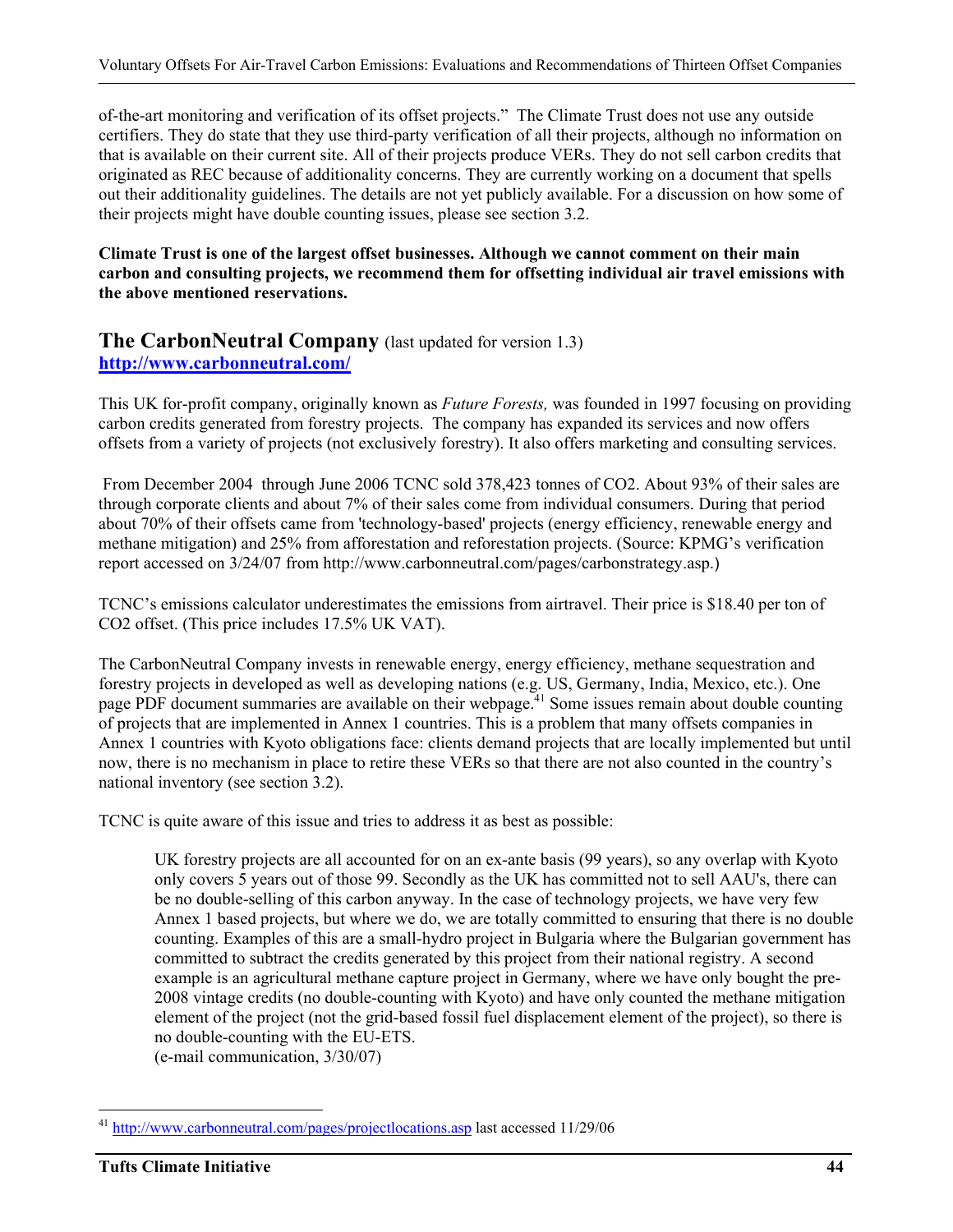Until recently, TCNC has invested in projects outside the Kyoto Mechanisms - which generate Verified Emissions Reductions (VER's). The company has now added Certified Emissions Reductions (CER's) to their portfolio. For their VERs they have developed their own quality standards (see http://www.carbonneutral.com/pages/carbonstrategy.asp for 'The CarbonNeutral Protocol'.) They also sell offsets from projects that were implemented under the Voluntary Carbon Standard version 1.

### **The CarbonNeutral Company is a large consulting, marketing and offset business. Although we cannot comment on their other carbon and consulting projects, we recommend them for offsetting individual air travel emissions with the above mentioned reservations.**

### **Climate Care**

### **http://www.climatecare.org/**

Climate Care is a for-profit company that offers offsets to individuals and businesses. This UK company was founded in 1997.

Climate Cares's air travel emissions calculator does use a factor of 2 to account for full radiative forcing and yet in our examples, their calculator underestimated emissions from air travel. The price per tone of  $CO<sub>2</sub>$ offset is of \$12.60.

In 2005, 80% of Climate Care's offsets came from energy projects and 20% from sequestration projects. All projects are implemented in developing countries. Climate Care explicitly states that this is to avoid double counting emissions reductions in Annex 1 countries. Climate Care does not clearly state which standards and verifications they employ. They mention that a baseline report is written by a third party for each project. On their webpage and in their 2005 annual report, we find the following statements:

"We will only fund a project if we can be confident that it would not have gone ahead without our assistance." (http://www.climatecare.org/projects/index.cfm?content\_id=E17E5E13-0AFA-DB60-5640550B1039396A, last accessed 11/30/06)

"Climate Care is scrutinised by our Environmental Steering Committee, which includes eminent environmentalists and NGOs, including WWF and Forum for the Future. To ensure that our projects achieve the CO2 emissions that we claim, our committee requires us to meet three criteria for each project. These are:

- that a third party report be obtained
- that the CO2 reductions be monitored on an ongoing basis
- that any shortfall is made up in other projects."

(http://www.climatecare.org/\_media/documents/pdf/Climate\_Care\_Annual\_Report\_2005.pdf, last accessed 11/27/06)

Although they contributed to the development of the voluntary Gold Standard, they do not currently offer Gold Standard certified offsets, but expect to do so in the future. All their listed projects tend to be small scale and decentralized.

According to Climate Care's 2005 annual report:

 "This year [2005], the first Clean Development Mechanism (CDM) projects were registered, enabling emission reductions to be bought from projects in the developing world to help developed countries to meet their Kyoto targets. However, to date the high costs and restrictions of setting up a project to sell emission reductions to this regulatory market have tended to prohibit smaller-scale community based projects that have wider sustainable development benefits.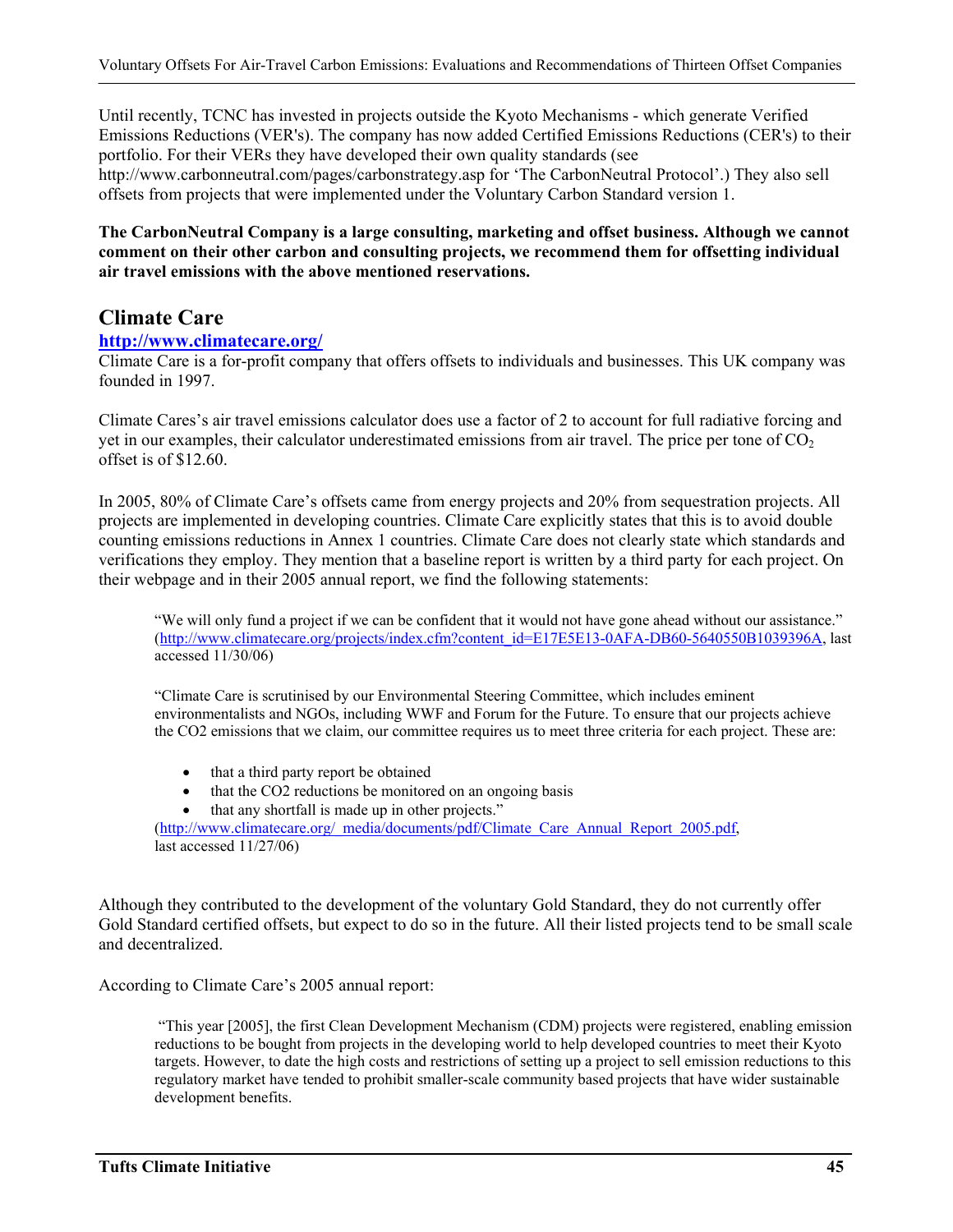In contrast, the voluntary market can provide finance for projects of this type that have multiple health and economic benefits to communities, alongside the greenhouse gas reductions. So far, the voluntary carbon offset market has been able to reach areas where the regulatory market cannot – developing appropriate technology solutions for some of the poorest communities."

(http://www.climatecare.org/\_media/documents/pdf/Climate\_Care\_Annual\_Report\_2005.pdf, p. 6, last accessed 11/27/06)

It is true that the regulatory burden is larger for CDM projects than for projects that produce VERs. As pointed out earlier VER producing projects, even if they are very small, can still be implemented adhering to the Gold Standard principles, especially since the release of the Voluntary Gold Standard in spring of 2006. Smaller decentralized projects in developing countries are very difficult to plan, implement and supervise. We would therefore argue that with such projects it is especially important that additional verification (such as required with the Gold Standard) takes place.

#### **We recommend Climate Care for offsetting individual air travel emissions with the above mentioned reservations.**

### **Offsetters**

### **http://www.offsetters.com/**

Offsetters is a Canadian non-profit company started in 2005 that sells offsets to individuals and businesses. It has also partnered with WestJet. WestJet flights that are booked through the Offsetter webpage are made carbon neutral though offset projects.

Offsetters air travel calculator underestimates the carbon emissions. The price per ton of CO2 offset is approximately \$13.

Projects funded by offsets purchased through Offsetters are provided in collaboration with **Climate Care**, reviewed earlier. It is unclear if Offsetters offsets are produced with Gold Standard projects. On the webpage they state Offsetters supports the Gold Standard yet since Climate Care does not currently use the Gold Standard, we assume that is true for Offsetter projects also.

### **We recommend Offsetters for offsetting individual air travel emissions with the reservations mentioned for Climate Care.**

**TerraPass** (last edited for revision 1.2)

### **TerraPass (http://www.terrapass.com/)**

TerraPass is a for-profit US company that offers offsets to individuals and businesses. TerraPass was initially created in 2005 as a project for the course "Problem Solving, Design, and System Improvement" taught at the Wharton School of Business at the University of Pennsylvania.

Terrapass' air travel emissions calculator does not account for full radiative forcing and underestimates emissions from air travel. Their price of \$10 per ton of  $CO<sub>2</sub>$  offset is relatively low.

TerraPass funds renewable energy and energy efficiency projects that produce a combination of RECs and CFIs from CCX. All projects are implemented in the US. On their webpage, Terrapass lists eight projects: Three wind facilities, three biomass projects and two energy efficiency projects. TerraPass does not purchase bundled CFIs from CCX. Instead, they support specific projects, structure those contracts, and then take them to the CCX to register the trade. Such transaction are known as bilateral contracts. TerraPass comments: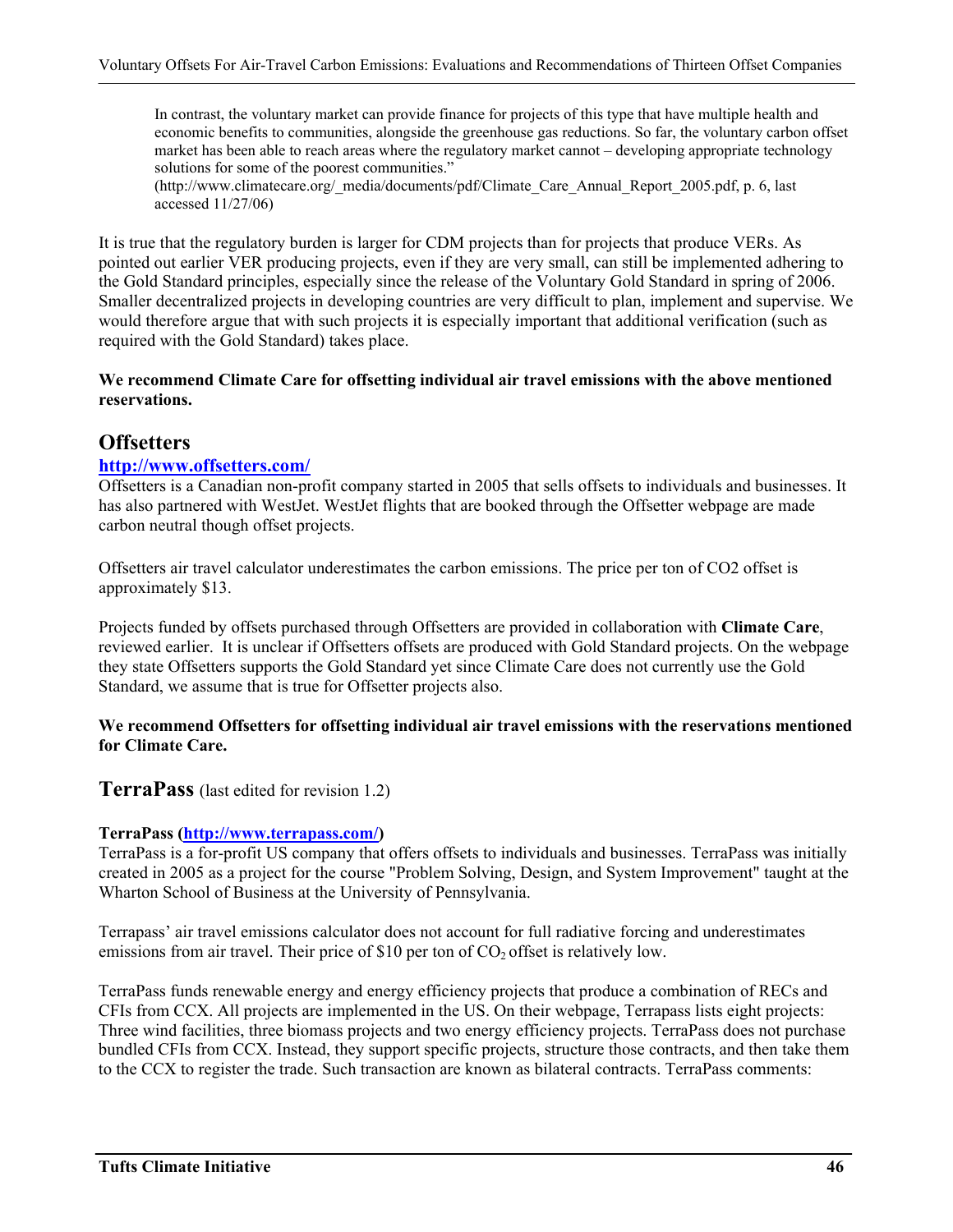We believe that bilateral contracts offer us the best of both worlds: complete control over project selection, coupled with the transparency and security of the CCX trading platform. (e-mail communication, 1/16/07)

We agree that such direct project contract can potentially help to increase transparency and quality of product.

**Because of additionality concerns with RECs that we stated earlier, and because of concerns that have been raised about the methodologies that CCX uses for some of their project evaluations and baseline calculations we recommend TerraPass for offsetting individual air travel emissions with reservations.** 

## **Currently Not Recommended:**

### **Better World Club http://www.betterworldclub.com/links/offsets.htm**

**Better World Club**'s system is not based on a careful calculation. Instead, they use a loose approximation of one ton per flight, for which they donate \$11 to the Tides Foundation as an offset. Better World Club (BWC) does not specialize in offsets but provides nationwide roadside assistance, insurance and travel services. BWC sees itself as a more sustainable alternative to AAA (the largest American automobile association). For each flight booked through BWC, BWC donates \$11 to the *Tides Foundation* which administers the funds. There is no information available on the BWC nor in the Tides Foundation website on the type of projects that are funded.

We welcome this kind of one-stop-shopping, where customers can purchase offsets at the same time they buy their airline tickets. More travelers are likely to buy offsets when procedures are simplified in that way. (Yet the BWC offsite webpage (http://www.betterworldclub.com/links/offsets.htm) is hard to locate on their website. It is not accessible from the homepage and also not listed on their site map.)

Better World Club does not have a carbon calculator on its site but has a link to http://www.earthfuture.com/climate/calculators/ which lists many available calculators.

Although we applaud the mission of BWC and also welcome any organization that sensitizes the public about their carbon footprint, we recommend using offset companies that are more accurate in their calculations and their emissions offset. For emissions offsets to gain credibility and to be verifiable, they have to be calculated accurately and offset as exactly as possible.

### **We do not recommend the Better World Club for buying offsets.**

### **Solar Electric Light Fund**

### **http://www.SELF.org/**

The Solar Electric Light Fund, Inc. (**SELF**) is a US non-profit organization founded in 1990 to promote, develop, and facilitate solar rural electrification and energy self-sufficiency in developing countries. It is not an offset company but offers a program where people can donate \$10 per ton of  $CO<sub>2</sub>$  they emit.

SELF's website does not have its own carbon calculators, however, they have link to www.earthfuture.com/climate/calculators with a list of about 25 calculators. SELF charges  $$10$  per ton of  $CO<sub>2</sub>$  offset.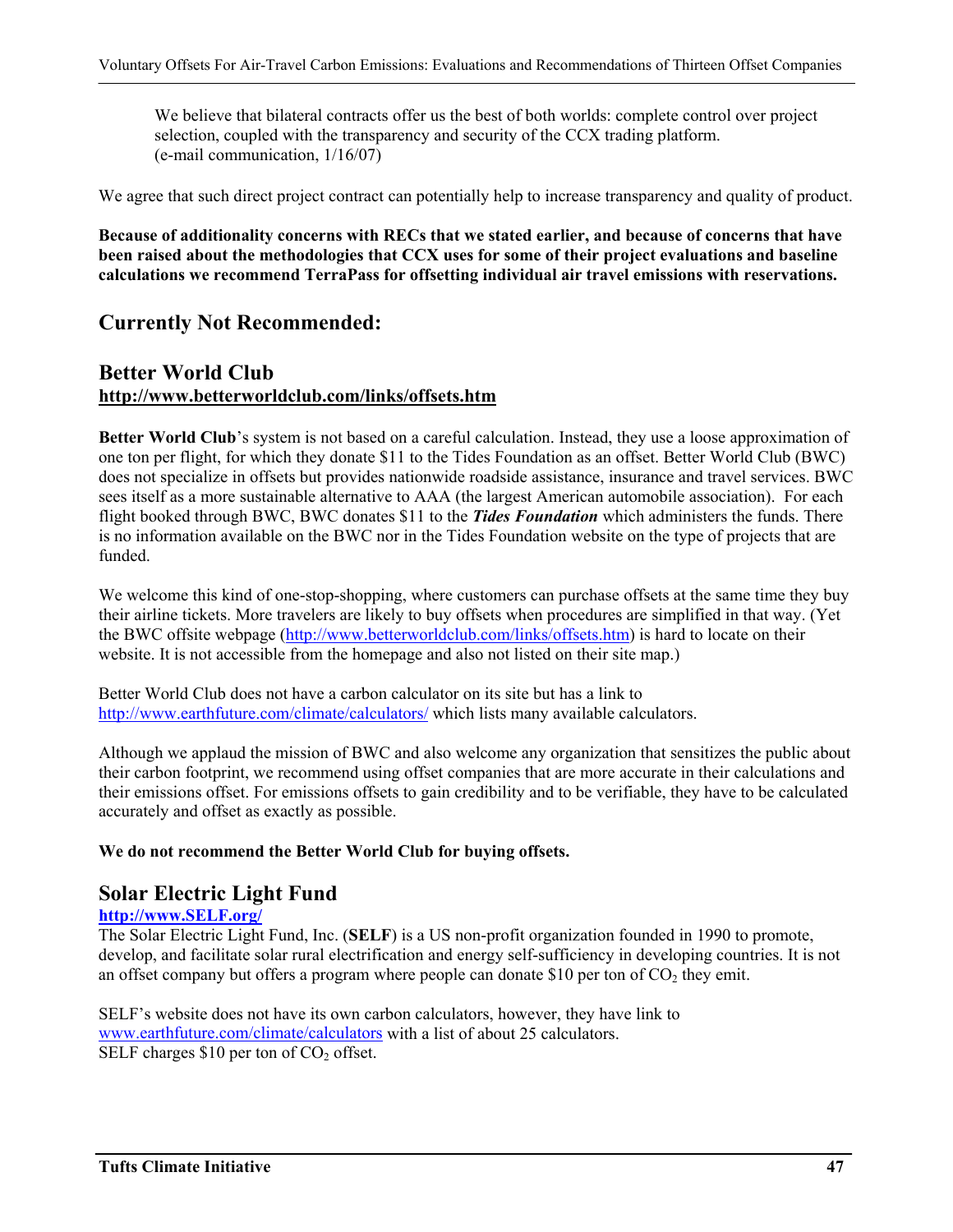SELF's project portfolio is composed of solar energy projects which include electrification of public buildings, including health clinics, schools, houses of worship and streetlights, household electrification and solar water pumps for efficient irrigation. For each project, the partner institution is clearly identified. Procedure for applying for external subsidizes and funding is mentioned but not listed, ie they talk about getting seed money from the World Bank to start certain projects.

There are no third party verifications for the projects SELF invests in. SELF states that it maintains a certain level of internal standards including ensuring social, economic and environmentally sound project outcomes. But it is unclear what their standards are.

**Neither Better World Club nor SELF are offset companies in the strict sense. They were included in this report to show the diversity of offset programs that exist. Although we applaud the creativity of these two organizations and also welcome any organization that sensitizes the public about their carbon footprint, we recommend using offset companies that are more accurate in their calculations and more rigorous in ensuring additionality and permanence of their projects.** 

## **Cleanairpass**

### **https://www.cleanairpass.com/**

Cleanairpass is a non-profit Canadian offset company that focuses on providing offsets to individuals who want to offset their vehicle miles traveled. Cleanairpass was founded in 2005.

Cleanairpass does not have an air travel calculator because of their focus on vehicle emissions. The price per ton of CO2 offset is approximately \$8. Currently Cleanairpass does not seem to have concrete projects. According to its webpage:

"We purchase carbon emission offsets from qualified projects that have initiated emission reduction measures. Projects may include renewable energy technologies, energy efficiency and conservation initiatives, emission capture or sequestration, and other measures which reduce or prevent emissions from reaching the atmosphere and/or eliminate the need for energy generated from coal, oil, natural gas, and other fossil fuels." (https://www.cleanairpass.com/cap/project.jsf, last accessed 11/27/06)

"We intend to source emission offsets from local sources as they become available and anticipate the initiation of a Canadian emissions trading system late 2006. Currently cleanairpass is in the process of purchasing our first emission offsets. Be one of the first to get a cleanairpass! Return to this page to review the projects cleanairpass supports." (https://www.cleanairpass.com/cap/offsetSources.jsf, last accessed 11/27/06)

**Since Cleanairpass is a very young company that does not have any concrete projects listed and since they do not have a air travel carbon calculator, we do not recommend the Cleanairpass for buying offsets to offset air travel.**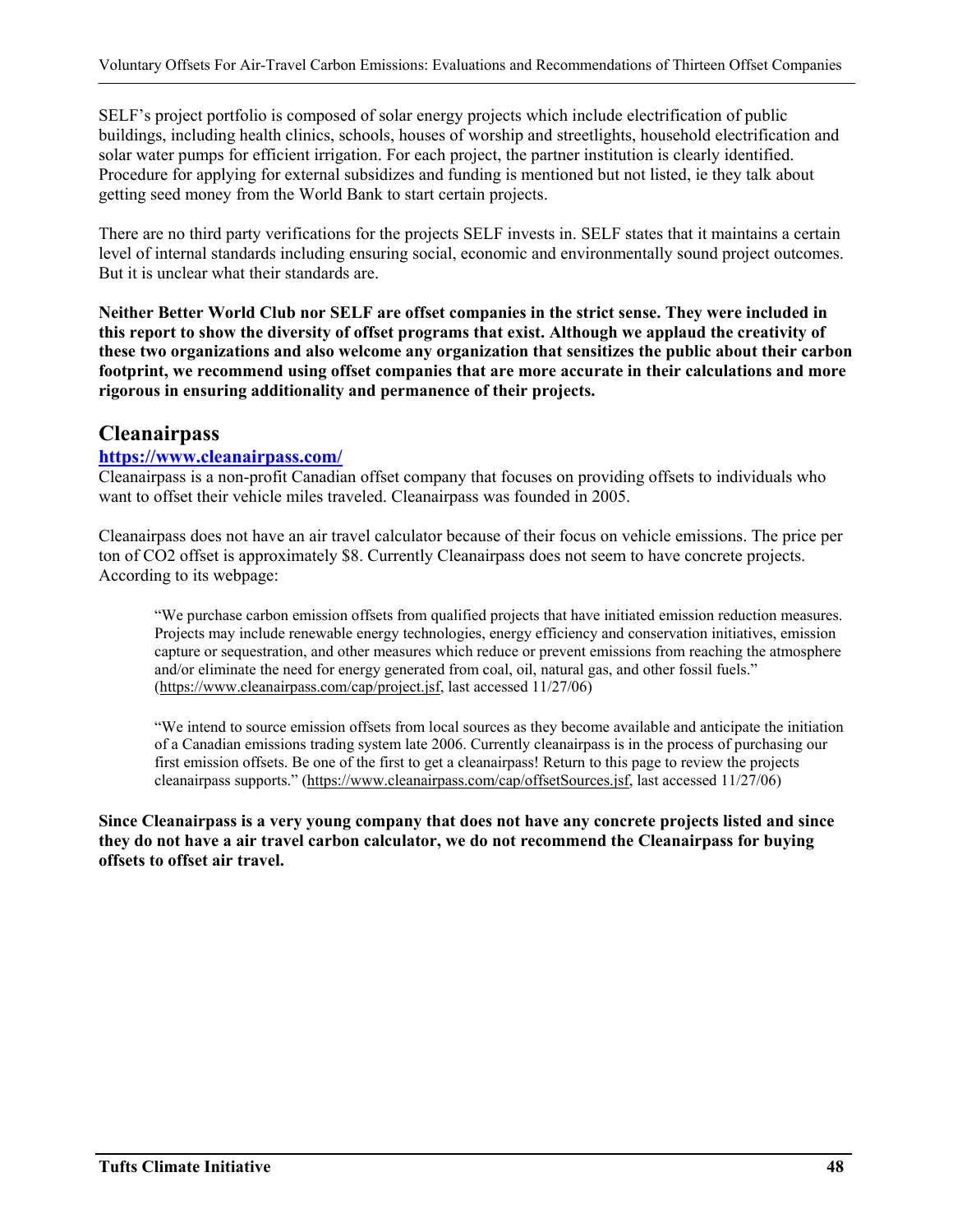## **10. Conclusions**

The debate over the ethical validity of buying voluntary offsets to reduce ones personal carbon emissions is far from over – a recent Economist article compared offsetting to buying pardons in the Medieval Catholic Church (The Economist,  $2006<sup>42</sup>$ ).

Moreover, while it reduces carbon emissions at the margins, when just a few enlightened people choose to offset their carbon footprint, it clearly would not be possible to offset all air travel related carbon emissions, either now or much less in the future, given the rapid growth or air travel.

There is much validity to the argument that offsetting simply helps us assuage our guilt, whilst we continue to fail to change out lifestyles towards patterns that are more truly sustainable. Avoiding having to fly to faraway places is still the most effective way to reduce one's personal air travel emissions<sup>43</sup>.

Voluntary approaches to reducing greenhouse gas emissions do not capture sufficient emission sources. No voluntary approach to reducing greenhouse gas emissions should be allowed to delay or replace a mandatory federal cap on carbon emissions or a worldwide tax on jet fuel.

Reducing travel miles and living a less energy-intense lifestyle in general – e.g. living in an apartment close to work and using public transportation –and voting officials into office who enact legislation that effectively addresses the threats of climate change will ultimately be more important than buying carbon offsets.

On the other hand, carbon offsetting can genuinely reduce emissions. Even more importantly, it can help provide funds now to kick start the development of low carbon technologies, which will be vital in the more fundamental transition to low carbon societies.

### **Acknowledgements**

The authors would like to thank Derik Broekhoff, Alastair Thompson, Charlie Heaps, Michael Lazarus, Sivan Karta and William Moomaw for their comments and suggestions on this paper.

<sup>1</sup> 42 Also see *Carbon Trading: A Critical Conversation on Climate Change, Privatisation and Power* Published in April 2006. The book can be downloaded at www.dhf.uu.se/press\_release\_carbon.html

 $43$  The argument that the air plane will fly anyway, has only limited validity, as the effects of Y2K and  $9/11$  on the air travel industry showed.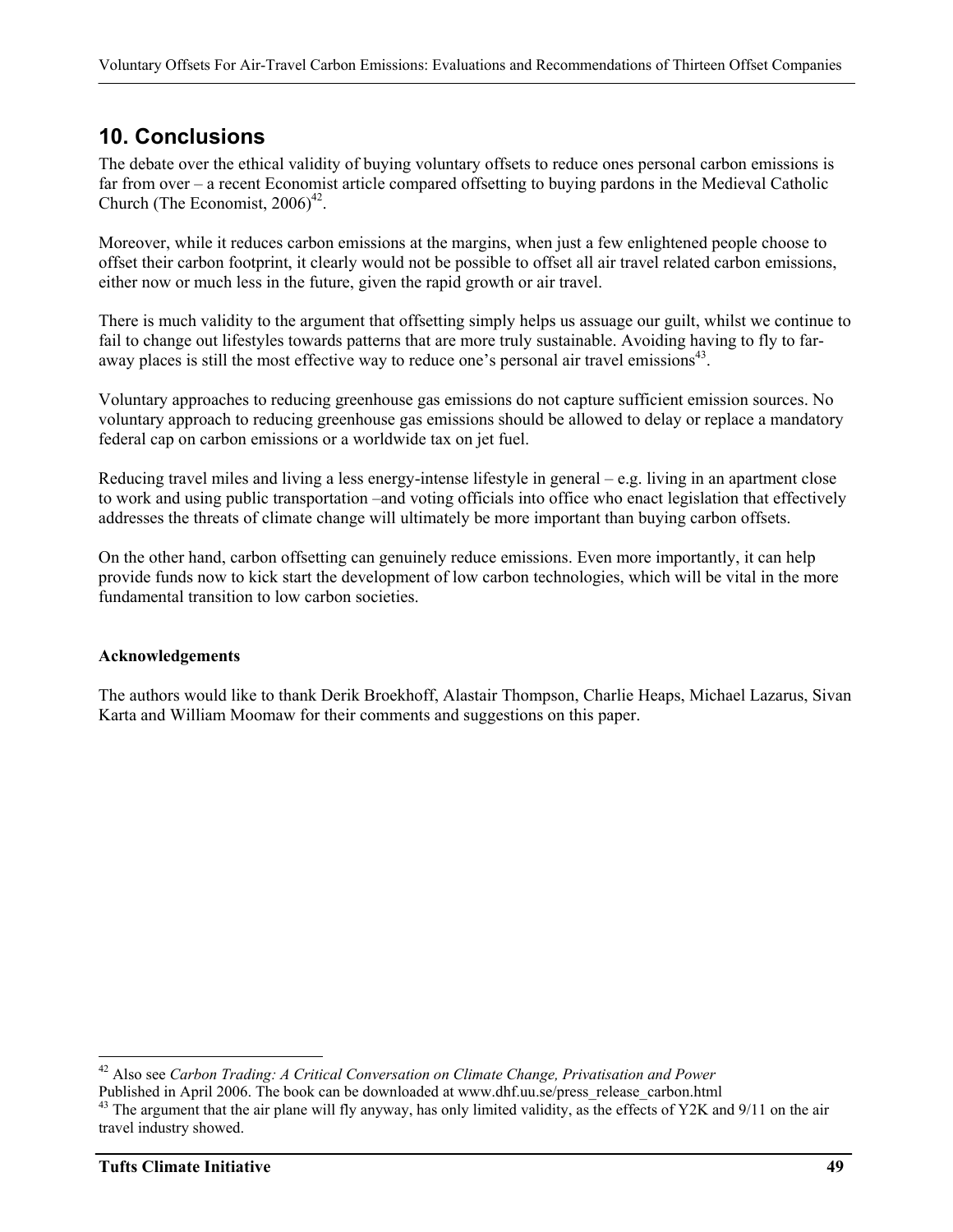### **References**

Agarwal, Anil. (2002). 'A Southern Perspective on Curbing Global Climate Change.' *Climate Change Policy.* Schneider, Stephen; Rosencranz, Armin and Niles, John eds. Island Press: Washington, DC.

Bows, Alice; Upham, Paul and Anderson, Kevin. (2005). 'Growth Scenarios for EU & UK Aviation: Contradictions with Climate Policy.' Available online at: http://www.foe.co.uk/resource/reports/aviation\_tyndall\_research.pdf Last accessed on 7/1/06.

Brown, S.; Burnham M.; Delaney, M.; Vaca, R.; Powell, M. and Moreno, A. (2000) 'Issues and Challenges for Forest-Based Carbon-Offset Projects: A Case Study of the Noel Kempff Climate Action Project in Bolivia.' *Mitigation and Adaptation Strategies for Global Climate Change 5*, 99-121.

Brown, Sandra. (1999). 'Guidelines for Inventorying and Monitoring Carbon Offsets in Forest-Based Projects.' Winrock International. Available online at: http://v1.winrock.org/reep/guidelines.html

Bryner, Gary C. (2004). 'Carbon Markets: Reducing Greenhouse Gas Emissions Through Emissions Trading.' *Tulane Environmental Law Journal, 17*(267).

Chomitz, Kenneth M. 'Evaluating Carbon Offsets from Forestry and Energy Projects: How do they compare?' World Bank. Available online at: http://wbln0018.worldbank.org/Research/workpapers.nsf/0/d92de72e3c60be77852568f9004b40e3/\$FILE/wp s2357.pdf Last accessed on 7/7/06.

Clark, D.A.; Piper, S.C.; Keeling, C.D. and Clark, D.B. (2003). 'Tropical Rain Forest Tree Growth and Atmospheric Carbon Dynamics Linked to Interannual Temperature Variation During 1984-2000.' *Proceedings of the National Academy of Sciences of the United States of America*, 100:10, 5852-5857.

The Climate Group. (2006) The Voluntary Carbon Standard (VCS). Available online at: http://theclimategroup.org/preview.php?pid=858. Last accessed on 11/21/06.

Dale S. Bryk. (2006). 'States and Cities Should Not Join the Chicago Climate Exchange.' *Natural Resources Defense Council*

The Economist. (2006) 'Sins of emission.' Print Editions Aug 3rd 2006. Available online at http://www.economist.com/opinion/displaystory.cfm?story\_id=7252897. Last accessed on 11/2/06.

Edwards, Rufus D.; Smith, Kirk R.; Zhang, Junfeng and Ma, Yuqing. (2003). 'Models to Predict Emissions of Health-Damaging Pollutants and Global Warming Contributions of Residential Fuel/Stove Combinations in China.' *Chemospere 50* (2), 201 – 215.

Hadley, J.L. and Schedlebauer, J.L. (2002) 'Carbon Exchange of an Old-Growth Eastern Hemlock (*Tsuga canadensis*) Forest in Central New England.' *Tree Physiology*, 22, 1079-1092.

Hamilton, J.G.; DeLucia, E.H.; George, K.; Naidu, S.L.; Finzi, A.C. and Schlesinger, W.H. (2002). 'Forest Carbon Balance Under Elevated CO<sub>2</sub>.' *Oecologia*, 131, 250-260.

Hanson, Donald and Laitner, John A. 'Skip.' (2004). 'An Integrated Analysis of Policies that Increase Investments in Advanced Energy-Efficient/Low-Carbon Technologies.' *Energy Economics 26* (4), 739-755.

Henrik Hasselknippe, Kjetil Røine. (2006).'Towards a truly global market of carbon funds." *Point Carbon 2006*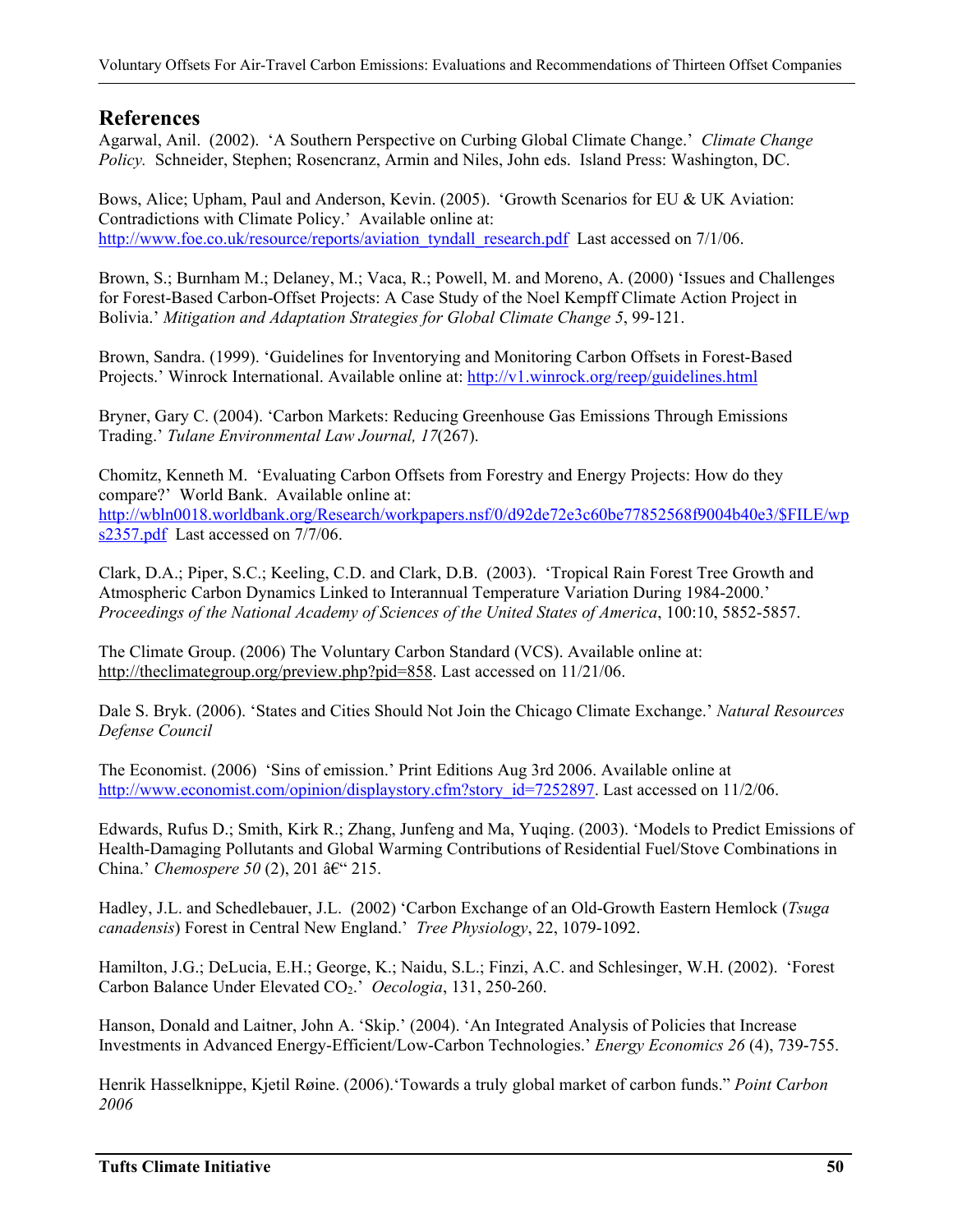Intergovernmental Panel on Climate Change (IPCC). (1999). *Aviation and the Global Atmosphere.* Available online at: http://www.grida.no/climate/ipcc/aviation/index.htm Last accessed on 6/29/06.

Lee D.(2004). 'The Impacts of Aviation on Climate' *Issues in Environmental Science and Technology, No. 20 Transport and the Environment*, The Royal Society of Chemistry

Martinot, Eric and McDoom, Omar. (2000). 'Promoting Energy Efficiency and Renewable Energy: GEF Climate Change Projects and Impacts.' Global Environment Facility. Available online at: http://www.martinot.info/Martinot\_McDoom\_GEF.pdf Last accessed on 7/7/06.

Meyers, Steven. (1999). 'Additionality of Emissions Reductions From Clean Development Mechanism Projects: Issues and Options for Project-Level Assessment.' Available online at: http://eetd.lbl.gov/ea/IES/iespubs/43704.pdf Last accessed on 7/7/06.

MSNBC. (2006). 'Warming Guilt? Travel Sites Aim to Ease: For a Price, Travelers Can Offset Carbon Impact of Flying, Driving.' Available online at: http://www.msnbc.msn.com/id/14572998/ Last accessed on 9/16/06.

Osborne, Tracey and Kiker, Clyde. (2005). 'Carbon Offsets as an Economic Alternative to Large-Scale Logging: A Case Study in Guyana.' *Ecological Economics, 52*(4), 481-496.

Royal Commission on Environmental Protection (RCEP). (2003). *The Environmental Effects of Civil Aviation in Flight.* Available online at: http://www.rcep.org.uk/aviation/av12-txt.pdf Last accessed on 6/29/06.

Turkenburg, Wim C. (2000). 'Chapter 7: Renewable Energy Technologies.' *World Energy Assessment: Energy and the Challenge of Sustainability.'* Draft. Available online at: http://www.lgedrein.org/publication/WEA-RETs.pdf Last accessed on 7/7/06.

Williams, V.; Noland, R. B.; & Toumi, R. (2002). 'Reducing the Climate Change Impacts of Aviation by Restricting Cruise Altitudes.' Available online at: http://www.cts.cv.imperial.ac.uk/documents/publications/iccts00186.pdf Last accessed on 6/30/06.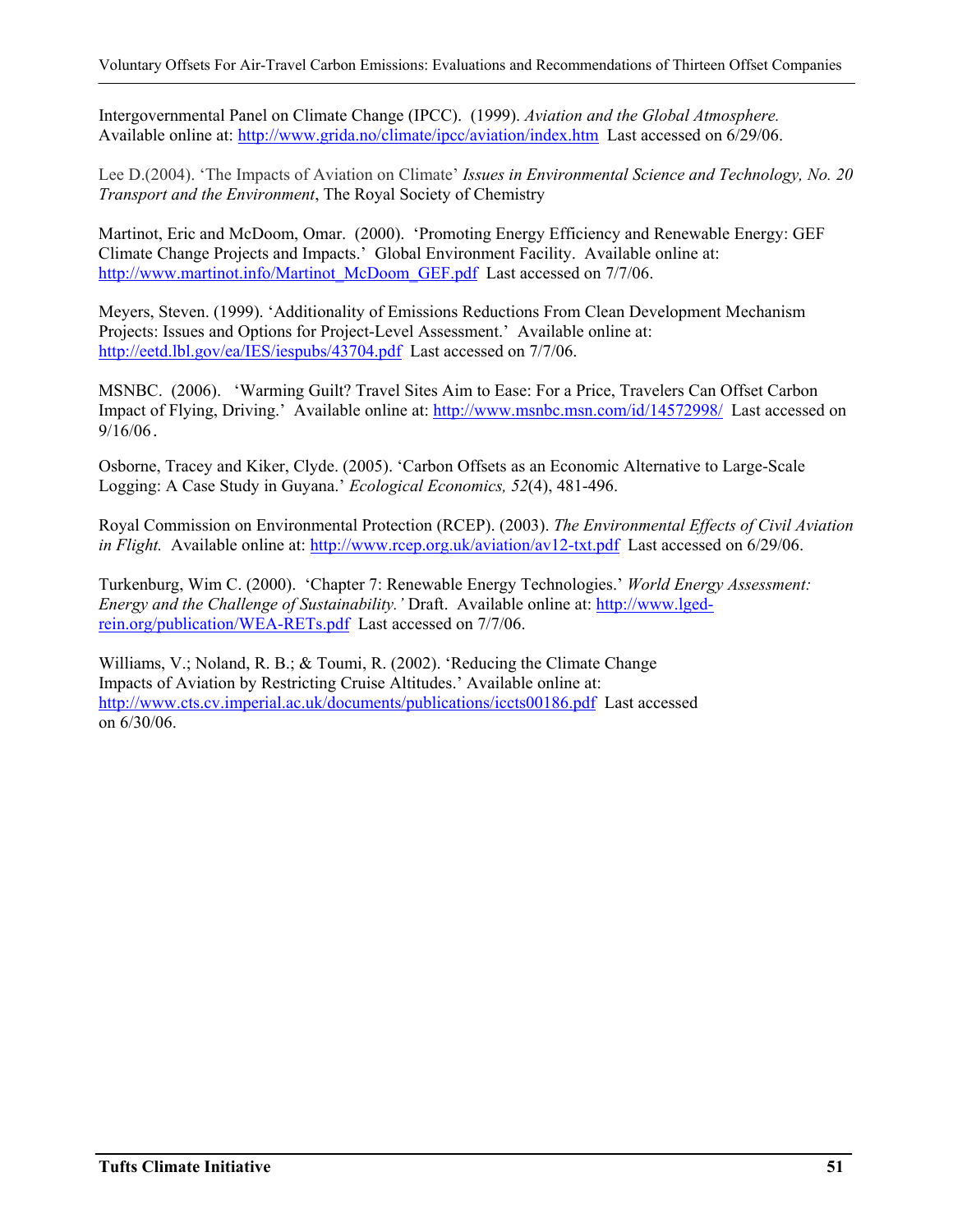## **Companies**

**atmosfair**. Available online at: http://www.atmosfair.de/index.php?id=9&L=3 Last accessed on 12/12/06.

**Better World Club**. Available online at: www.betterworldclub.com/links/offsets.htm and http://www.betterworldclub.com/ Last accessed on 12/12/06.

**CarbonCounter**. Available online at: http://www.carboncounter.org/index.php Last accessed on 12/12/06.

**Carbonfund**. Available online at: http://www.carbonfund.org Last accessed on 12/12/06.

**Clean Air Pass**. Available online at: https://www.cleanairpass.com/cap/home.jsf Last accessed on 12/12/06.

**Climate Care**. Available online at: http://www.climatecare.org Last accessed on 12/12/06.

**climate friendly**. Available online at: http://www.climatefriendly.com Last accessed on 12/12/06.

**myclimate** (Swiss site). Available online at: http://www.myclimate.org/index.php?lang=en Last accessed on 12/12/06.

**myclimate** (US site). Available online at: http://www.my-climate.com/ Last accessed on 12/12/06.

**NativeEnergy**. Available online at: www.nativeenergy.com Last accessed on 12/12/06.

**Offsetters**. Available online at: http://www.offsetters.ca Last accessed on 12/12/06.

**Solar Electric Light Fund**. Available online at: http://www.**SELF**.org/cnc.asp and http://www.**SELF**.orgLast accessed on 12/12/06.

**TerraPass**. Available online at: http://www.terrapass.com/ Last accessed on 12/12/06.